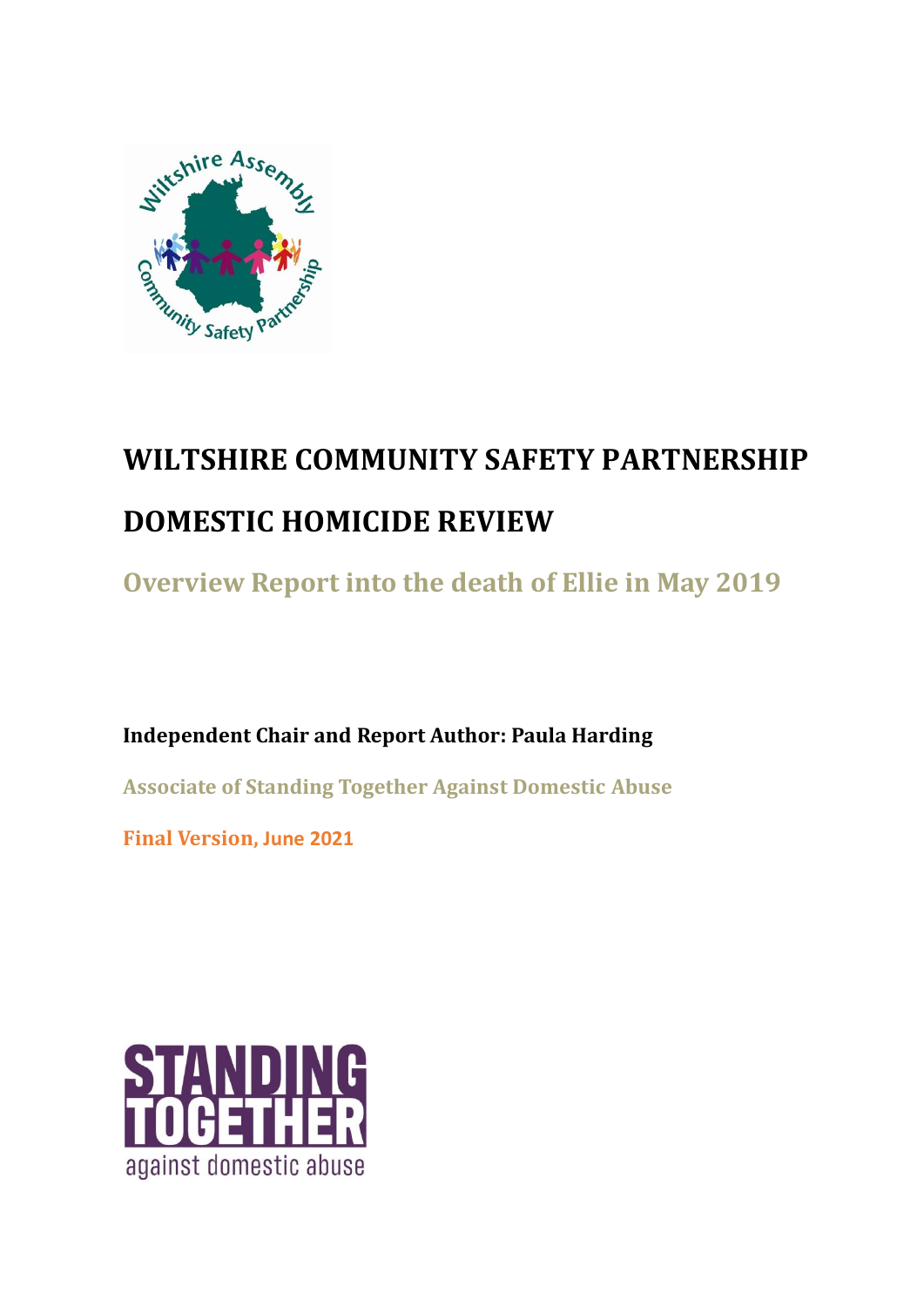### <span id="page-1-0"></span>**Abbreviations**

**CSP:** Community Safety Partnership **CCG**: Clinical Commissioning Group **DHR: Domestic Homicide Review IDVA:** Independent Domestic Violence Advisor **MASH:** Multi-Agency Safeguarding Hub **MVPP:** Mentoring in Violence Prevention Programme **NIHR:** National Institute for Health Research **ONS: Office for National Statistics PSHCE:** Personal, Social Health and Citizenship Education **RSE:** Relationship and Sex Education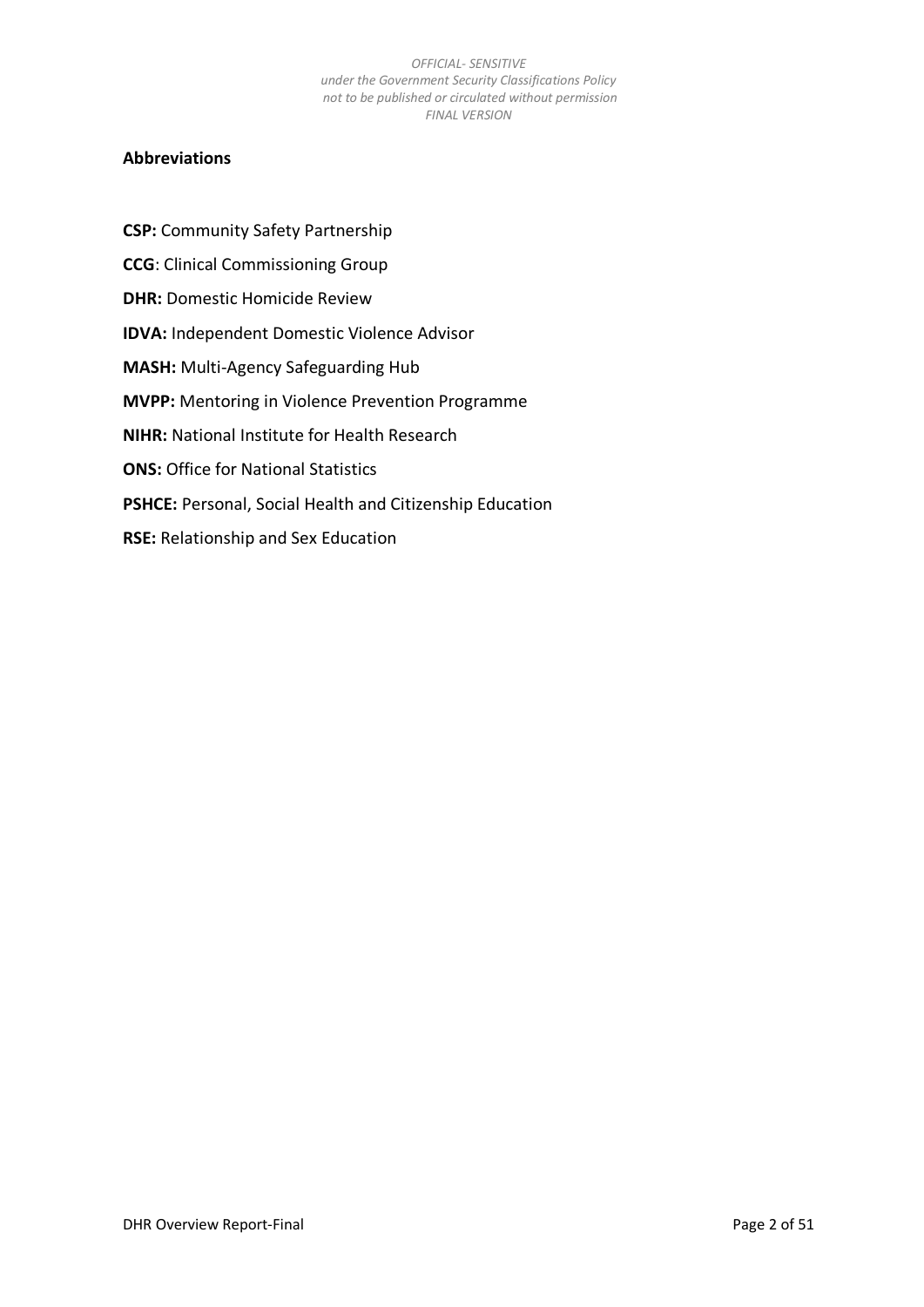### **Tribute to Ellie**

<span id="page-2-0"></span>From a young age Ellie had a huge love for animals. Every spring we would visit Lackham during the lambing season and during the summer holidays make many visits to animal farms to hold chicks, rabbits, and feed baby animals.

On her first day at primary school she put holes in her bran new shoes as she spent every playtime playing with her friends crawling around on her hands and knees being a cat.

Ellie also loved our summer trips Devon to stay at our Aunt and Uncle's house, more so she loved their puppy Elsa and whilst the other young cousins were scared of the lively puppy jumping up , Ellie wasn't and had a wonderful way with animals, calming the lively puppy and making it do whatever she wanted.

Every year from a young age a pony always featured on her Christmas or Birthday wish list. We tried to get away with buying a hobby horse to run around the garden on. The pleas continued so we adopted an Exmoor Pony, however due to the distance we could only visit twice a year. We finally decided as we lived in beautiful rural Wiltshire to buy her a pony - Missy.

Missy was white with a long flowing mane and tail, she looked like a Unicorn when she was white although often, she looked brown as she loved rolling in mud. Ellie spent hours brushing her and plaiting her mane and tail. She loved showing her off at local shows in " prettiest pony classes " and was so proud one year to come first at Foxham show in the "best family pony class ".

Ellie's natural riding ability improved immensely and in no time she was ready to move onto her next pony Blackjack. Again, winters and summers she competed in local shows and cross-country events. It was nail biting for us to watch as she would gallop past and fly over enormous cross country jumps.

She also spent the summer months often just herself and her beloved Blackjack hacking over Wiltshire's beautiful countryside.

Ellie loved the Sixth form at school where she was studying for A levels. She had built up a close group of friends who would often meet up at weekends and do activities such as the "Escape Rooms". She would often ask if the group could meet at our house "it's just a gathering mum not a party ".

We talked about visits to university open days and apprenticeships within the Police force – she wondered if she could get into the mounted police with her riding skills.

Whilst she was excited about the next step in her life she also said "but I don't want the Sixth Form to end as I love it so much "

Ellie had a lovely relationship with her older brother growing up, they rarely argued, she was fun, loving and a joy to be around.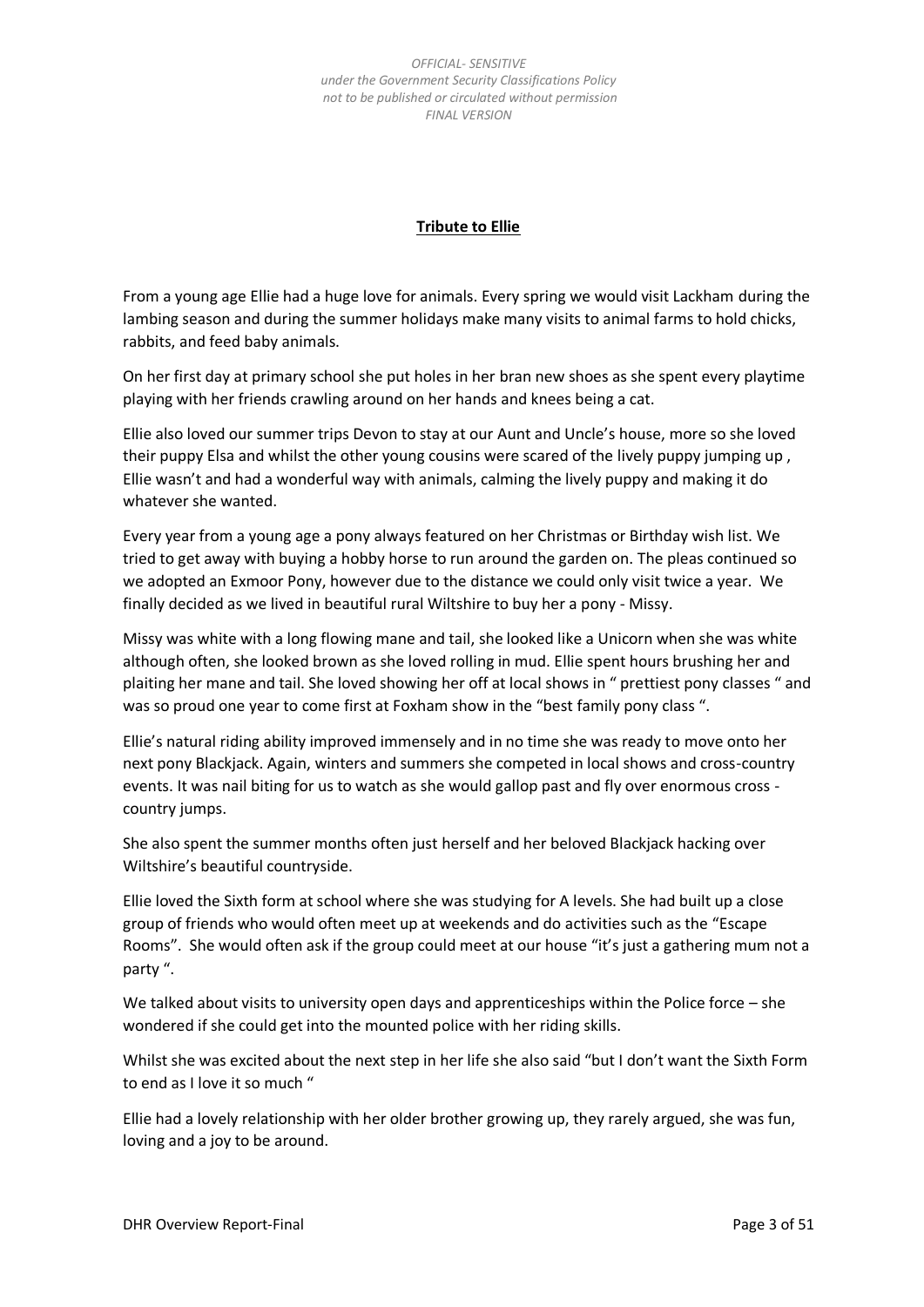As a family we live every moment of every day with the searing pain of her loss. She was such a delightful, kind, gentle, fun loving girl, a beautiful soul inside and out.

We live daily with the pain and sadness that we will never see her graduate from university, get married and become a mother herself. We will never have the chance to love and cherish our grandchildren, her children.

We will never be able to comprehend why or how anyone could harm such an exceptionally special person as our dear Ellie, in such a horrific way.

She will never be forgotten and will always be in our hearts.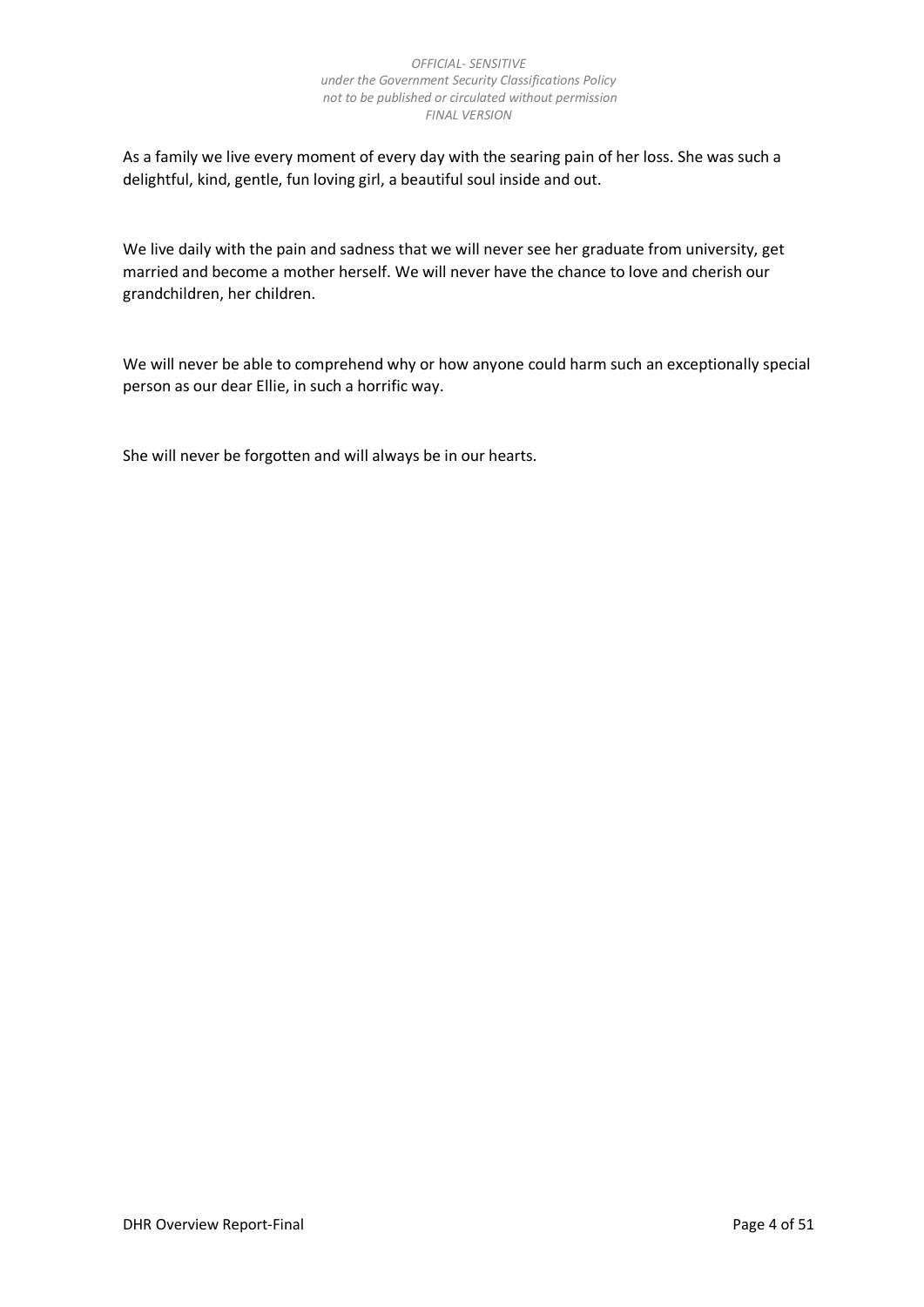### **Preface**

Members of the review panel offer their deepest sympathy to the family and to all who have been affected by Ellie's death. Family members have been offered the opportunity to provide a statement of the impact that these tragic events have had upon them and they will consider contributing this prior to publication.

The Chair would like to thank the panel and contributors for their commitment to the review and to improving services for victims of domestic abuse.

### <span id="page-4-0"></span>**Acknowledgements**

Whilst circumstances after a death are not strictly within the remit of a domestic homicide review, it would be remiss not to draw attention to the good practice displayed by agencies in the aftermath of the homicide as well as to the prominent campaigning of Ellie's family and friends. Indeed, the actions of Ellie's family and friends deserve acknowledgement for their contribution to campaigning around domestic abuse and, in doing so, seeking to prevent harm to others in the future.

The whole school family came together to provide support to pupils, friends and parents, including teachers, school governors, the police, the child and adolescent mental health service, children's social care, educational psychology, school nursing, schools' counsellors, police community support officers, the vicar and youth worker from the local church and the street pastor team. Strategically managed, the support offered by all of these services, working together, appeared invaluable in helping the whole school community begin to come to terms with their loss and demonstrated a robust multi-agency, co-ordinated response to a local tragedy.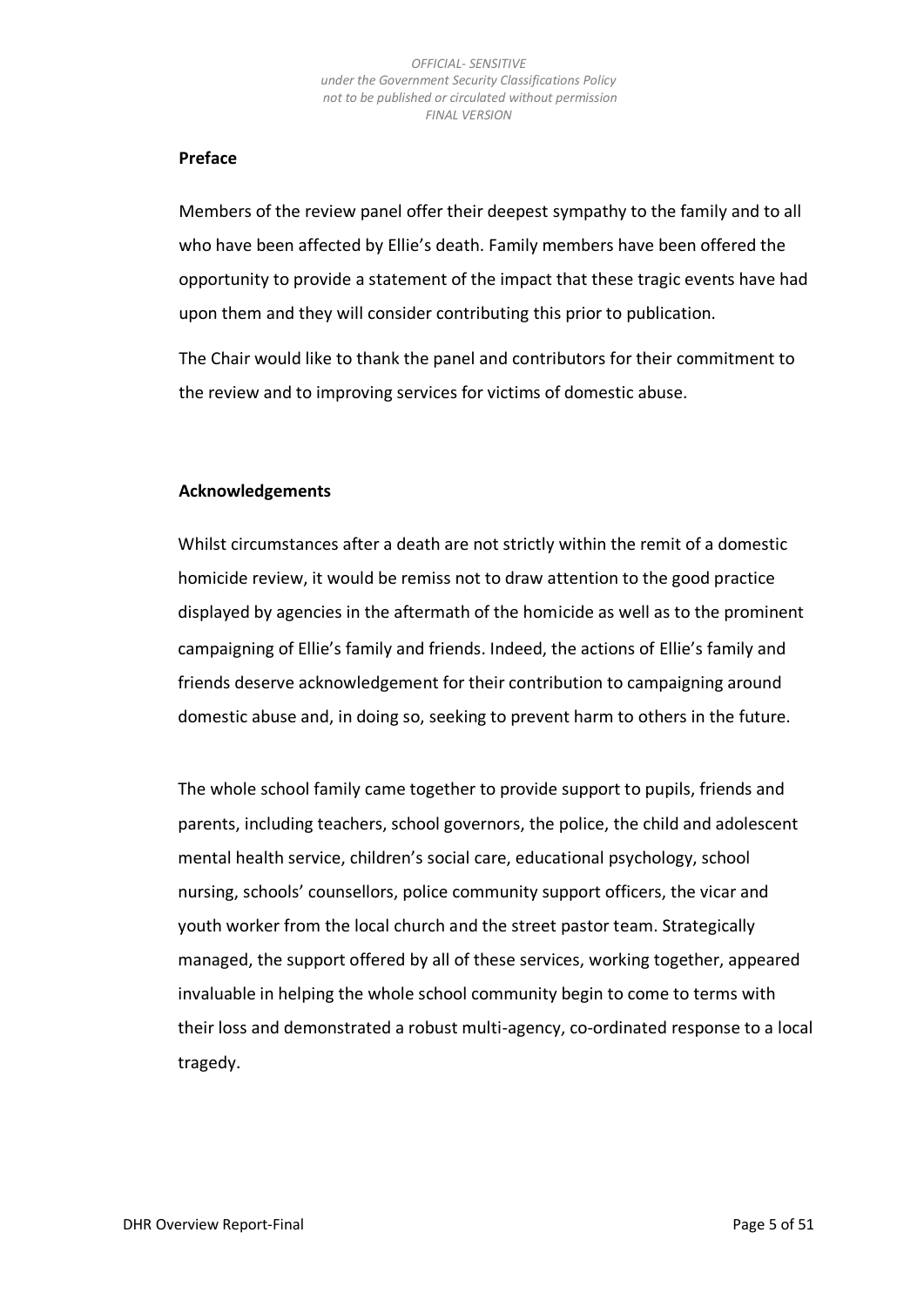## <span id="page-5-0"></span>**Use of pseudonyms**

Family members were consulted on the use of a pseudonym for Ellie, in line with the statutory guidance. However, they have asked for dispensation to be able to use her real name. To support this request, they have drawn our attention to the high-profile nature of the case which continues to feature in national media and, as a result, is highly recognisable. The Home Office was therefore asked to consider this request and approved the use of her real name as per her family's wishes.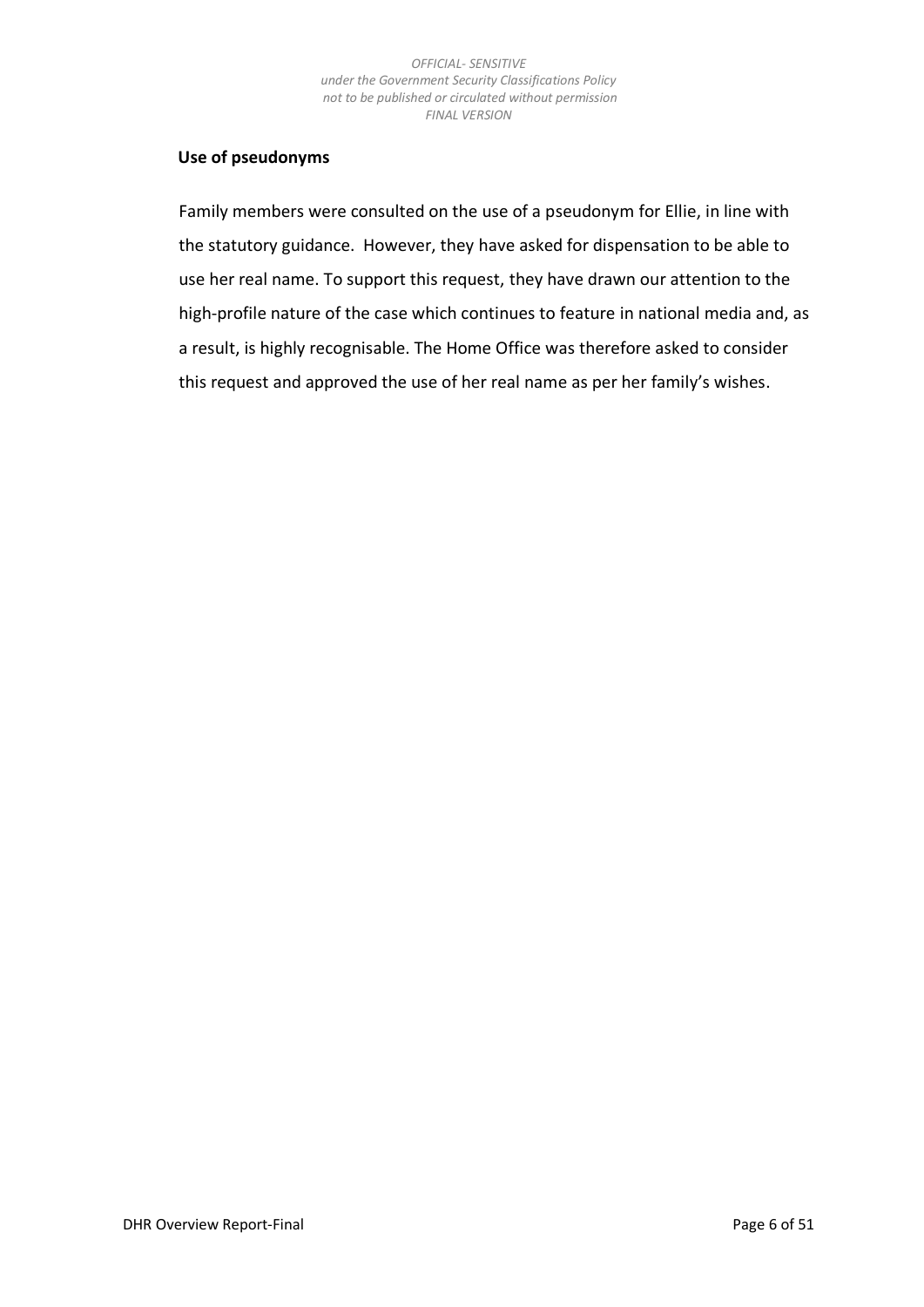# **Contents**

| 1. |  |
|----|--|
|    |  |
|    |  |
|    |  |
|    |  |
| 2. |  |
|    |  |
|    |  |
|    |  |
|    |  |
|    |  |
|    |  |
|    |  |
|    |  |
|    |  |
|    |  |
|    |  |
|    |  |
| 3. |  |
|    |  |
|    |  |
| 4. |  |
| 5. |  |
|    |  |
|    |  |
|    |  |
|    |  |
|    |  |
|    |  |
|    |  |
|    |  |
| 6  |  |
| 7  |  |
| 8. |  |
|    |  |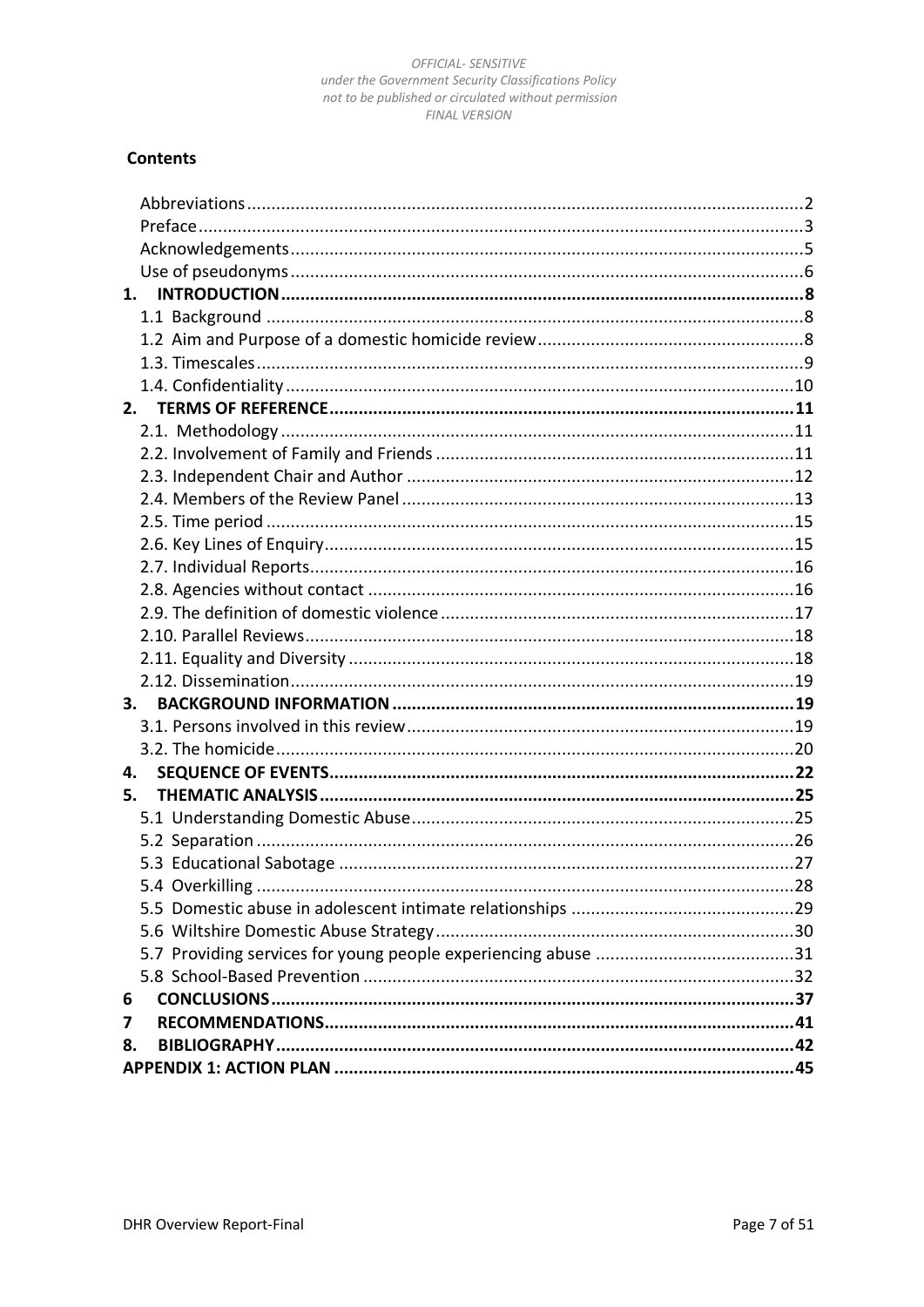# **1. Introduction**

### <span id="page-7-1"></span><span id="page-7-0"></span>**1.1 Background**

1.1.1. This review concerns the death of a seventeen-year old girl who was killed by her ex-boyfriend straight after she had ended their three-month-long relationship. Both young people were studying for their mock 'A' level examinations when the murder took place. Aside from the school and GPs, no agencies were involved, and no-one was aware that there were any concerns within the relationship.

### <span id="page-7-2"></span>**1.2 Aim and Purpose of a domestic homicide review**

- 1.2.1 Domestic Homicide Reviews (DHR) came into force on the 13th April 2011. They were established on a statutory basis under Section 9 of the Domestic Violence, Crime and Victims Act (2004). The Act states that a DHR should be a review of the circumstances in which the death of a person aged 16 or over has, or appears to have, resulted from violence, abuse or neglect by (a) a person to whom she was related or with whom she was or had been in an intimate personal relationship or (b) member of the same household as herself; with a view to identifying the lessons to be learnt from the death.
- 1.2.2 The purpose of a DHR is to:
	- *" a. establish what lessons are to be learned from the domestic homicide regarding the way in which local professionals and organisations work individually and together to safeguard victims;*
	- *b. identify clearly what those lessons are both within and between agencies, how and within what timescales they will be acted on, and what is expected to change as a result;*
	- *c. apply these lessons to service responses including changes to inform national and local policies and procedures as appropriate;*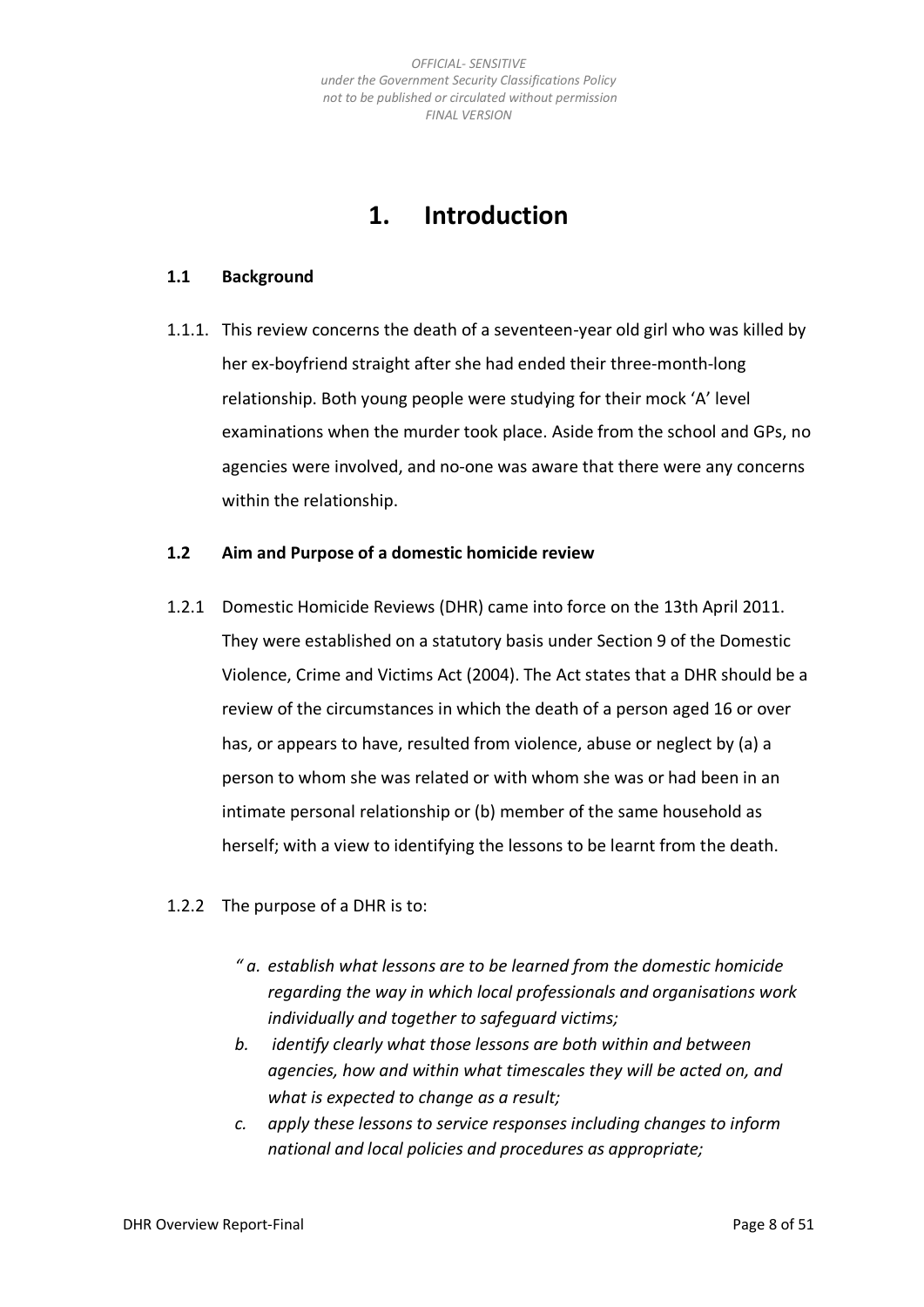- *d. prevent domestic violence and homicide and improve service responses for all domestic violence and abuse victims and their children by developing a co-ordinated multi-agency approach to ensure that domestic abuse is identified and responded to effectively at the earliest opportunity;*
- *e. contribute to a better understanding of the nature of domestic violence and abuse; and*
- *f. highlight good practice"* (Multi-Agency Statutory Guidance 2016, para 7)
- 1.2.3 As well as examining agency responses, statutory guidance requires reviews to be professionally curious and find the "trail of abuse". The narrative of each review should "articulate the life through the eyes of the victim…The key is situating the review in the home, family and community of the victim and exploring everything with an open mind". (Multi-Agency Statutory Guidance 2016, paras 8 and 9).
- 1.2.4 Hence, the key purpose for undertaking a domestic homicide review is to enable lessons to be learned where a person is killed as a result of domestic violence, abuse or neglect. In order for these lessons to be learned as widely and thoroughly as possible, professionals need to be able to understand fully what happened in each homicide, and most importantly, what needs to change in order to reduce the risk of such tragedies happening in the future.

## <span id="page-8-0"></span>**1.3. Timescales**

- 1.3.1. Wiltshire Community Safety Partnership was notified of the death by Wiltshire Police. The decision to undertake a review was made by the Chair of the Partnership in consultation with affected agencies and the Home Office was notified in May 2019<sup>1</sup>.
- 1.3.2. After consultation with the criminal investigation team, the decision was made to postpone the first panel meeting until the criminal prosecution had

<sup>&</sup>lt;sup>1</sup> Precise dates redacted.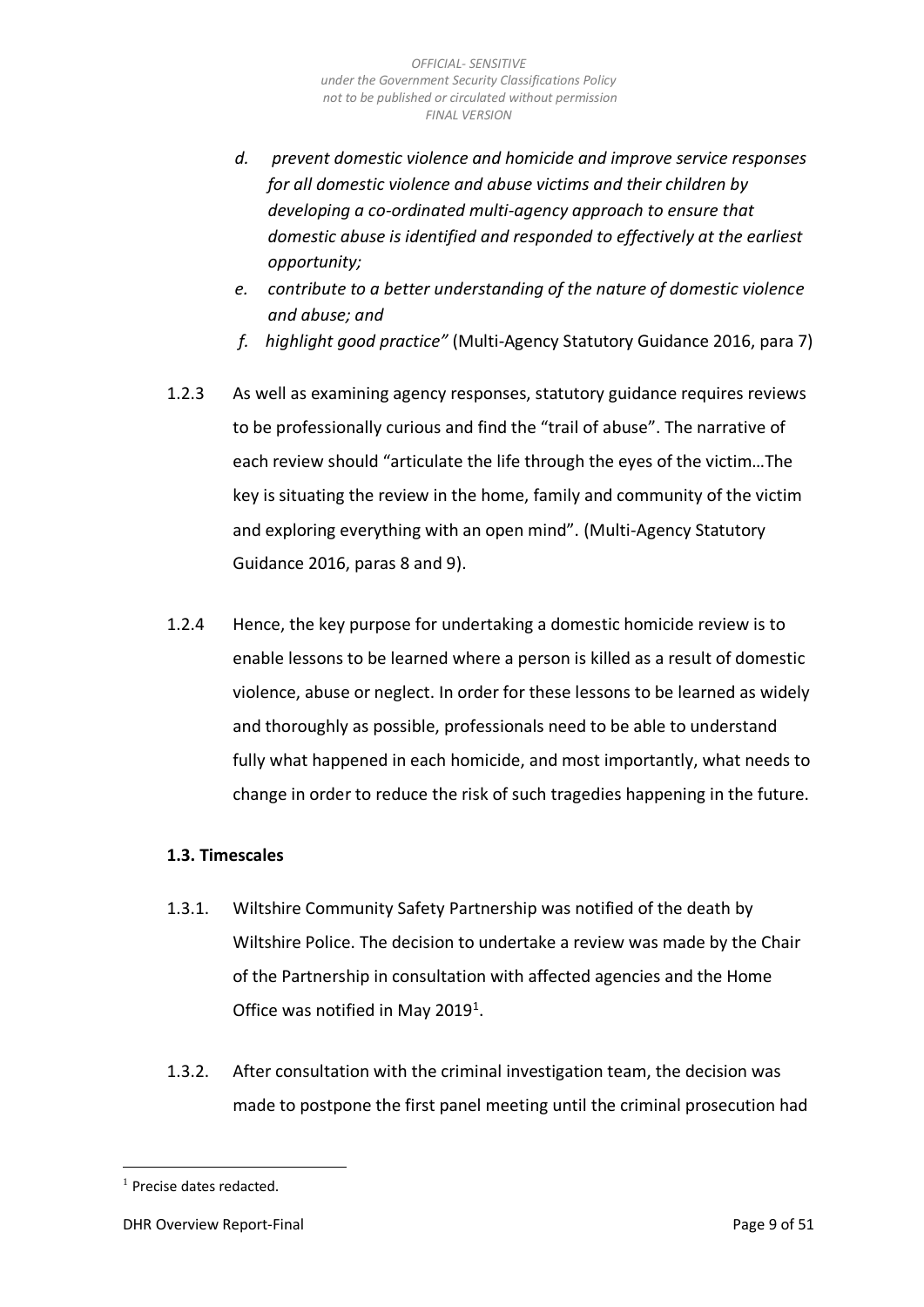completed. This was because the young people did not appear to have had any contact with agencies beyond their school or routine, unrelated medical appointments. The review would therefore be significantly reliant upon family and friends who were also witnesses for the ongoing criminal proceedings.

- 1.3.3. The review therefore commenced in September 2019 after criminal proceedings had completed. The panel met three times. All panel meetings were minuted and all actions agreed for the panel have been tracked and completed.
- 1.3.4. The panel considered and agreed the draft Overview Report in October 2020, and the final Overview Report was endorsed by the Community Safety Partnership in November 2020, after consultation with Ellie's family, prior to submission to the Home Office.

## <span id="page-9-0"></span>**1.4. Confidentiality**

- 1.4.1 This Overview Report has been anonymised in accordance with statutory guidance.
- 1.4.2 Whilst the details of each review remain confidential, available only to participating professionals and their direct line management, the report has sought to extract sufficient detail from the narrative for the lessons and recommendations to be understood, whilst balancing this need for confidentiality.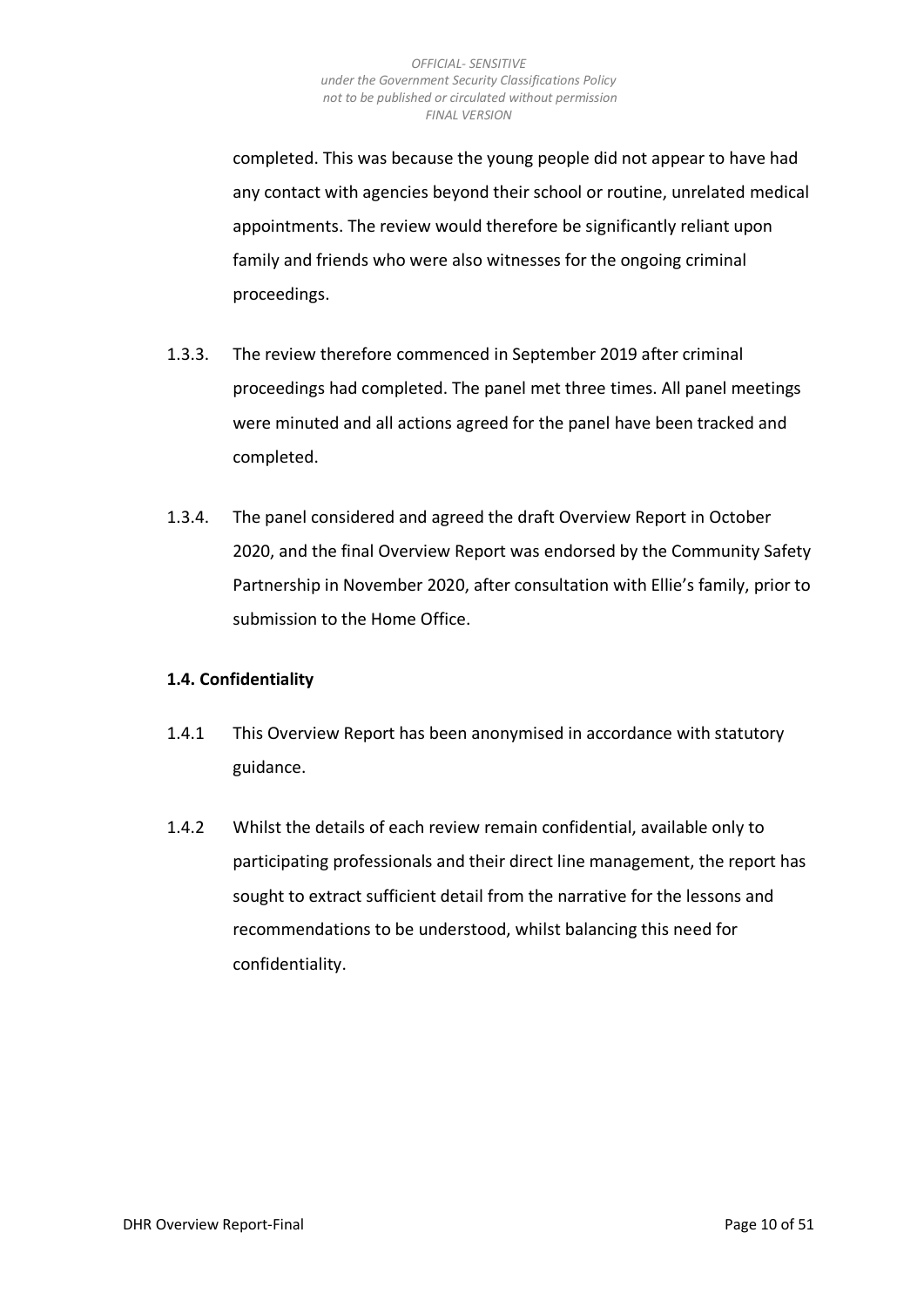# **2. Terms of Reference**

### <span id="page-10-1"></span><span id="page-10-0"></span>**2.1. Methodology**

- 2.1.1. The review followed the methodology required by the statutory guidance. All local agencies were notified of the death and were asked to examine their records to establish if they had provided any services to the victim or perpetrator and to secure records if there had been any involvement.
- 2.1.2. Arrangements were made to appoint an Independent Domestic Homicide Review Chair and Author and agree the make-up of the multi-agency review panel.
- 2.1.3. Members of the Major Crime Investigation Team attended panel meetings and were able to provide the findings from the criminal investigation and provide details of the family who were to be invited to engage with the review.
- 2.1.4. The terms of reference for the review were drawn up by the Independent Chair together with the panel.

## <span id="page-10-2"></span>**2.2. Involvement of Family and Friends**

2.2.1. With the assistance of Wiltshire Police, family members of both the victim and perpetrator were notified and agreed to engage with the review. Ellie's family were supported by the Victim Support Homicide Service and Advocacy After Fatal Domestic Abuse and took the opportunity to comment upon the draft terms of reference. The Chair met with the family again during the review, shared the draft report and met with their advocates to discuss their comments on the report, in line with their wishes. The family's comments were discussed with the review panel and, wherever possible, were incorporated into the report before finalising the report.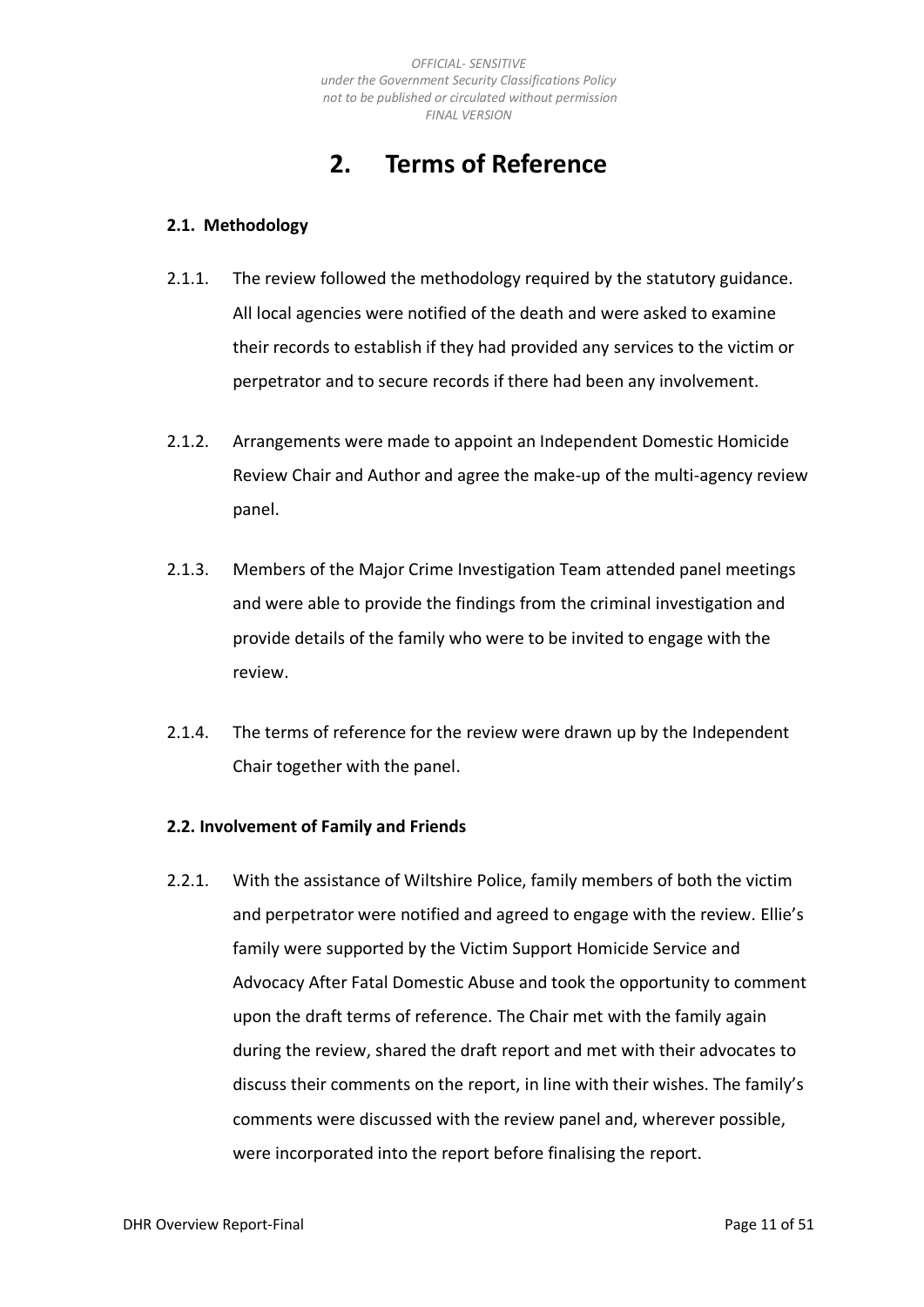- 2.2.2. Consideration was given to engagement with Ellie's close group of friends in order to understand more about Ellie's life and their knowledge of her experiences within the relationship. However, in view of their age, advice was sought from the relevant Children's Services representation on the panel and it was agreed that the review could rely upon the statements that they had made to the police during the criminal investigation rather than risk further distress to the young people concerned. Ellie's friends agreed that these statements could be shared with the review and these have been incorporated into this report.
- 2.2.3. The Independent Chair of the review met with the perpetrator's family and latterly with the perpetrator once he had been transferred to prison. Each confirmed that there had been no prior agency involvement. The perpetrator's family had often seen the young couple together and had not observed any matter of concern regarding their son's behaviour to Ellie. Other factual matters of context have been incorporated into the report.

### <span id="page-11-0"></span>**2.3. Independent Chair and Author**

2.3.1 The Independent Chair and Author is Paula Harding, an Associate Chair with the charity, Standing Together Against Domestic Abuse. She has over twenty-five years' experience of working in domestic abuse with both senior local authority management and specialist domestic abuse sector experience. For more than ten of those years she was a local authority strategic and commissioning lead for domestic abuse and violence against women and has been an independent chair and author of domestic homicide and safeguarding adult reviews since 2016. She completed an M.A. (Birmingham) in Equalities and Social Policy in 1997, focusing on domestic abuse and social welfare, and is a regular contributor to conferences, national consultations and academic research. She completed the OCR certificated training funded by the Home Office for *Independent Chairs of*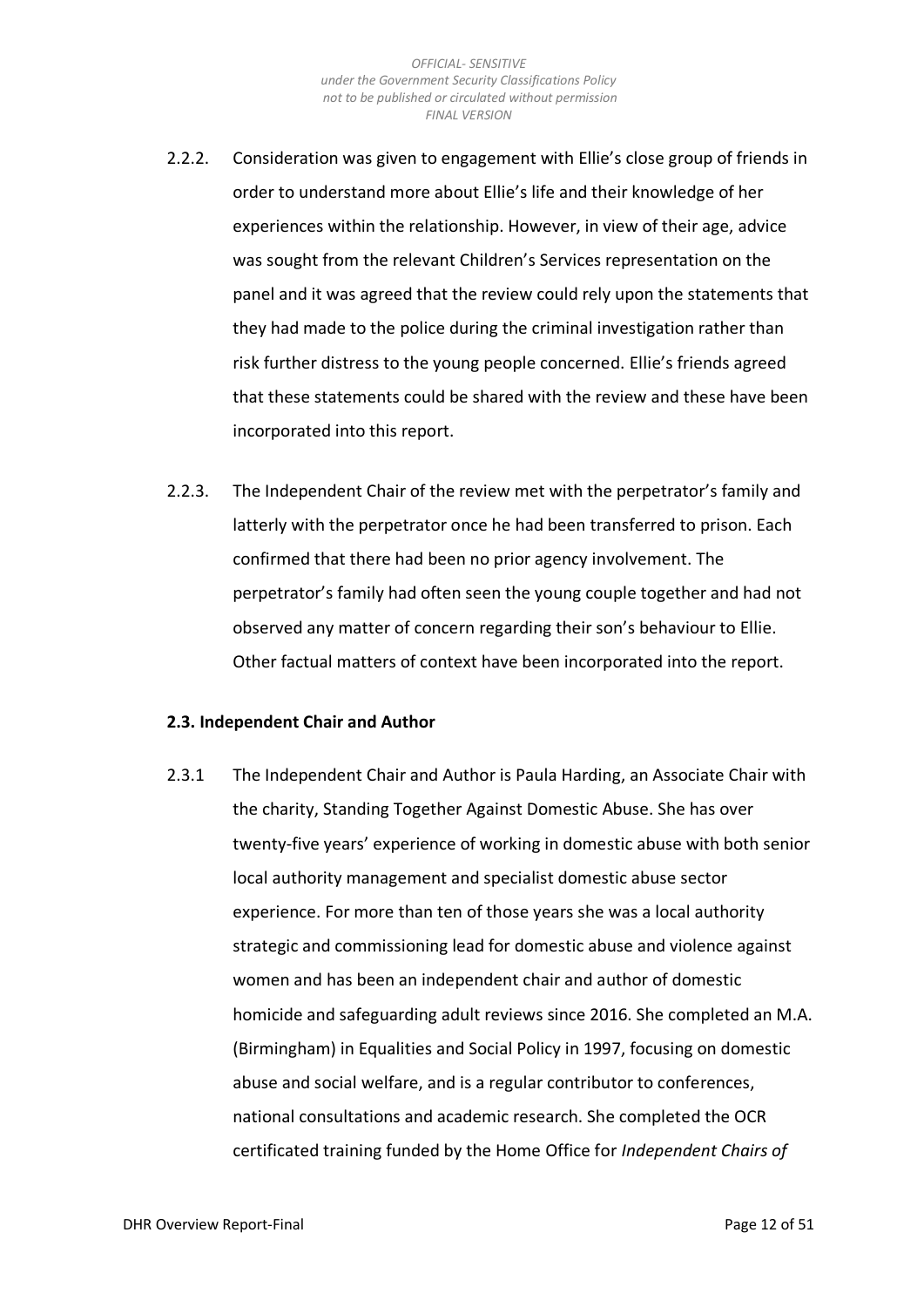*Domestic Homicide Reviews* in 2013. She has also completed the on-line training provided by the Home Office, *Conducting a Homicide Review,*<sup>2</sup> as well as undertaken accredited training on the Significant Incident Learning Process and Learning Disability Mortality Reviews.

- 2.3.2 The review was managed and administered by Standing Together Against Domestic Abuse which is a UK charity bringing communities together to end domestic abuse. It promotes the adoption of the Coordinated Community Response (CCR) Model across the country. This model is based upon the principle that no single agency or professional has a complete picture of the life of a domestic abuse survivor, but many will have insights that are crucial to their safety. It is paramount that agencies work together effectively and systematically to increase survivors' safety, hold perpetrators to account and ultimately prevent domestic homicides. Standing Together has been involved in the domestic homicide review process since its inception, chairing over seventy reviews to date and bringing expertise and support to the Independent Chair and the review.
- 2.3.3 Beyond this review, the Chair had no connection with Wiltshire Community Safety Partnership or any of the agencies involved in this case.

## <span id="page-12-0"></span>**2.4. Members of the Review Panel**

- 2.4.1 Multi-agency membership of this review panel consisted of senior managers and designated professionals from the key statutory agencies and all were independent of the case.
- 2.4.2 Wider matters of diversity and vulnerability were considered when agreeing panel membership. Splitz Support Service provided particular expertise on domestic abuse and the 'victim's perspective' to the panel. In view of the

<sup>&</sup>lt;sup>2</sup> Available at https://www.gov.uk/guidance/conducting-a-domestic-homicide-review-onlinelearning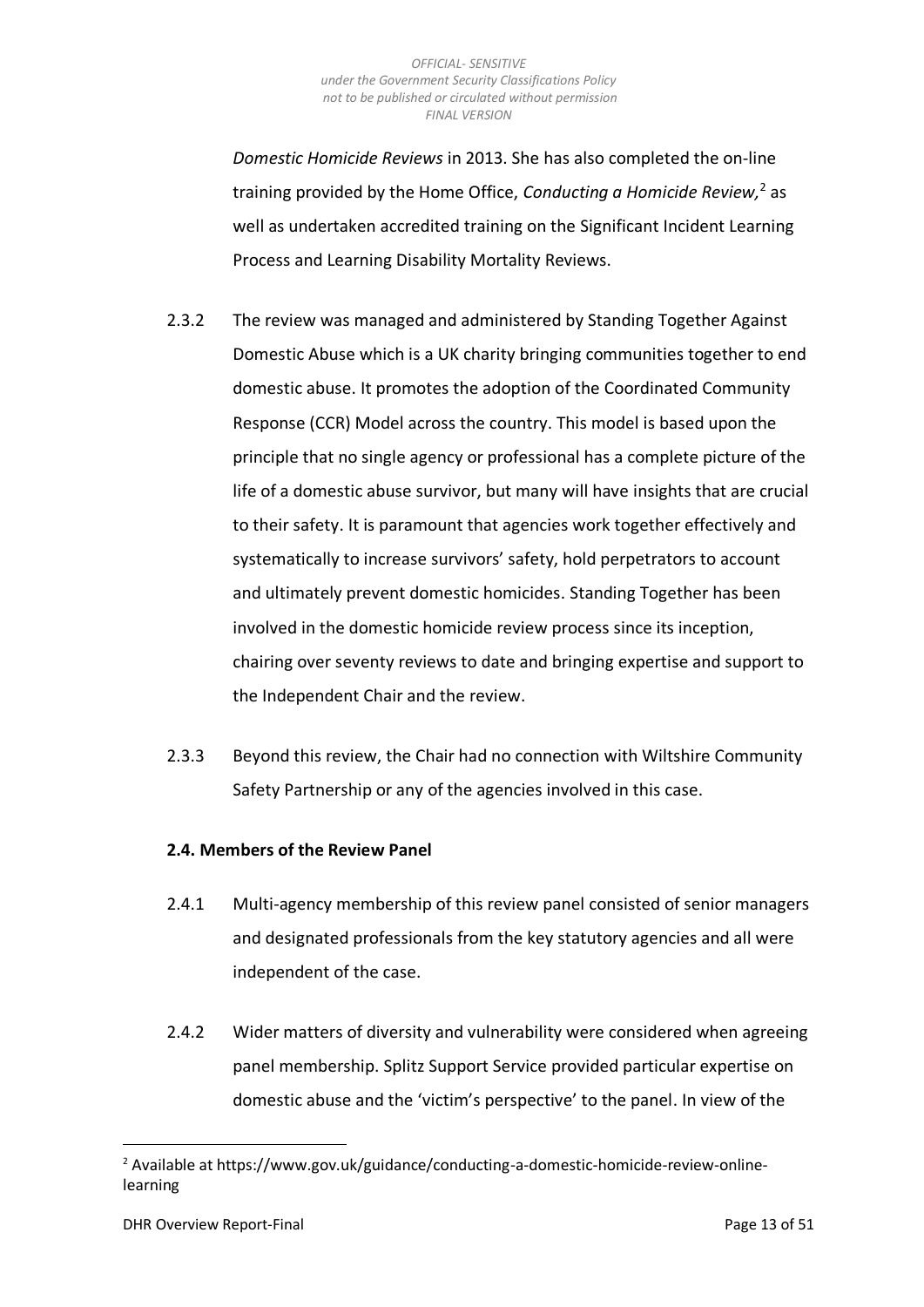age of the young people, a representative the Chair of Wiltshire Safeguarding Children Board's Practice Review Group was a member of the panel which also comprised a number of children's agencies and designated safeguarding leads for children.

# 2.4.3 The review panel members were:

| Name                     | Role/Organisation                                                                         |
|--------------------------|-------------------------------------------------------------------------------------------|
| Paula Harding            | Independent Chair                                                                         |
| Andrea Brazier           | Service Manager for Young People, Wiltshire Council                                       |
| Lisa Colombi             | Young People's Team Leader, Wiltshire Council                                             |
| Dominic Taylor           | Strategic Manager, Public Protection, Wiltshire Police                                    |
| <b>Donald Pocock</b>     | Community Inspector, Wiltshire Police                                                     |
| Emma Harrold             | Domestic Abuse Reduction Co-ordinator, Wiltshire<br>Council                               |
| Fiona Finlay             | Designated Doctor, Wiltshire Clinical Commissioning                                       |
|                          | Group and Chair of Wiltshire Safeguarding Children                                        |
|                          | <b>Board Practice Review Group</b>                                                        |
| <b>Fran Lewis</b>        | Executive Director, Splitz Support Service                                                |
| Jackie Pennington        | Lead IDVA, Splitz Support Service                                                         |
| <b>Hayley Mortimer</b>   | Public Health Consultant, Wiltshire Council                                               |
| James Dunne              | NHS Wiltshire, Clinical Commissioning Group                                               |
| Jayne Harrison           | Trust Lead Nurse for Safeguarding Children, Oxford<br><b>Health NHS Foundation Trust</b>  |
| Jo Naylor                | Named Nurse for Safeguarding Children, Virgin Care                                        |
| Joanne Smith             | Named Nurse Safeguarding Children, Great Western<br><b>Hospitals NHS Foundation Trust</b> |
| (Redacted)               | Headteacher, (redacted) Secondary School                                                  |
| Kathryne Abbott          | Designated Professional Safeguarding Adults, NHS<br><b>Wiltshire CCG</b>                  |
| <b>Martin Davis</b>      | Head of Service for Children and Families, Wiltshire<br>Council                           |
| <b>Mike Menzies</b>      | Named Nurse Safeguarding Children, Royal United<br>Hospital - Bath                        |
| <b>Netty Snelling</b>    | Safeguarding Lead (Child), Wiltshire Health and Care                                      |
| <b>Sean Collins</b>      | Safeguarding Lead (Adults), Chippenham Community<br>Hospital                              |
| <b>Tracy Daszkiewicz</b> | Director of Public Health, Wiltshire Council                                              |

2.4.4. The panel received ongoing support from the senior investigators and case officer from Wiltshire Police Major Crime Investigation Team.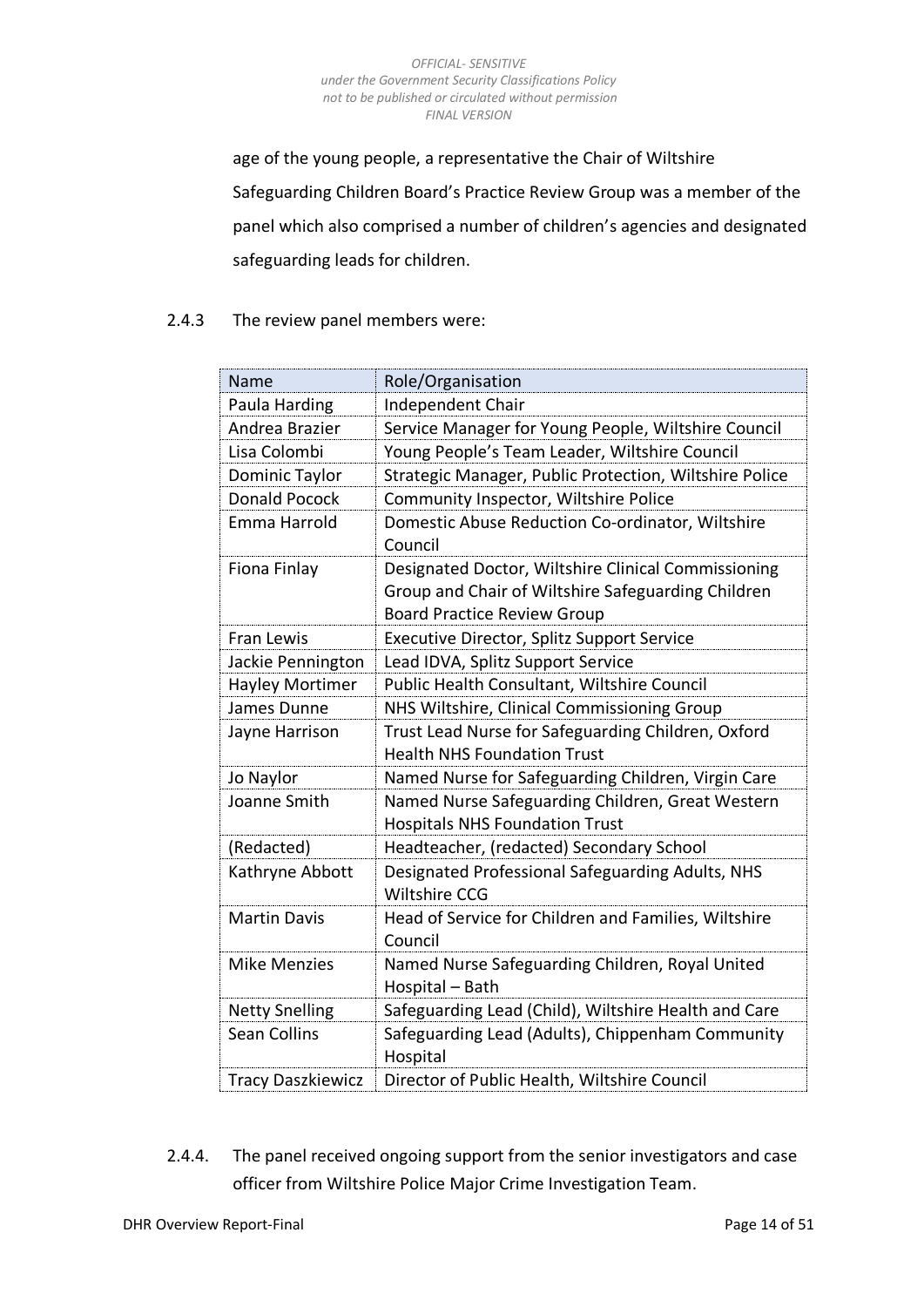## <span id="page-14-0"></span>**2.5. Time period**

2.5.1. The panel agreed that the review should focus on the contact that agencies had with Ellie and the perpetrator during the period from February 2019, when their relationship began, until Ellie's death in May 2019.

### <span id="page-14-1"></span>**2.6. Key Lines of Enquiry**

- 2.6.1. The review sought to address both the 'circumstances of particular concern' set out in the Multi-Agency Statutory Guidance for the Conduct of Domestic Homicide Reviews (2016) and the following specific issues identified in this particular case:
	- a. Explore Ellie's experience and whether there had been any indicators of domestic abuse in her relationship with the perpetrator
	- b. If indicators existed, explore opportunities for agencies, and the informal networks to which either individual belonged, to identify and respond to domestic abuse
	- c. Explore the context of Ellie's life and any barriers to help-seeking if domestic abuse may have been a hidden feature of her relationship with reference to current research
	- d. Consider the promotion of healthy relationships and access to specialist services undertaken within the school environment
	- e. Consider the effectiveness of recent work undertaken in Wiltshire to prevent domestic abuse in young people's relationships; to promote the awareness of young people about domestic abuse and to provide relevant services to meet their needs.
	- f. Develop recommendations from the findings of the review, taking into account national best practice in responding to domestic abuse in young people's relationships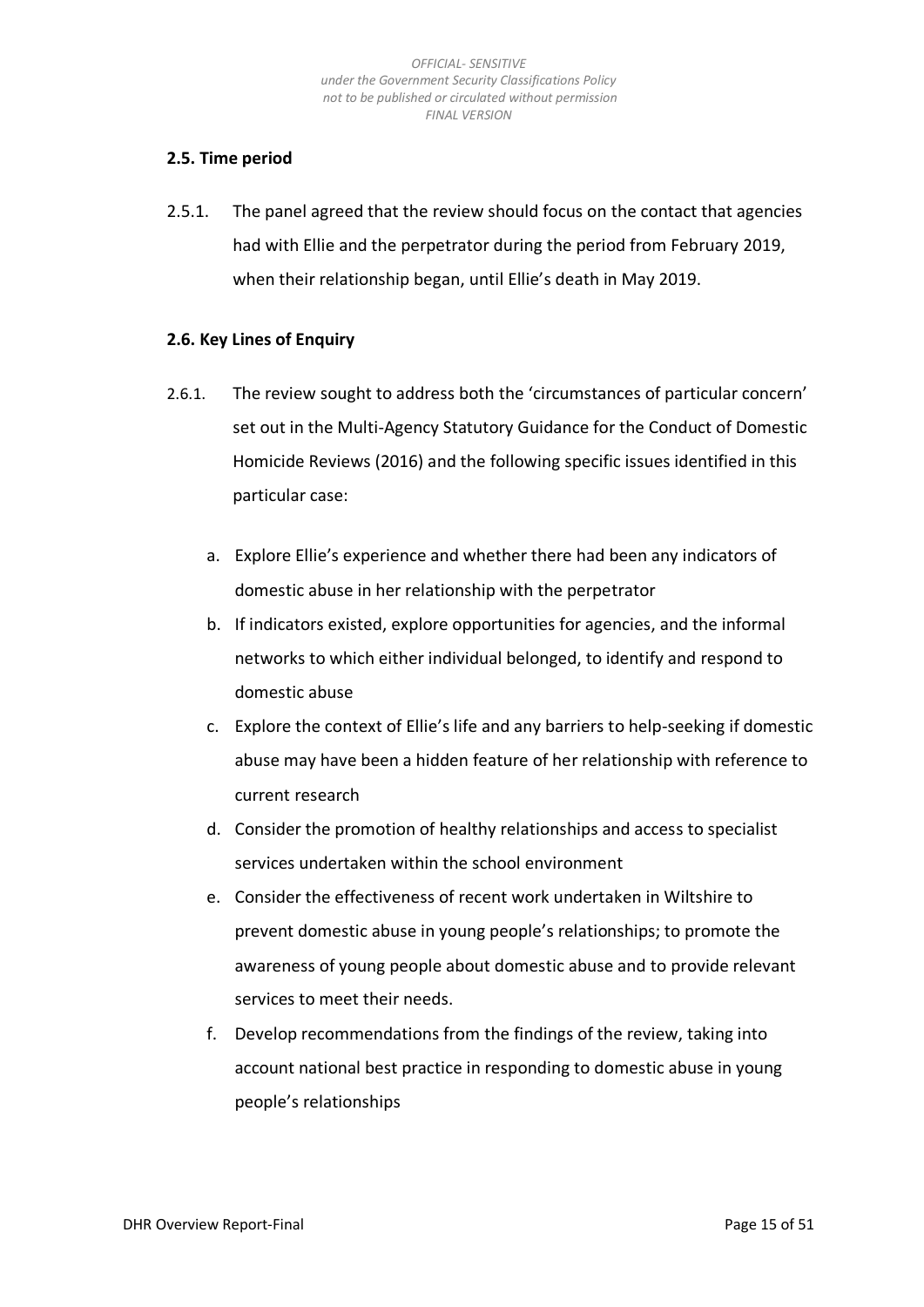# <span id="page-15-0"></span>**2.7. Individual Reports**

- 2.7.1. Individual reports were requested from the following organisations:
	- (Redacted) Secondary School
	- Wiltshire Public Health
- 2.7.2. The panel considered the routine healthcare that both Ellie and perpetrator had received but these were not considered relevant to the review.
- 2.7.3. The review approached the local horse-riding club to whom Ellie had belonged, with a view to enquiring about their knowledge of the relationship and whether safeguarding processes had been followed if any concerns were identified. However, Ellie had left the club shortly before her relationship with perpetrator began. The perpetrator belonged to a local rugby club, who were also approached but they did not respond. No other relevant informal networks were identified.

## <span id="page-15-1"></span>**2.8. Agencies without contact**

- 2.8.1. The following agencies were contacted but confirmed that Ellie or perpetrator were either not known to them, or that their involvement was not relevant to this review:
	- Avon and Wiltshire Mental Health Partnership
	- Bristol, Gloucestershire, Somerset and Wiltshire Community Rehabilitation Company
	- Child and Adolescent Mental Health Services
	- Great Western Hospital
	- MARAC
	- Medvivo (GP Out of Hours Service)
	- National Probation Service
	- Oxford Health NHS Foundation Trust
	- Refuge Providers
	- Royal United Hospital
	- Salisbury Foundation Trust
	- Splitz Support Service (specialist domestic abuse service)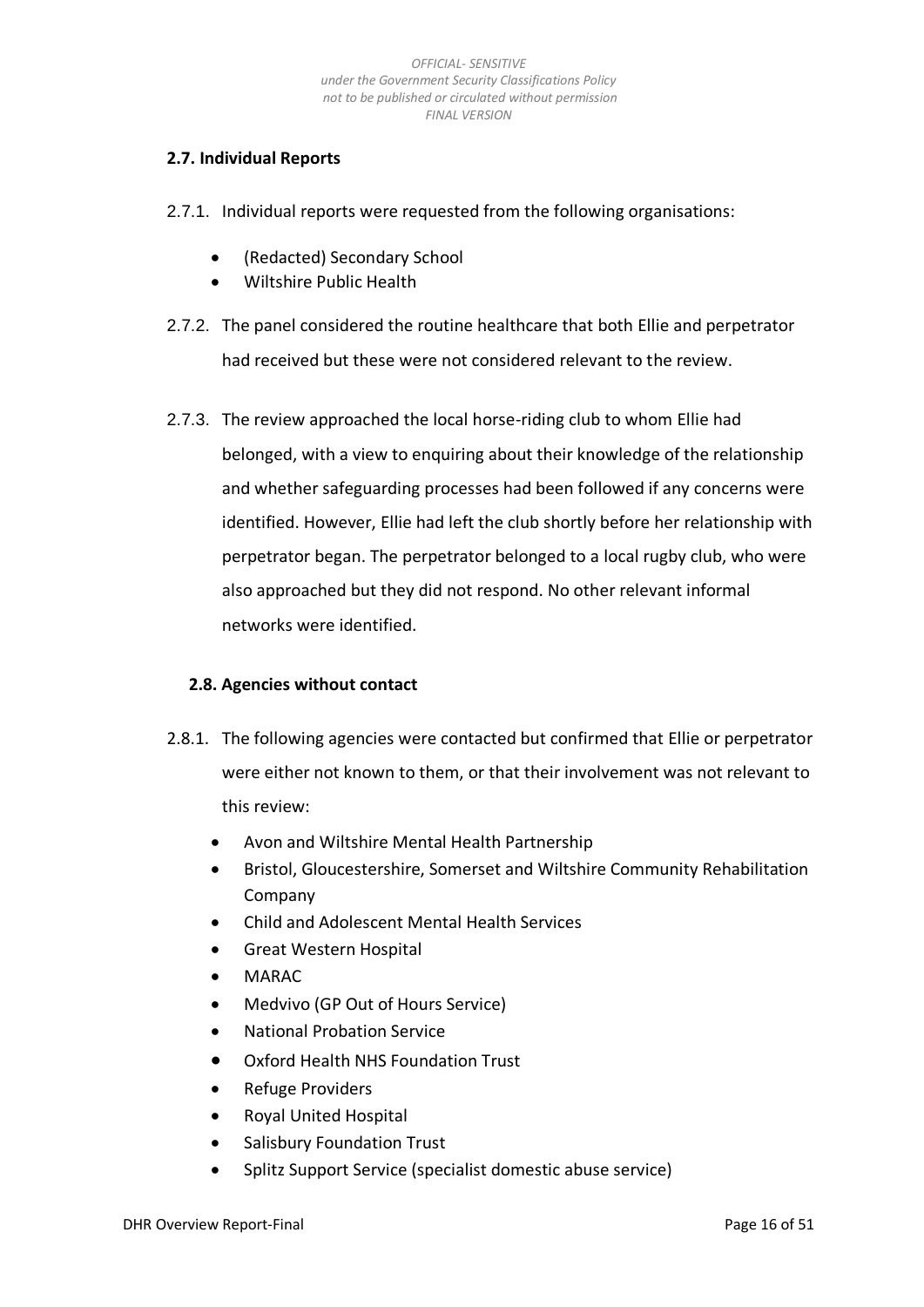- Virgin Care
- Wiltshire Council Adult Social Care, Children's Services and Housing **Services**
- Wiltshire Clinical Commissioning Group
- Wiltshire Health and Care
- Wiltshire Police
- Wiltshire Sexual Health Services
- Wiltshire Substance Misuse Service
- Wiltshire Youth Offending Service

## <span id="page-16-0"></span>**2.9. The definition of domestic violence**

2.9.1. The Government's definition of domestic violence, which sets the standard for agencies nationally was applied to this review:

> *"Any incident or pattern of incidents of controlling, coercive or threatening behaviour, violence or abuse between those aged 16 or over who are or have been intimate partners or family members regardless of gender or sexuality. This can encompass but is not limited to the following types of abuse:*

- *psychological*
- *physical*
- *sexual*
- *financial*
- *emotional*

*Controlling behaviour is a range of acts designed to make a person subordinate and/or dependent by isolating them from sources of support, exploiting their resources and capacities for personal gain, depriving them of the means needed for independence, resistance and escape and regulating their everyday behaviour.*

*Coercive behaviour is: an act or a pattern of acts of assault, threats, humiliation and intimidation or other abuse that is used to harm, punish, or frighten their victim*" (HM Government, 2013).

2.9.2. In recognition of the growing awareness of domestic abuse in young people's relationships, this governmental definition was widened in 2013 to include those aged 16-17 years. Successive crime surveys at the time had found that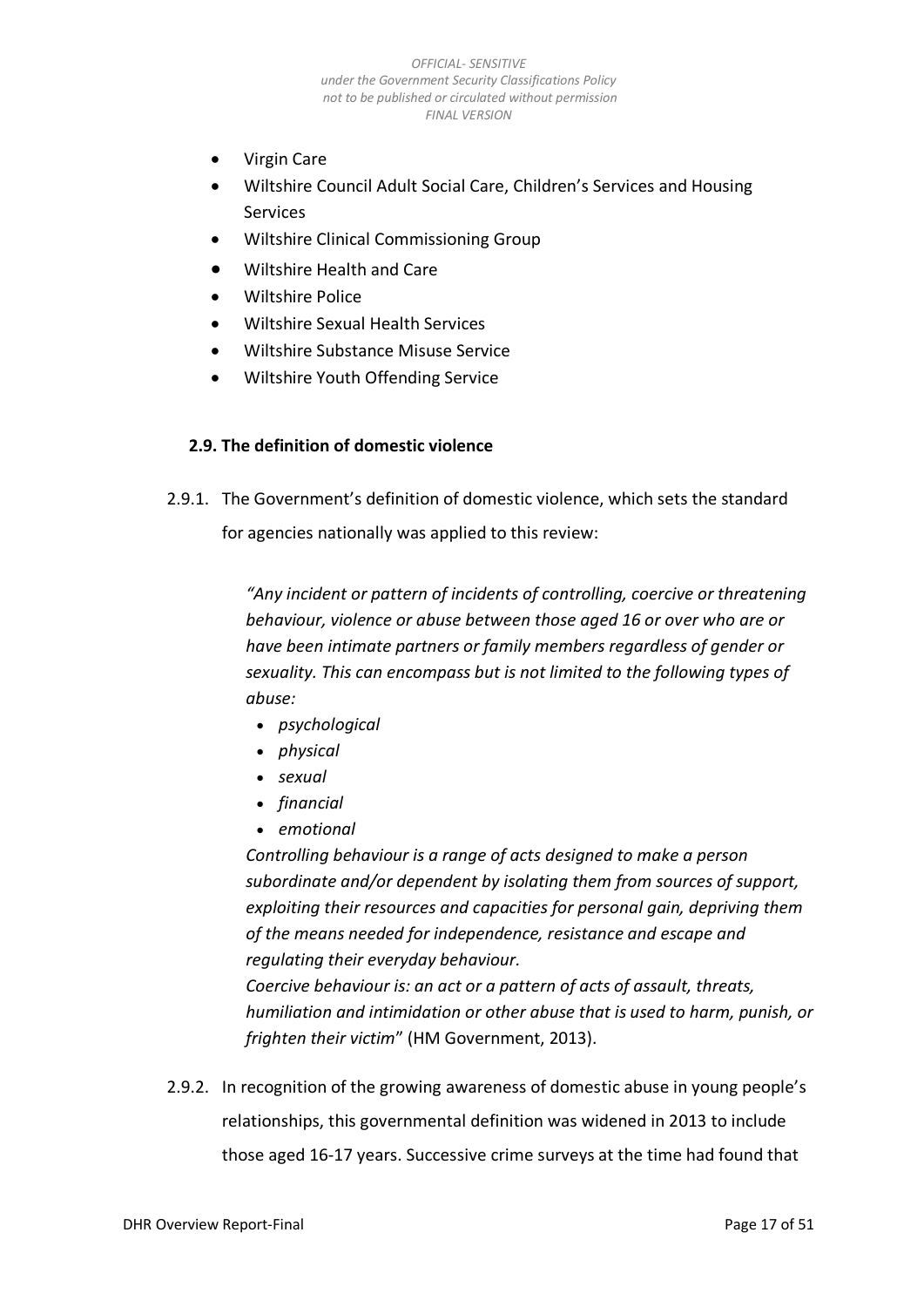16-19-year-olds were the group of young women most likely to suffer abuse from a partner (Home Office, 2013). However, there is no universally accepted definition of abuse within young people's intimate relationships and various terms have therefore been used interchangeably as required.

2.9.3. At the time of writing, the Domestic Abuse Bill 2020 has been making its passage through parliament and, if enacted, will provide a legal definition of domestic abuse.

### <span id="page-17-0"></span>**2.10. Parallel Reviews**

2.10.1. Beyond criminal proceedings, the review panel were not made aware of any other parallel proceedings.

### <span id="page-17-1"></span>**2.11. Equality and Diversity**

- 2.11.1. The review gave due consideration to the homicide victim's vulnerabilities alongside each of the nine protected characteristics under Section 149 of the Equality Act 2010, as well as to wider matters of vulnerability.
- 2.11.2. Both the homicide victim and perpetrator were of white-British ethnicity and aged seventeen when the murder took place. They lived in a close knit, relatively affluent community<sup>3</sup> in an historic market town and neither had any identified vulnerabilities or issues of concern. Their age and sex were therefore considered as factors which were relevant to the review.
- 2.11.3. Domestic abuse and domestic homicide are considered to be, most often, gendered crimes (Stark, 2007). In the three years preceding the homicide victim's death, the majority (seventy-four per cent) of victims of domestic homicides in England and Wales were female (ONS, 2019). Across Wiltshire, eighty per cent of domestic abuse incidents reported to the police have

 $3$  The relative affluence of the area is referenced within the Wiltshire Domestic Abuse Health Needs Assessment (2017)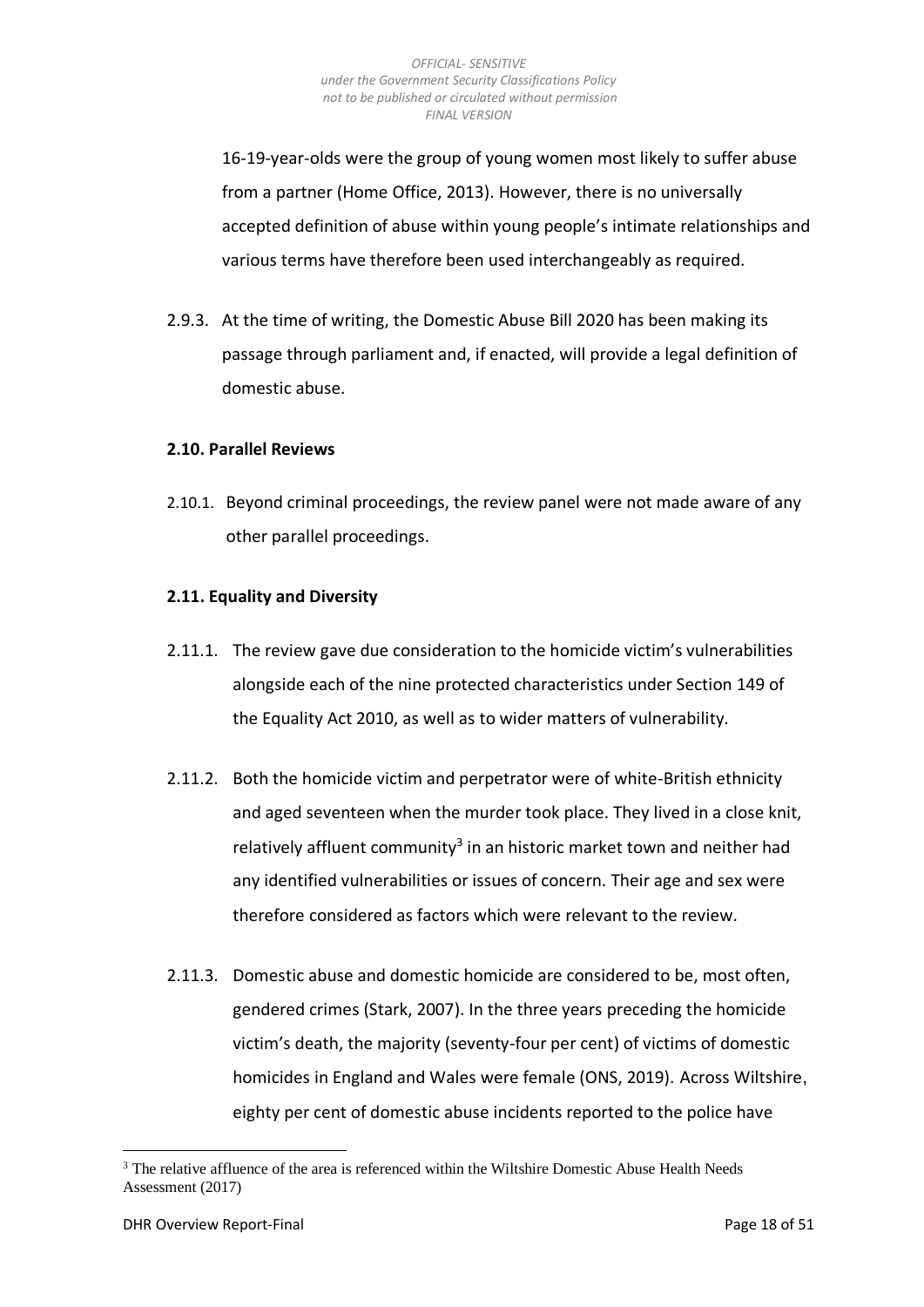involved female victims, which broadly reflects the national picture (Wiltshire Council, 2017a). In this way, the significance of sex and gendered violence should always be considered in a homicide review.

2.11.4. In respect of age, Wiltshire's most recent needs assessment recognises that:

*"Young age is consistently shown as a risk factor for perpetration and victimisation of domestic abuse. Although adolescent experiences of dating violence in the UK have not yet received the same degree of attention as in places like the USA, survey data from the NSPCC identifies partner violence in adolescent relationships as a significant concern for young people's wellbeing".* (Wiltshire Council, 2017a)

2.11.5. Issues of age, sex and gendered violence are therefore explored throughout this report.

## <span id="page-18-0"></span>**2.12. Dissemination**

- 2.12.1. The following individuals and organisations will receive copies of this review:
	- The families of the victim and perpetrator
	- Wiltshire Community Safety Partnership and its agencies
	- Wiltshire Safeguarding Vulnerable People Partnership

# **3. Background Information**

## <span id="page-18-2"></span><span id="page-18-1"></span>**3.1. Persons involved in this review**

3.1.1. Family members were consulted on the use of a pseudonym for Ellie, in line with the statutory guidance. However, they have asked for dispensation to be able to use her real name. The Home Office was therefore asked to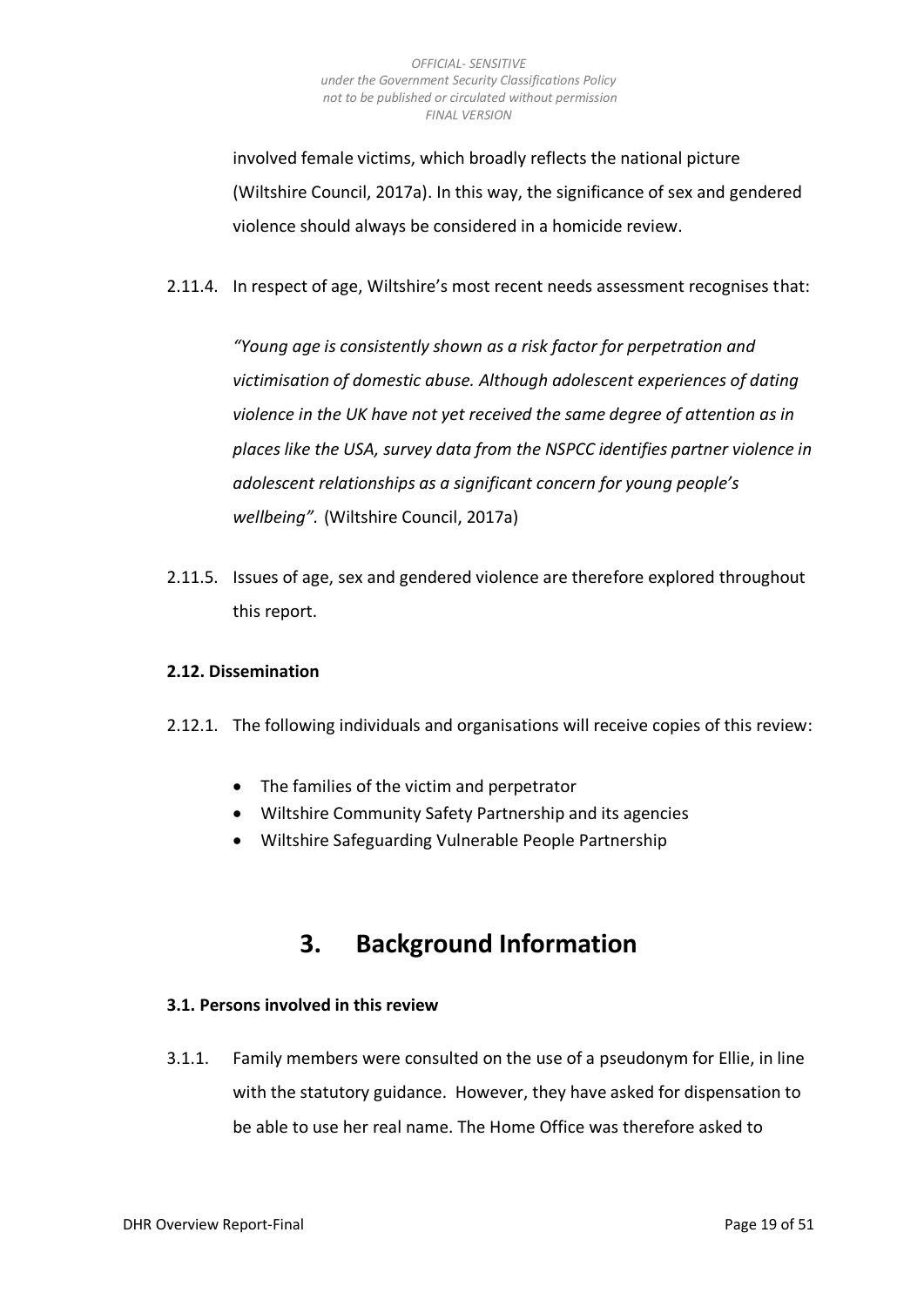consider this request and approved the use of her real name as per her family's wishes. <sup>4</sup>

3.1.2. Ellie was described as a "bright, intelligent, talented and vivacious young woman" (Judge Garnham's sentencing remarks).

# <span id="page-19-0"></span>**3.2. The homicide**

- 3.2.1. The day after Ellie tried to end their relationship, her boyfriend, the perpetrator, drove illegally to her home and strangled, then stabbed her thirteen times before attempting to cover up his crime, returning to school without calling for an ambulance. This left Ellie's father to find his daughter deceased when he returned home.
- 3.2.2. Initially, the perpetrator denied his involvement in the homicide, but he later went on to plead guilty to murder. The judge commented upon the illthought out methods by which the perpetrator tried to cover-up his crime and avoid the consequences of his actions. Indeed, Ellie's family wanted the full facts of the murder to be known to the public and for the purpose of research. The perpetrator had arranged the scene of the crime to make it look like Ellie had killed herself, or had had a dreadful accident, by reinserting the knife into a stab wound in Ellie's neck.
- 3.2.3. He had wiped the scene and removed and buried the cloths that were used and had the clothes that he was wearing washed. After Ellie had died, he applied her fingerprint to open her phone and sent a message to her friend to prevent her from coming round to the house. Thereafter, he left a false trail on social media alleging his self-harm and attempted to disguise the marks on his face where Ellie had tried to defend herself. He lied to

<sup>&</sup>lt;sup>4</sup> See preface.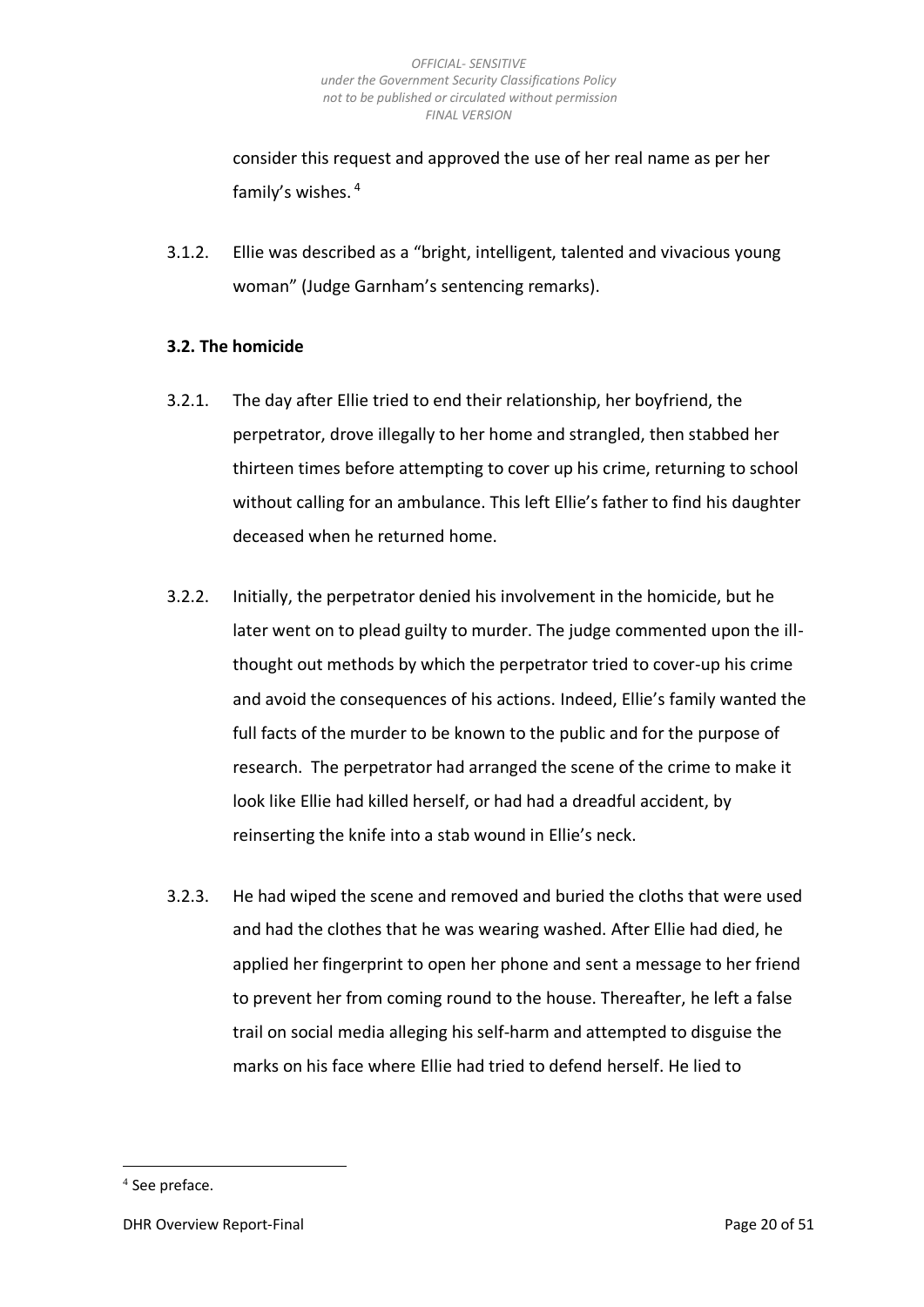neighbours and to the pastoral teacher when he returned to school after the murder.

- 3.2.4. These factors were taken into account in the sentencing of the perpetrator who was sentenced, as a juvenile, to 12 years and 6 months imprisonment before parole could be considered. Psychiatric reports revealed no psychiatric illness and provided no defence, although the judge recognised that the perpetrator had been burdened by a number of stresses which had weighed upon him affecting his weight, concentration, ability to sleep and depression. Ultimately, the judge considered that mitigating factors included the lack of pre-meditation, references to his good character and his remorse, contributed to some reduction in sentencing.
- <span id="page-20-0"></span>3.2.5. The victim's family appealed against the length of the sentence, considering it to be too lenient, but their appeal was unsuccessful. They have since successfully campaigned for changes to youth sentencing to be known as 'Ellie's Law' which will introduce a sliding scale to sentences for perpetrators of domestic homicide between the ages of 10 to 17 based upon the age of the offender. Under Ellie's Law, as it is currently proposed, a 17-year-old convicted of domestic homicide will now have a starting point of 14 years imprisonment but a 16-year-old will have their starting point reduced to 10 years. Ellie's family want a perpetrator's right to have their sentence reviewed once they reach 18 to be removed with immediate effect and are working closely with the government to get the changes embedded.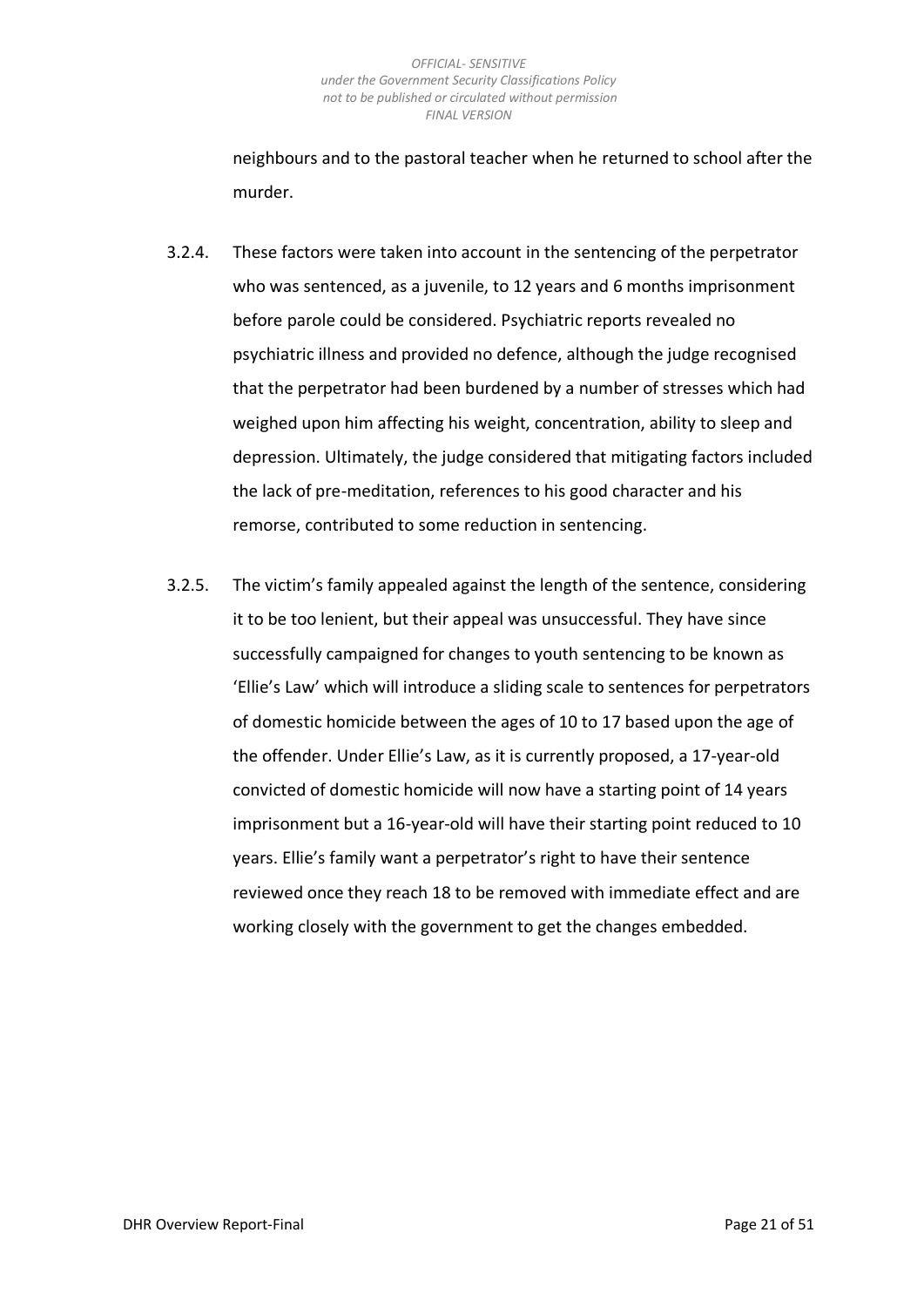# **4. Sequence of Events**

- 4.1 Ellie and the perpetrator began a relationship in February 2019 when they were both aged 17 years of age. Ellie's parents told the Independent Chair that this was their daughter's first relationship.
- 4.2 The young victim and perpetrator lived in the same area and attended the same secondary school where they were both studying towards their mock "A" level examinations. They each had hobbies and activities outside of their relationship: Ellie enjoyed horse-riding and worked part-time as a waitress; the perpetrator played rugby and worked part-time at a local shop.
- 4.3 The young couple's relationship developed as the months progressed and they spent most weekday evenings at each other's houses, engaging and sharing meals with their respective families. They did not spend the weekends together as Ellie was often horse-riding or part-time waitressing nearby.
- 4.4 The couple were described as being quite different to each other. Ellie was described as being vivacious and more outgoing than the perpetrator who appeared quieter and more introverted. However, neither parents identified any concerns regarding the relationship. Until the last week of Ellie's life, the parents had been given no indication of abuse, coercion or control and their behaviour towards each other was generally seen as good-spirited.
- 4.5 They both maintained their friendship circles throughout the relationship, although Ellie's friends later complained that they saw less of Ellie after the relationship began. Her friends also suggested that the perpetrator had been quite possessive of Ellie and restricted how much contact she had with her friends whilst she was at school. Friends described how they were always together during free time during the school day, and that the perpetrator was very attached to Ellie. However, none of their friends were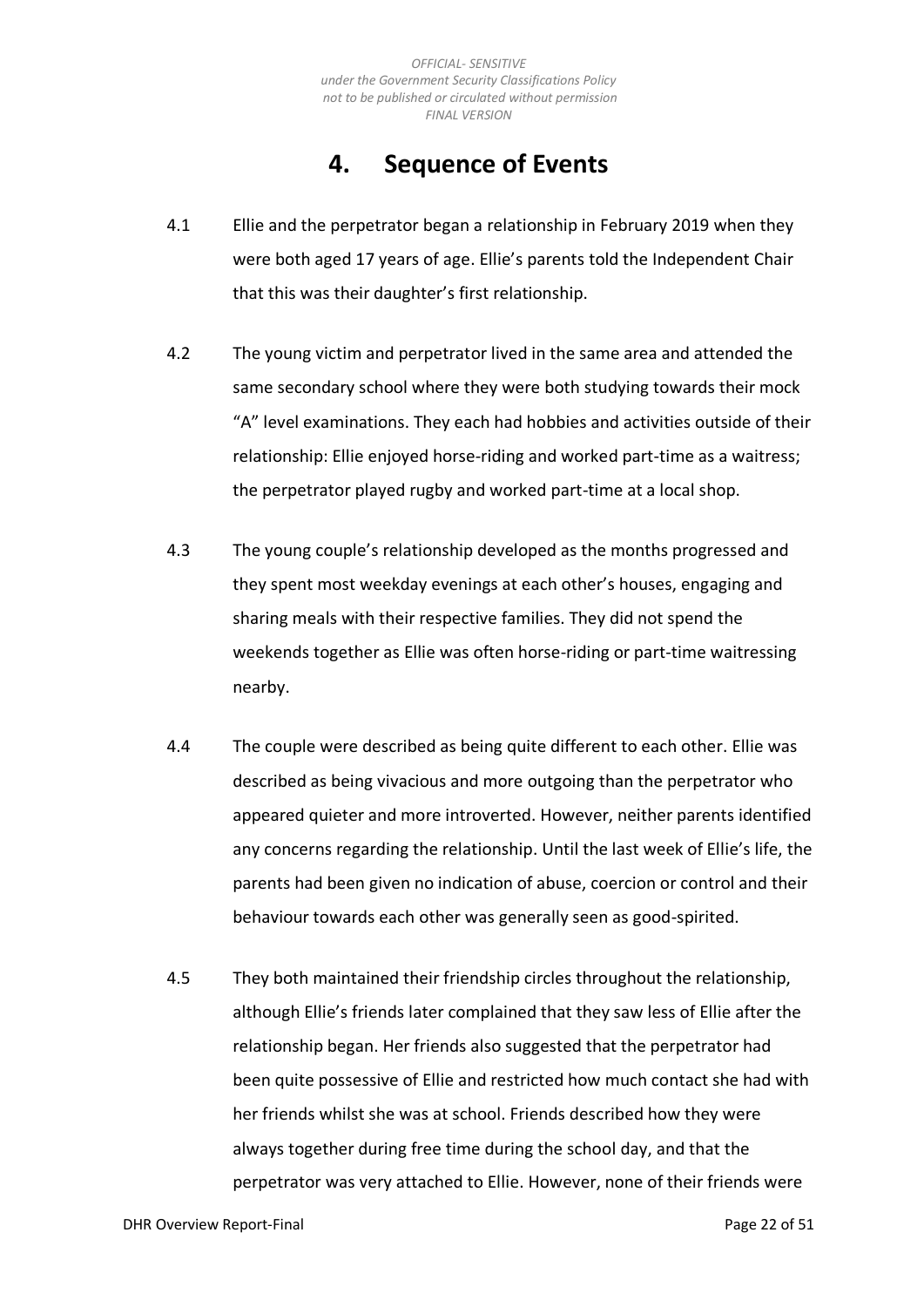aware of any difficulties in the relationship beyond these thoughts. Whilst it is not known how much the tragic events have influenced the reflections of these young people, we will come to see that these reflections mirrored Ellie's later disclosures.

- 4.6 In the week before the murder, Ellie had been worried about doing enough revision for her exams and had arranged not to see the perpetrator after school to allow her time to study. On the Tuesday, she confided to a close friend that she felt that the perpetrator was 'clingy' and did not like her talking to others. She described how this made her feel isolated from her friends.
- 4.7 She spoke to another friend about concerns about ending the relationship as she cared for the perpetrator and did not want to cause him more stress. Both his father and grandmother had been dangerously ill, and she was aware that it had been a difficult time for him. Ellie also alluded to the stress of their doing their mock-exams.
- 4.8 However, by the Thursday evening, Ellie told her friendship group by Snapchat<sup>5</sup> that she had broken up with the perpetrator but that he did not seem to be accepting it. She also told her mother that she no longer wanted to go out with him. She mentioned to her mother that he had been acting strangely with her that week: questioning why he could not see her; being jealous when she spent any time with her male friend and accusing her of ignoring him at school. She was also frustrated that the perpetrator had acted against her wishes by asking her mother for work experience. Although Ellie had spoken about ending the relationship, her mother observed that she had not appeared frightened or shown any concern about doing so.

 $<sup>5</sup>$  Snapchat is a multi-media messaging software application.</sup>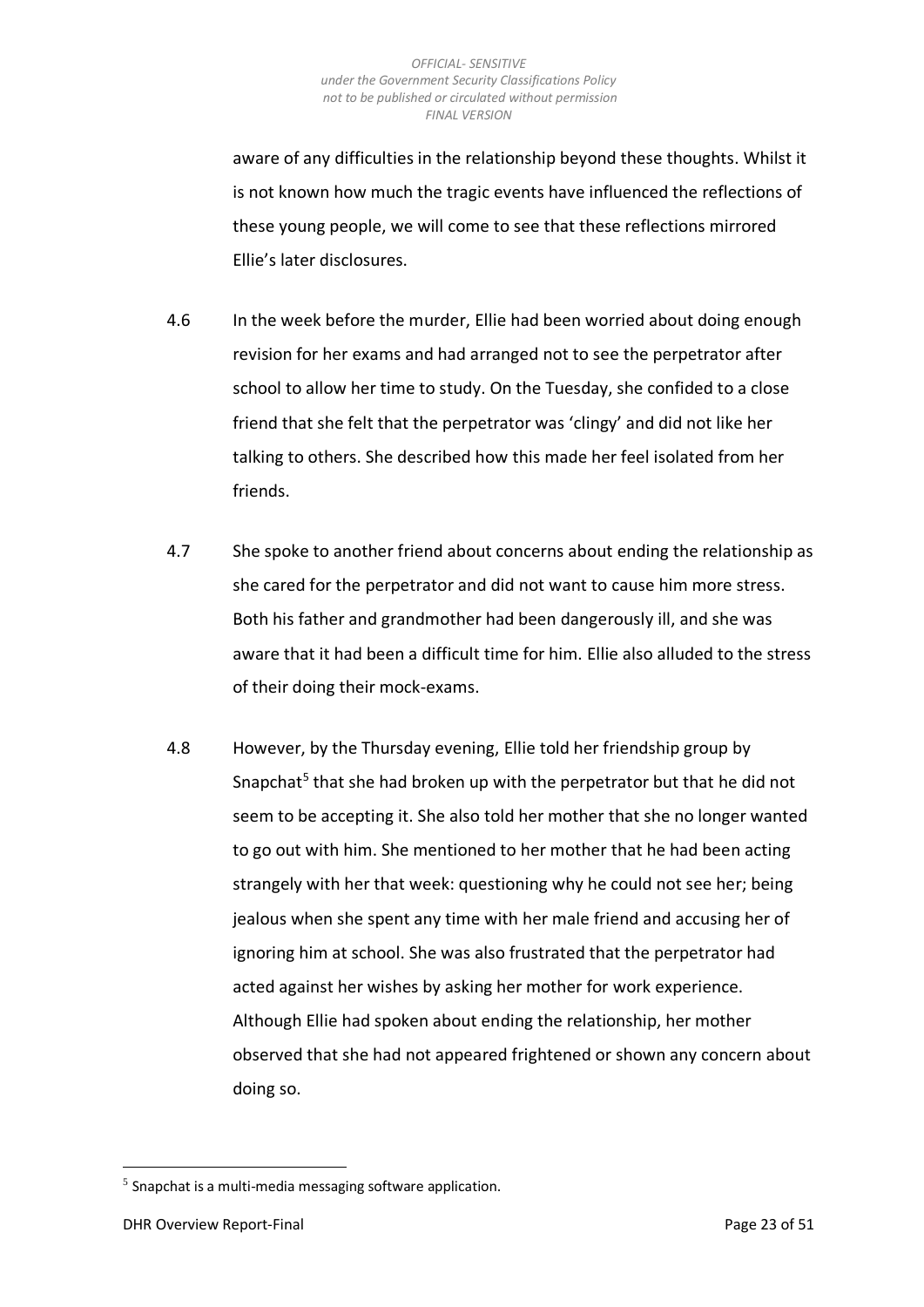- 4.9 Later that evening, Ellie had a long conversation with one of her friends over FaceTime<sup>6</sup> and told her that she missed her old self. She said that she had spoken to the perpetrator and told him that she wanted a break from their relationship but that he did not seem to be able to understand or accept that she did not want to be with him.
- <span id="page-23-0"></span>4.10 On the following day, the perpetrator killed Ellie in a frenzied and vicious attack.

 $<sup>6</sup>$  FaceTime is a videotelephony software application.</sup>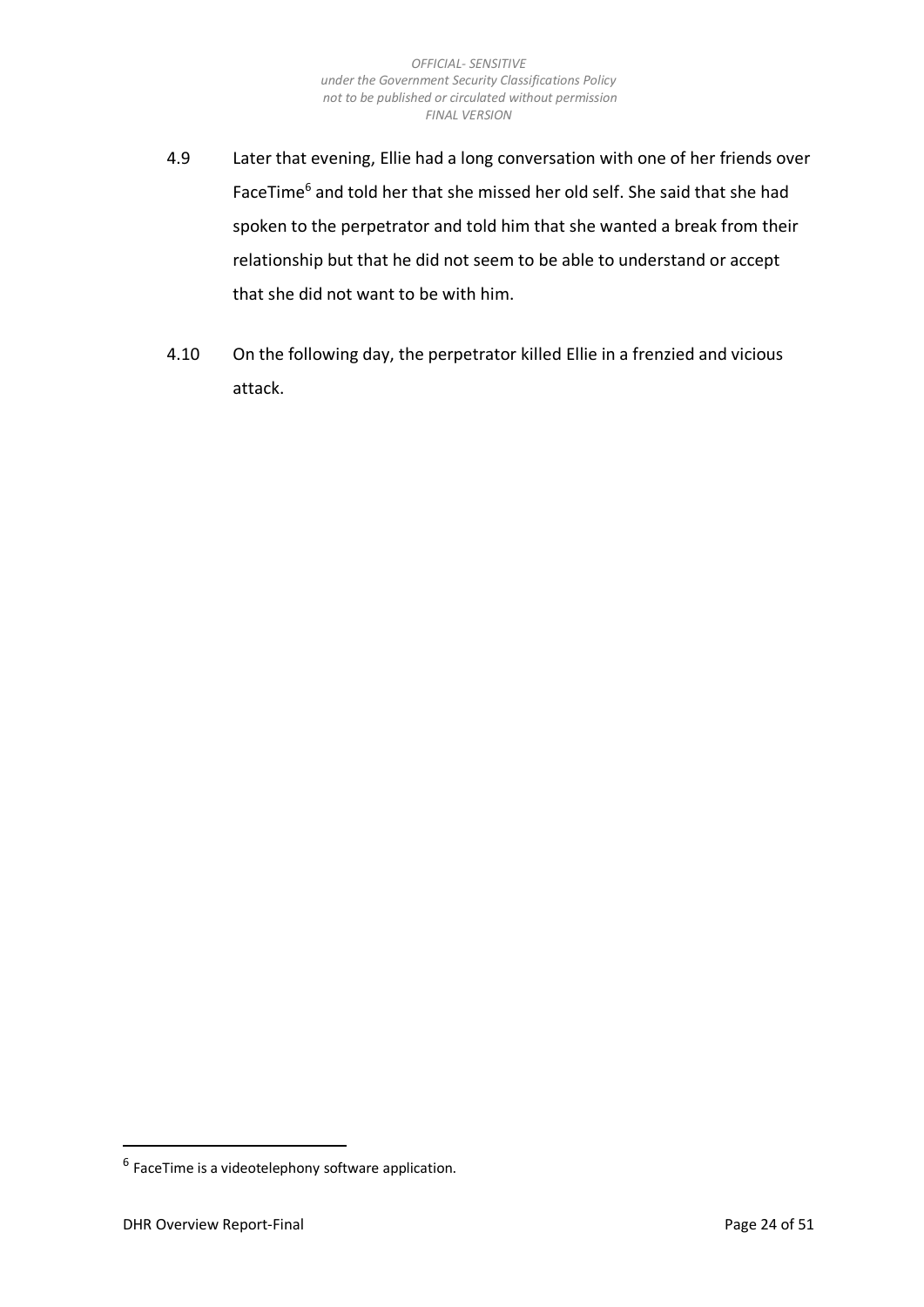# **5. Thematic Analysis**

5.0.1 The main purpose of a domestic homicide review is to provide lessons that improve agency responses to domestic abuse and prevent harm for others in the future. In the absence of any relevant agency involvement in this case, the review therefore concentrated on how this tragedy can improve our collective understanding of domestic abuse and questioned what actions had been taken by agencies in Wiltshire to prevent domestic abuse in young people's relationships.

### **5.1 Understanding Domestic Abuse**

- <span id="page-24-0"></span>5.1.1 Domestic homicide reviews "should contribute to a better understanding of the nature of domestic violence and abuse" (Section 7, Multi-Agency Statutory Guidance, 2016).
- 5.1.2 It was clear that family, friends and the school had no concerns about the young couple's relationship, and it was only in her final week that Ellie began to tell her friends and her mother about her dissatisfaction. Whilst the traits that were emerging of the perpetrator's jealousy, possessiveness, and his encouraging Ellie's isolation, are each consistent with the behaviour of domestic abusers, they did not appear to be at the time to be of a scale that would have led a friend to seek professional intervention. Nonetheless, her boyfriend's behaviour was enough to drive Ellie to want to end their relationship.
- 5.1.3 The speed of escalation from these behaviours to murder could certainly not have been foreseen. At first sight, the murder appears to have occurred "out of the blue" as many murders of this nature do (Dobash, Dobash, & Cavanagh, 2009). However, the homicide shares some features which are consistent with wider evidence around domestic homicide.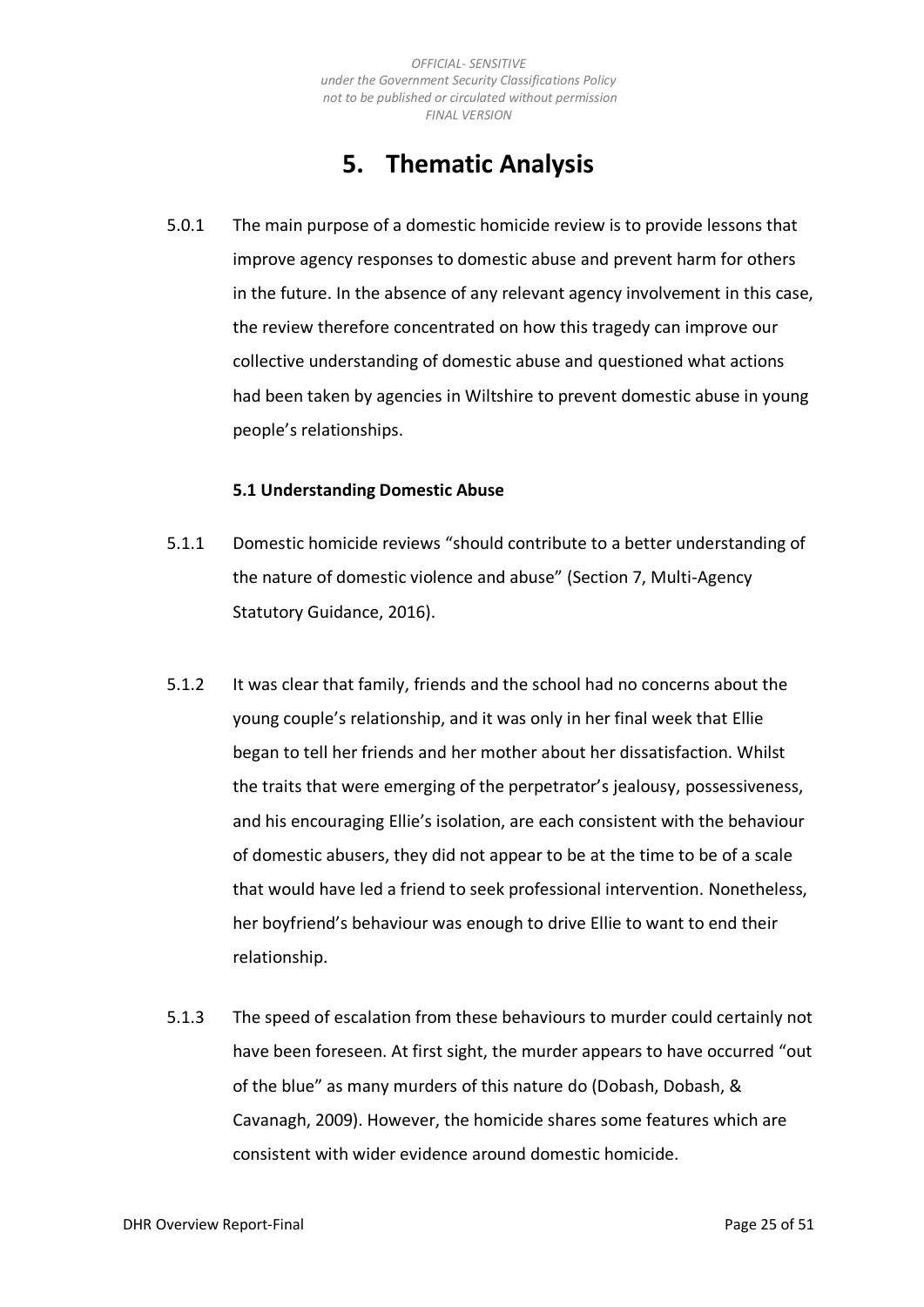### **5.2 Separation**

- <span id="page-25-0"></span>5.2.1 It is telling that the murder took place after Ellie had told the perpetrator that she wanted to end the relationship and that he had been unwilling to accept that the relationship was over. Indeed, separation has long been recognised as a time of heightened risk within domestic abuse (Stark, 2007, Dobash & Dobash, 2015; Johnson et al, 2019). Barter (2017) explored girls' and young women's experiences specifically and recognised that they "repeatedly reported feeling too scared either to challenge the control and abuse or to end the relationship due to the possible repercussions". Although there was no indication in this case that Ellie had any fears from separation herself, the fears for other young women have been well founded. Two recent serious case reviews have also involved the deaths of young women and have brought home the dangers of separation for younger women specifically (Barter, 2017).
- 5.2.2 Stark (2007) recognised that a perpetrator's need for control in a relationship is their driving force of domestic abuse. In this way, separation represents the upmost loss of control for a perpetrator and will often be the motivation for their significant harm. Indeed, the majority of women who are killed by their partners are killed when they are trying to separate (Home Office, 2016). The results of the annual Femicide Census support this finding and demonstrate that the homicide of women who are separating from their partners should not be seen as the random, isolated or spontaneous incidents that they may initially appear (Women's Aid & NIA, 2016).
- 5.2.3 Nonetheless, in this case, the escalation from seemingly minor jealousy and possessiveness to homicide was alarming. Monckton-Smith (2019) considered this type of circumstance in her assessment of a timeline for homicides. She described how triggers such as separation can account for a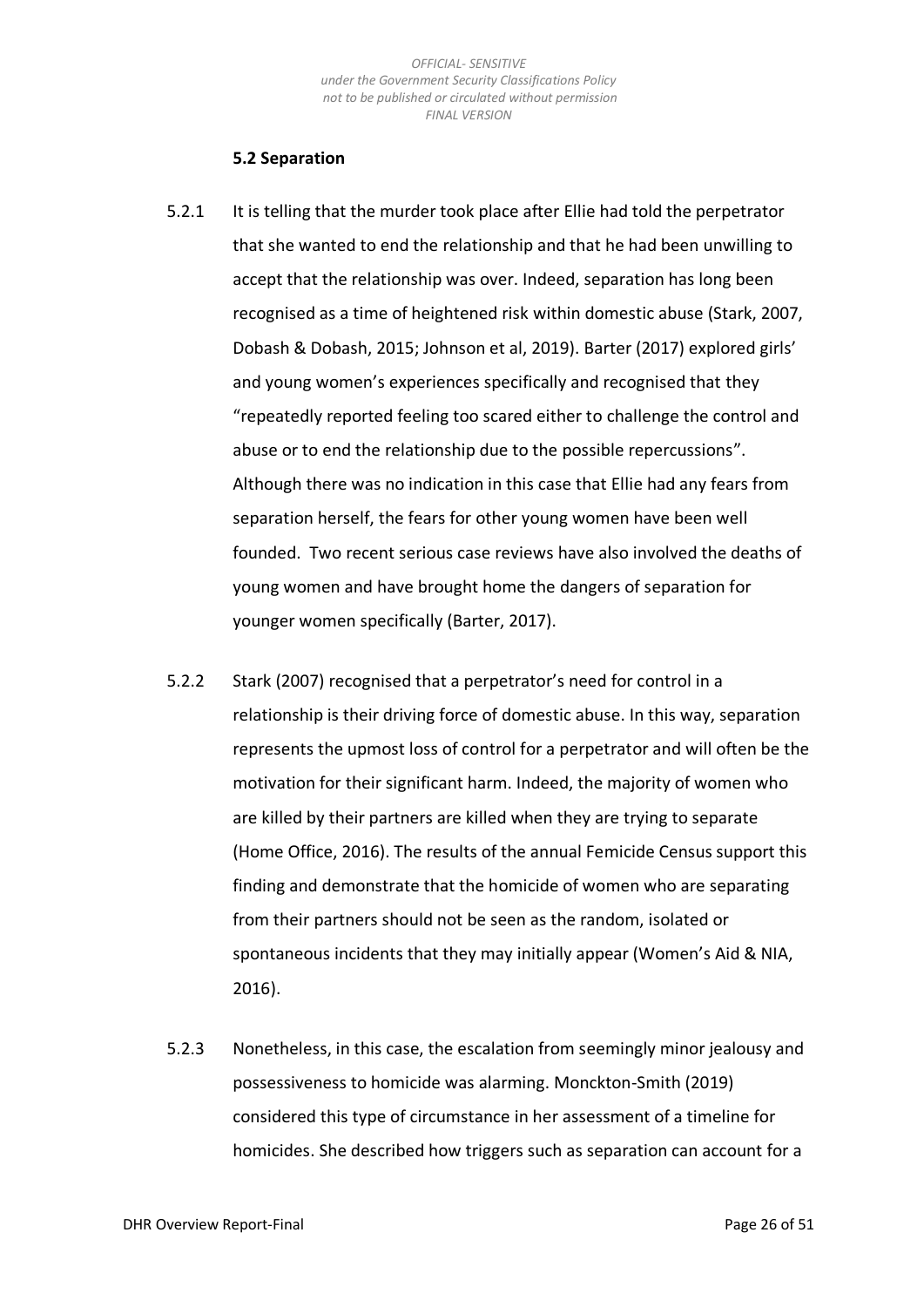sudden, seemingly spontaneous and tragic escalation in the violence and proprietary behaviour of perpetrators who were prone to "last chance thinking" in the vein of "if I can't have you then no one can" (Monckton-Smith, 2019:8).

5.2.4 Although no person or agency was aware of any prior domestic abuse in this case, Ellie's tragic death can certainly contribute to the lessons for any agency about the seriousness with which practitioners should treat the safety of those who they know are seeking to end a violent relationship. Indeed, the circumstances of this case reinforce the evidence that separation leads to the increased risk of significant harm.

### **5.3 Educational Sabotage**

- <span id="page-26-0"></span>5.3.1 It was noteworthy that Ellie sought a break from the perpetrator during their preparation for mock 'A' level exams and as the week progressed, she told friends that he was not accepting of their separation. The perpetrator's disruption of her exam revision should therefore be seen within the context of educational sabotage.
- 5.3.2 Educational sabotage is a form of coercive control and economic abuse which is unique to students, and which directly affects a victim's emotional well-being, self-efficacy, focus and concentration (Voth Schrag and Edmond, 2017). In doing so, an abuser disrupts their victim's ability to gain educational qualifications and furthers their power and control over them (Voth Schrag et. al., 2020). Tactics of educational sabotage could include telling a victim that will fail; undermining a victim's abilities; demeaning educational goals; controlling access to school; interfering with studying or doing homework; making a partner feel guilty for spending too much time on schoolwork; responding with jealousy, resentment and insecurity (Sanders, 2015; Voth Schrag & Edmond, 2017). Not all tactics will apply to all student, but in this case, the perpetrator appeared to be disrupting Ellie's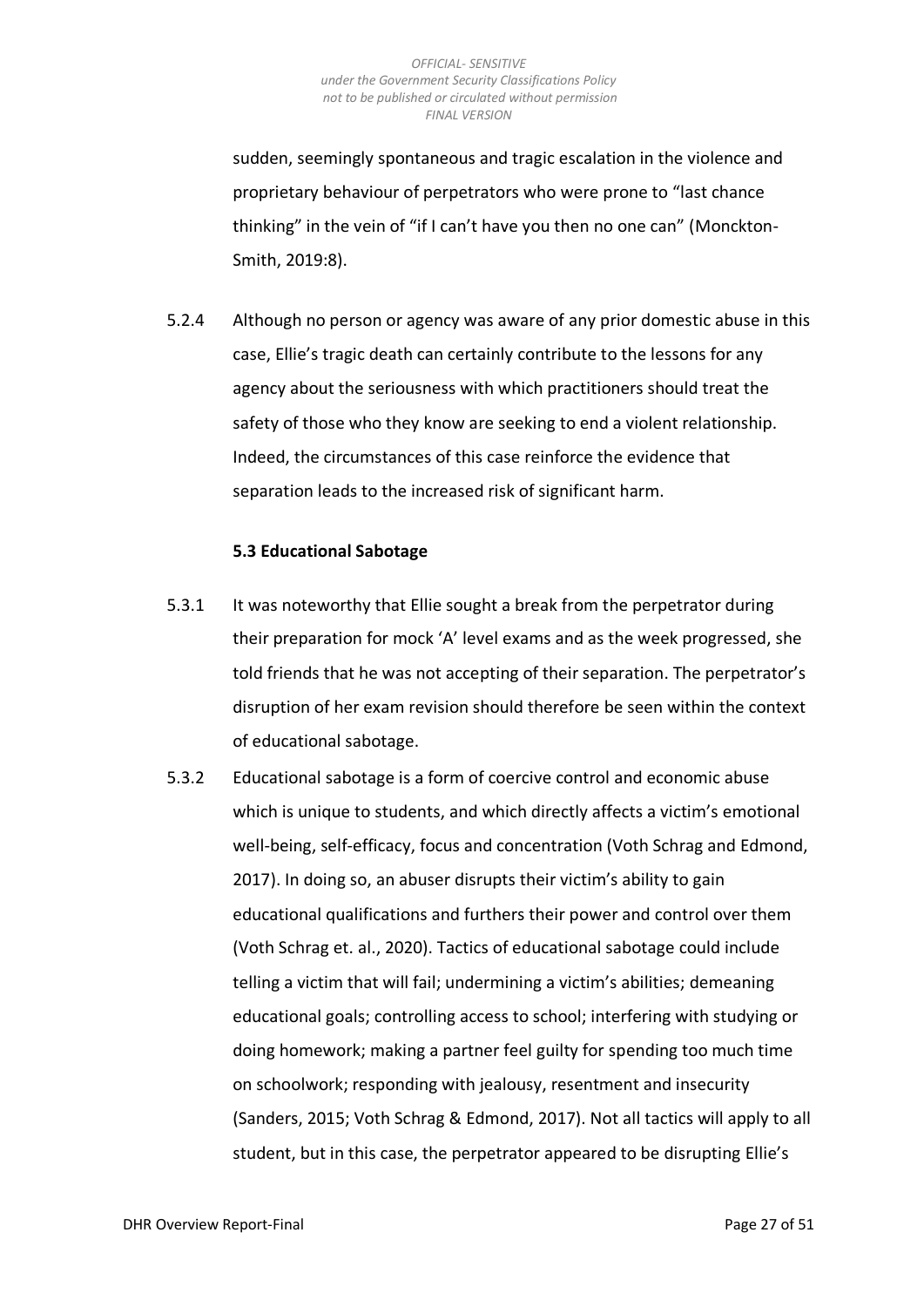studying during an important period of revision; displayed insecurities and appeared to be inducing guilt.

**Learning Point:** Separation increases the risk of significant harm as a domestic abuse perpetrator usually reacts to their loss of control. The escalation to homicide can be sudden and unexpected and practitioners therefore need to be able to respond pro- actively in protecting a victim when they are planning to or have recently separated.

**Learning Point:** Educational sabotage is a form of coercive control and economic abuse that is unique to students and practitioners, schools and colleges should be alert to the tactics used to disrupt an individual's education.

**Learning Point:** In general, friends and family members need to be aware that behaviours such as jealousy, possessiveness and isolation are indicators of domestic abuse.

**Recommendation 1:** That Wiltshire Community Safety Partnership further promotes awareness with agencies, the indicators of domestic abuse in young people's relationships and promotes the sources of help and information available to family and friends

## **5.4 Overkilling**

<span id="page-27-0"></span>5.4.1 The criminal prosecution left the review with no doubt that the murder was frenzied and gratuitous. As such, the brutality of the killing requires further analysis. The multiple methods and excessive force went much further than was necessary to cause Ellie's death and was more consistent with the description of 'overkilling', a term used to describe this use of excessive, gratuitous violence in homicide (Mitchell and Anglin, 2009). The review of ten years of femicides in the Femicide Census (2020) recognised that the majority (55%) of homicides of women involve this type of excessive violence and brutality and this, for some at least, suggests that it was not a momentary loss of control but a demonstration of ultimate control. The multiple methods used to kill Ellie in this case indicate that this was much more than the perpetrator's momentary loss of control.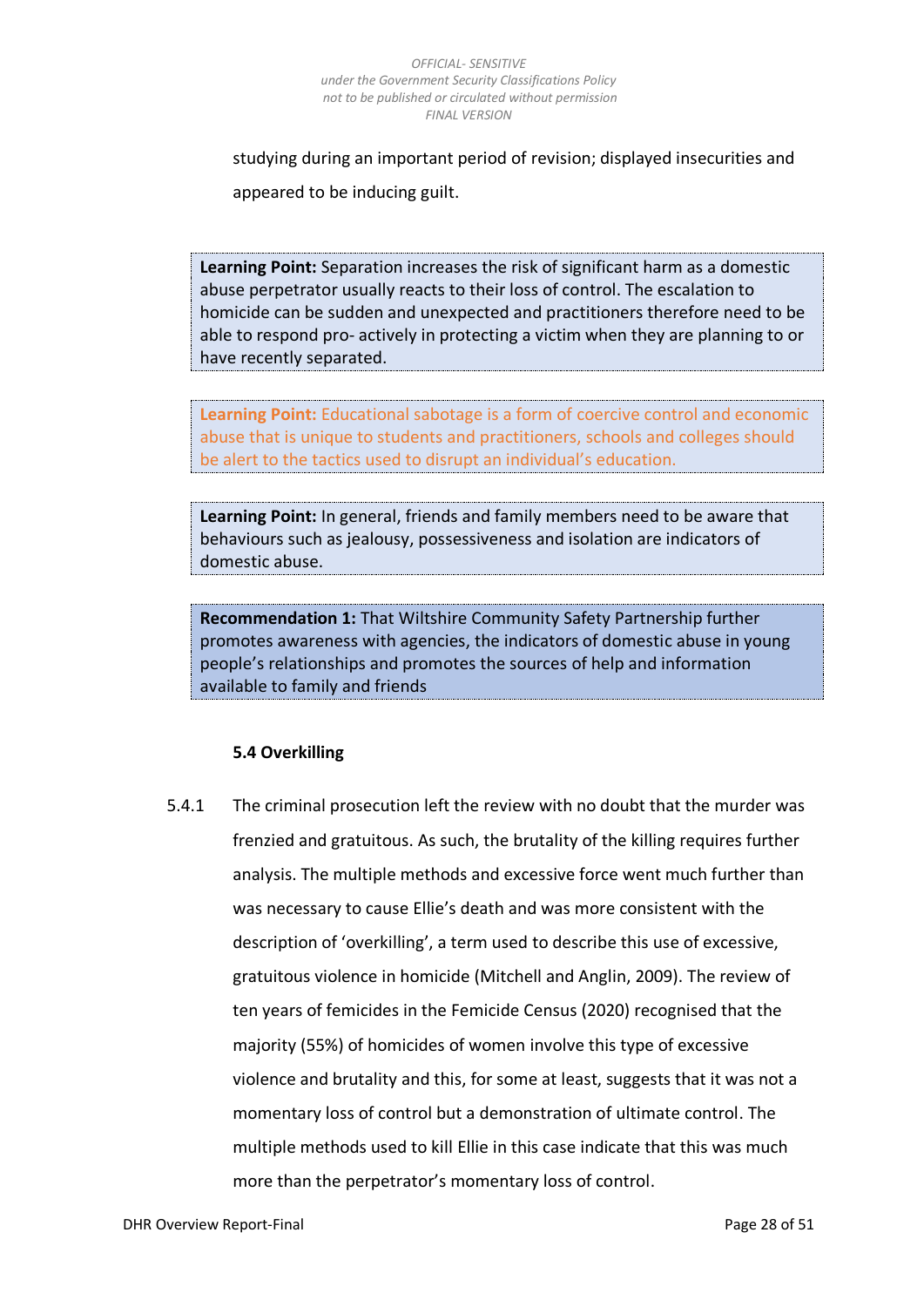### **5.5 Domestic abuse in adolescent intimate relationships**

- <span id="page-28-0"></span>5.5.1 We have seen that the victim recognised and disclosed aspects of her boyfriend's controlling behaviour to her friends and her mother shortly before her death. Whilst these were certainly not of a level that would have led those close to her to seek immediate professional intervention, they were, nevertheless, indicators of abusive behaviour.
- 5.5.2 When HM Government broadened the age range of the domestic abuse definition to include young people aged 16 and 17, they followed this with several years of national campaigning around abuse in adolescent relationships. The Government observed the research that teenagers were less likely to understand what constituted abusive behaviours and, having less experience of relationships, were more likely to normalise abuse (Home Office, 2015).
- 5.5.3 Teenage relationship abuse affects a great many young people. Research has indicated that approximately 50 per cent of young people reported experiencing emotional abuse; approximately 20 per cent reported experiencing physical violence, with young women experiencing more severe physical violence; 50 – 70 per cent of young people reported experiencing abuse through new technologies including control and surveillance through messaging or social networking sites (Stonard, cited in Barter, 2017). In this case, it is not known whether new technologies were used abusively as the main method of electronic communication between Ellie and the perpetrator was Snapchat which, unlike other forms of digital communication, leaves no lasting electronic footprint.
- 5.5.4 Wiltshire has undertaken its own research into young people's experiences of abuse in their relationships. The Wiltshire Children and Young People's Health and Wellbeing Survey captured a large representative sample of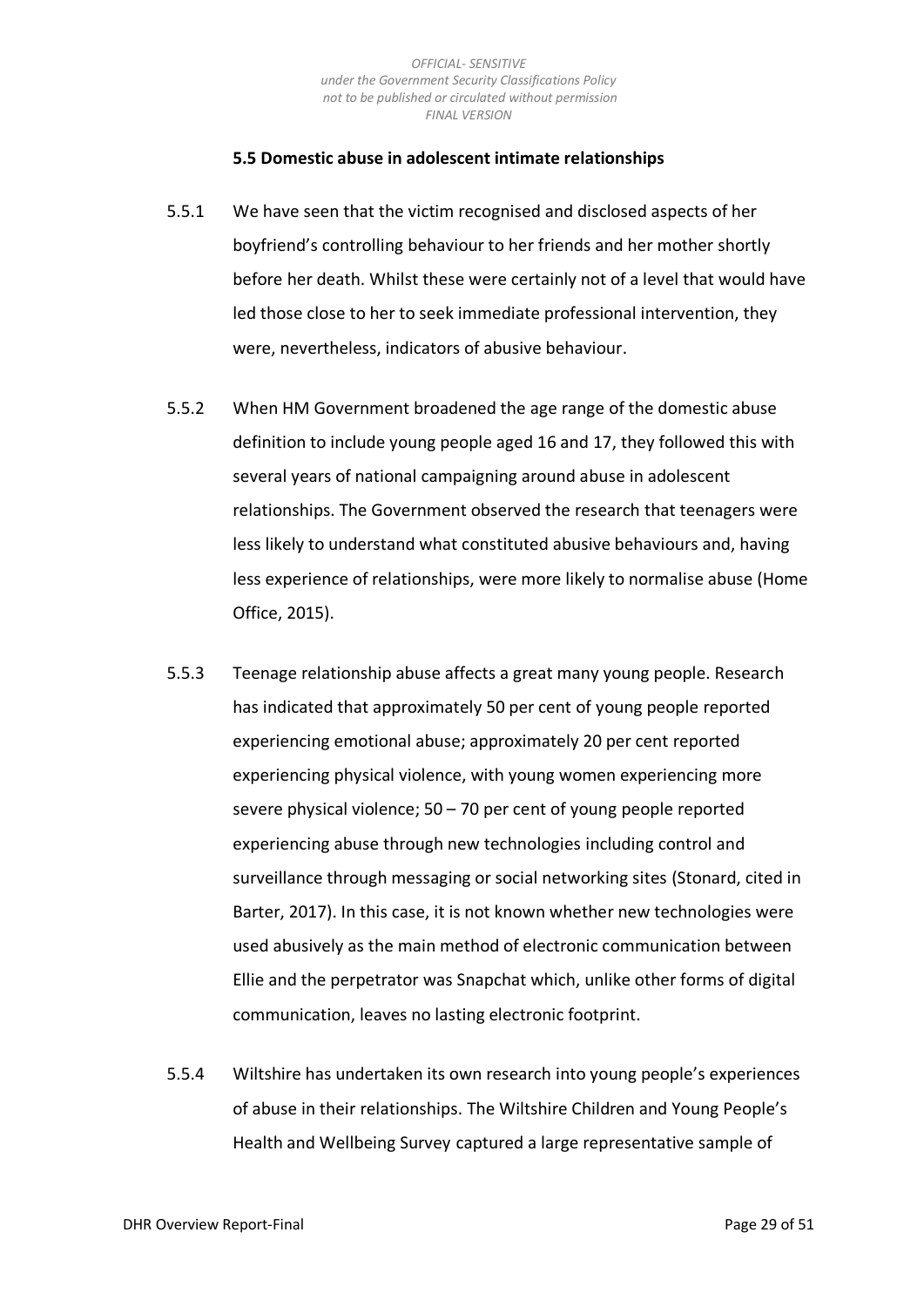experiences across Wiltshire.<sup>7</sup> 14 per cent of the 16-17-year-olds surveyed, reported that they had been a victim of abuse from a boyfriend or girlfriend and 22 per cent reported that they, or someone in their immediate family, had been a victim of domestic abuse or violence (Wiltshire Council, 2017b). Whilst these prevalence levels are lower than national research might indicate (Barter et al.,2009; Stonard et al.,2014; SafeLives 2017), the review heard good evidence that Wiltshire was responding to these identified needs by undertaking preventative work and by providing services for young people affected by domestic abuse.

5.5.5 The review also heard about the significant campaigning activity that Ellie's friends and fellow school pupils were undertaking, in the role of Ambassadors, to promote the empowerment of young people in challenging domestic abuse.

**Learning Point:** abuse in adolescent relationships is both widespread and distinct. Abuse will often involve the use of social media and young people will have less experience of knowing what constitutes coercive and controlling behaviour within a relationship.

## **5.6 Wiltshire Domestic Abuse Strategy**

<span id="page-29-0"></span>5.6.1 Wiltshire Public Health provided a detailed summary of the local multiagency strategy to prevent and address domestic abuse in their area. It was evident that the local authority, police, health and third sector partners have had a strong record of partnership working around domestic abuse which is prioritised in strategic plans (Wiltshire Council, 2017a). They could also demonstrate much activity in raising awareness of domestic abuse amongst young people across the county including: a three-year dedicated young persons' awareness campaign, awareness raising within youth offending and

<sup>&</sup>lt;sup>7</sup> For further information on the representative nature of the survey and methodology used, see **Wiltshire** [Children and Young People's Health and Wellbeing Survey](https://www.wiltshireintelligence.org.uk/wp-content/uploads/2018/08/Community-Safety-School-health-survey-2017.pdf)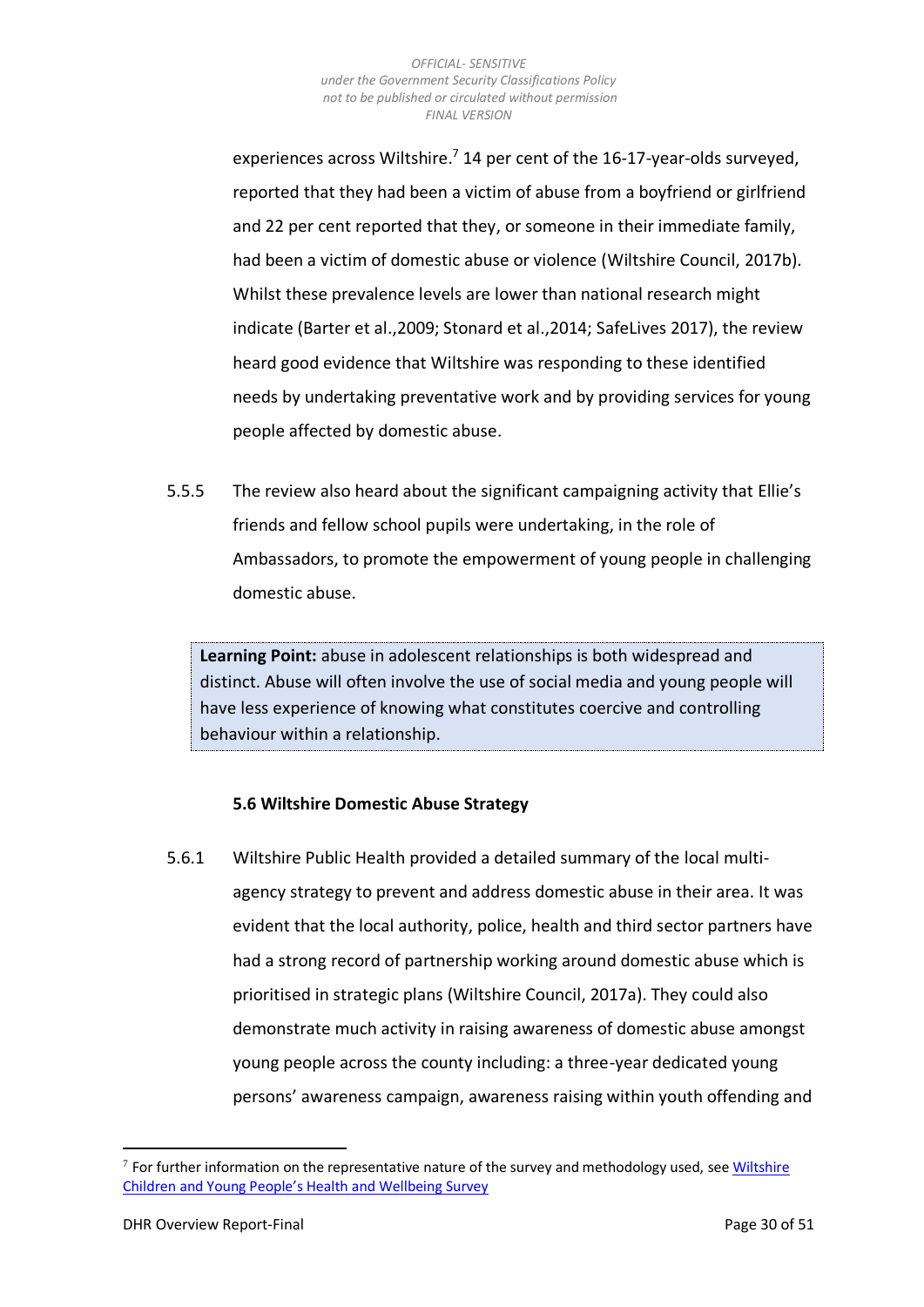a wide-ranging promotion of 'healthy relationships' in schools which will be considered further below.

5.6.2 Furthermore, they have enabled that the voice of young people has been able to contribute to strategy development, communication and campaign material, and ensure, through consultation with young people, that the domestic abuse initiatives and messages were relevant to them. In these ways, Wiltshire has been able to demonstrate a dedicated focus on the prevention of domestic abuse amongst young people.

### **5.7 Providing services for young people experiencing abuse**

- <span id="page-30-0"></span>5.7.1 Alongside the awareness raising programme, specialist domestic abuse services were commissioned to provide support to young people affected by domestic abuse either to them independently, or as part of wider support to them and their family. In this regard, provision was described as largely focussing around supporting families affected by domestic abuse.
- 5.7.2 However, more recently, the Splitz Support Service has been piloting a Young Person's Independent Domestic Violence Advisor (IDVA), whose focus has been to provide dedicated support to young people aged 16-23yrs who are experiencing abuse within their own intimate relationships. This type of approach has been recognised as best practice as, historically, most domestic abuse services have been designed for adult victims whose needs and risks often differ to those of young people (SafeLives, 2017). Moreover, research has recognised that "few providers feel equipped, trained or prepared to provide a service that is capable of responding to the needs and risks that are particular to a young person's experience of domestic abuse" (SafeLives, 2017:15).
- 5.7.3 Had Ellie wanted, or felt that she needed to, access domestic abuse services she would have been able to use the full range of specialist domestic abuse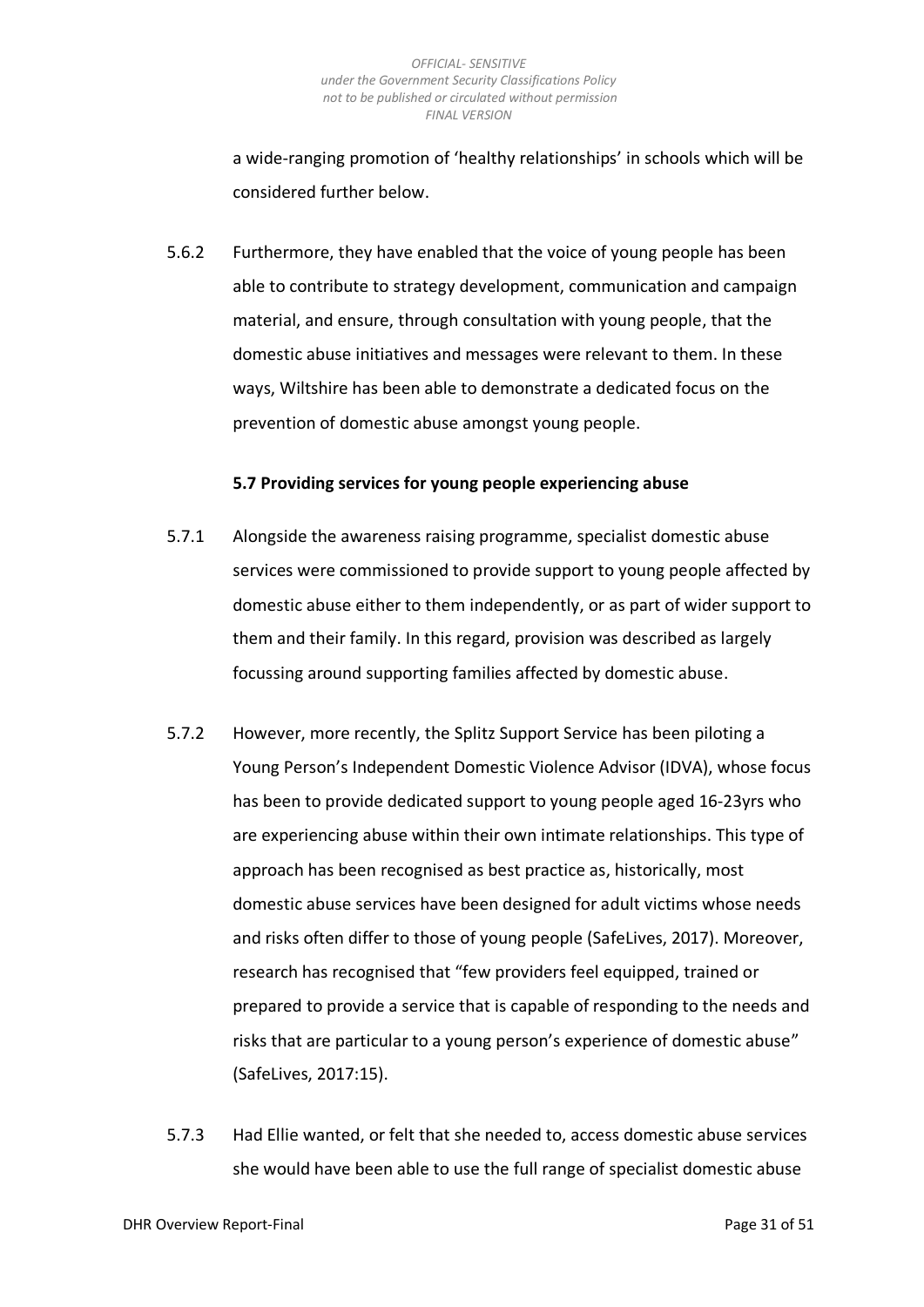services within Wiltshire, including the Young Person's IDVA. This service has ongoing links with the Multi-Agency Safeguarding Hub (MASH) in the event that further safeguarding needed to be considered. However, it is recognised that young people will often be unaware that the services are available or relevant to them.

5.7.4 In addition, a number of national resources have been developed to support teenage girls at risk of domestic abuse. Most recently, Women's Aid have launched a new website, '*#LoveRespect',* for this purpose. The website features a relationship health check, survivor stories, practical advice and an email support service, each designed to reach teenage girls who may not realise they are experiencing relationship abuse. Their research has found that teenage girls are more likely to use digital resources than call a helpline (Women's Aid Federation England, 2019).

**Learning Point:** A Young Person's IDVA is able to focus and specialise in responding to the particular needs and risks of young people experiencing abuse in their intimate relationships and should be a resource to young people and practitioners alike.

**Learning Point:** Teenage girls may be more likely to use digital resources than traditional helplines to seek information and support regarding their relationships

**Recommendation 2:** That Wiltshire Community Safety Partnership considers and responds to the evaluation of the pilot of the Young Person's IDVA being delivered by Splitz Support Service.

**Recommendation 3:** That Wiltshire Community Safety Partnership should, through local commissioners and specialist services, promote access to specialist domestic abuse services and pathways for young people aged 16 and over.

### **5.8 School-Based Prevention**

<span id="page-31-0"></span>5.8.1 The secondary school that both of the young people attended, provided the review with a detailed summary of their healthy relationships programme.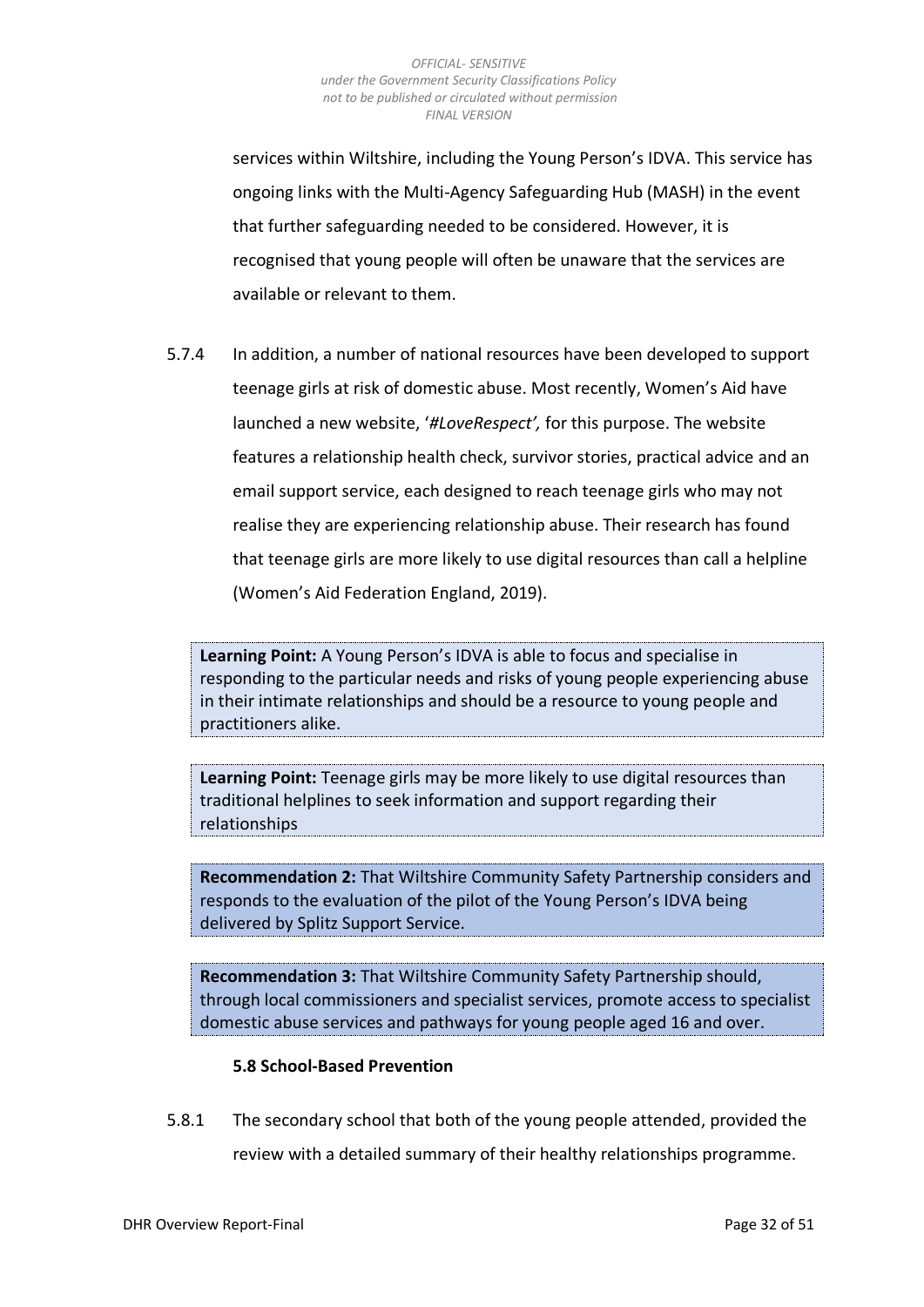They had already embedded the new legal requirements for "Relationships Education, Relationships and Sex Education (RSE) and Health Education" in advance of the requirement for implementation in September 2020 (Department for Education, 2019)

- 5.8.2 Each year that Ellie and the perpetrator attended their secondary school, they participated in Relationships and Sex Education as a fundamental part of the Personal, Social Health and Citizenship Education (PSHCE) programme that the school has delivered. The review heard about the content and ageappropriateness of the programme in each year and about how coercive control specifically featured within the sixth form programme and was delivered by specially trained staff. The latest assessment by Ofsted regarded that, "Pupils' personal development remains strong. To a large extent, this is testament to the high quality of care and support that the school provides" (2018)<sup>8</sup>. The pastoral support available to pupils affected by domestic abuse appeared likewise robust. At the same time, parents and carers have been informed of the programme through Parents Information, Advice and Guidance sessions and encouraged to engage with discussions regarding the content with their young people.
- 5.8.3 It was not within the scope of the review to evaluate the programme but merely to identify the factors which contribute to best practice in addressing the domestic abuse preventative aspects of the relationship education curriculum. Research to identify best practice for school-based programmes was undertaken under the National Institute for Health Research (NIHR) in order to inform the incoming statutory duties to provide relationship education (Stanley et al.,2015). The study identified that: longer interventions were more effective and needed to be consolidated in future years; that teachers were well placed to deliver the programmes but that

 $8$  The name of the school has been redacted. However the school achieved a 'good' status in all recent Ofsted assessments.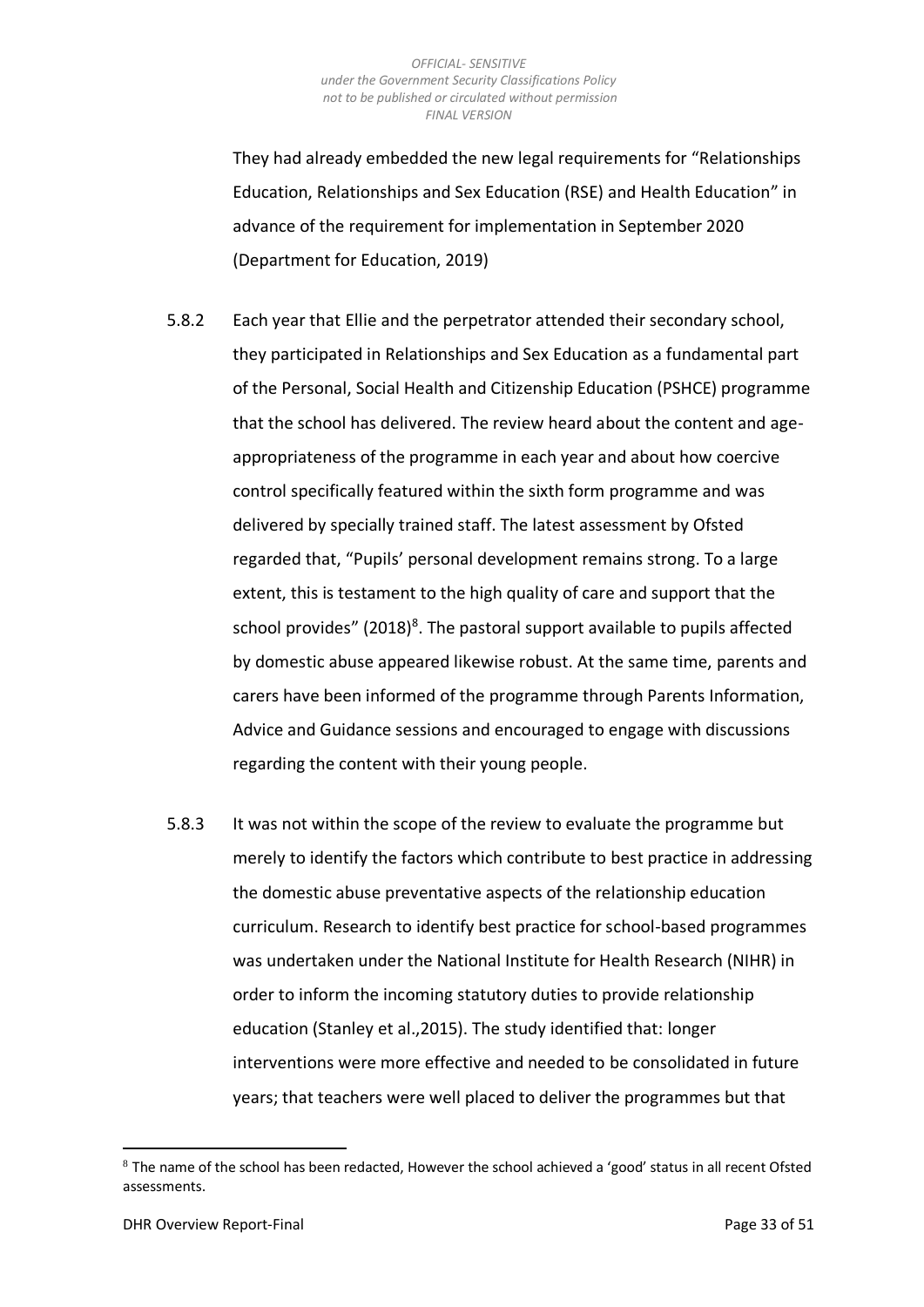they required specialist training; that there needed to be sensitive management of disclosure and clear routes to professional support for children and young people affected (Stanley et al. 2015: 168). Each of these aspects of best practice, were found to have been delivered in this secondary school's programme.

- 5.8.4 Neither has it been within the scope of this review to make enquiries of whether the good practice in providing abuse awareness and prevention programmes has been replicated amongst schools across the whole county. However, we have seen that, strategically, Wiltshire has undertaken a wideranging promotion of 'healthy relationships' in schools including training for teachers and school support staff and a county-wide 'theatre in education' programme. Their consultation with young people has ensured that the materials and method of these programmes is relevant and includes the voice of young people. Each of these factors have also been considered to be best practice within the systematic review of school based preventative education (Stanley et al, 2015: 168). Moreover, the review heard how a link to the Splitz website has been added to the County's school's websites linking all local schools directly to the specialist domestic abuse service and providing a referral mechanism if they have concerns about a young person.
- 5.8.5 At the time of writing, secondary schools across England and Wales are preparing for incoming statutory duties to provide Relationships and Sex Education (RSE) and Health Education as compulsory aspects of PSHE education from September 2020 when Relationships Education and Health Education will also be compulsory in primary schools. To support these new statutory duties and to complement the Government's *Disrespect NoBody* campaign to help prevent the perpetration of abusive behaviours within young people's relationships and support of those victimised by it, the Home Office, Equality Office and PSHE Association have provided a range of PSHE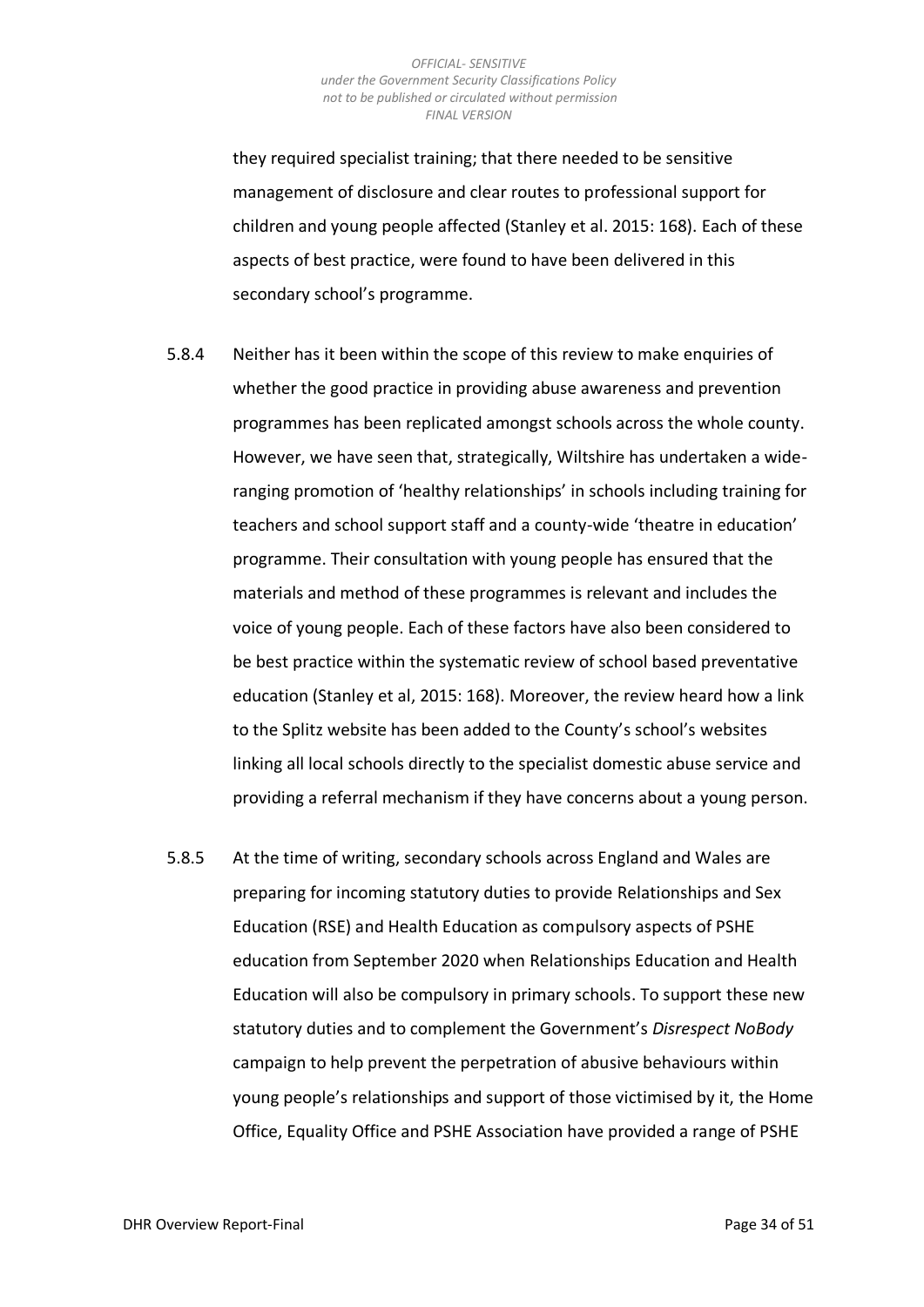education teaching materials covering each of the Key Stages of education (PSHE Association, 2018).

**Learning Point:** Evidenced best practice in the delivery of relationship education seeking the prevention of abuse in young people's relationship recommends that it includes:

• Promoting positive relationships based on equality and respect

• Targeting messages towards young people identifying their own behaviours as abusive as well as to those experiencing abuse

Evidenced best practice also recommends that relationship education programmes: • are developed in collaboration with young people

- acknowledge and address the needs of minority groups
- have specialist training for teachers delivering the programme
- are delivered by teachers in partnership with staff from specialist agencies and organisations
- include a drama/theatre component
- are programmes that run for at least one term with reinforcement throughout the curriculum and in subsequent years

• provide sensitive management of disclosure and clear routes to professional support (Stanley et al. 2015).

**Recommendation 4:** That Wiltshire Community Safety Partnership considers how evidence-based best practice in whole school approaches to healthy relationships can be shared and consolidated across Wiltshire schools.

## **5.9 Bullying and Domestic Abuse**

5.9.1 The family were keen that allegations of the perpetrator's coercion and bullying whilst at primary school were taken into account. Recognising that the family's contributions "must be afforded the same status as other contributions" (Home Office, 2016), the panel gave due consideration to this suggestion with particular regard to how this line of enquiry may enrich the review and assist in improving services in the future.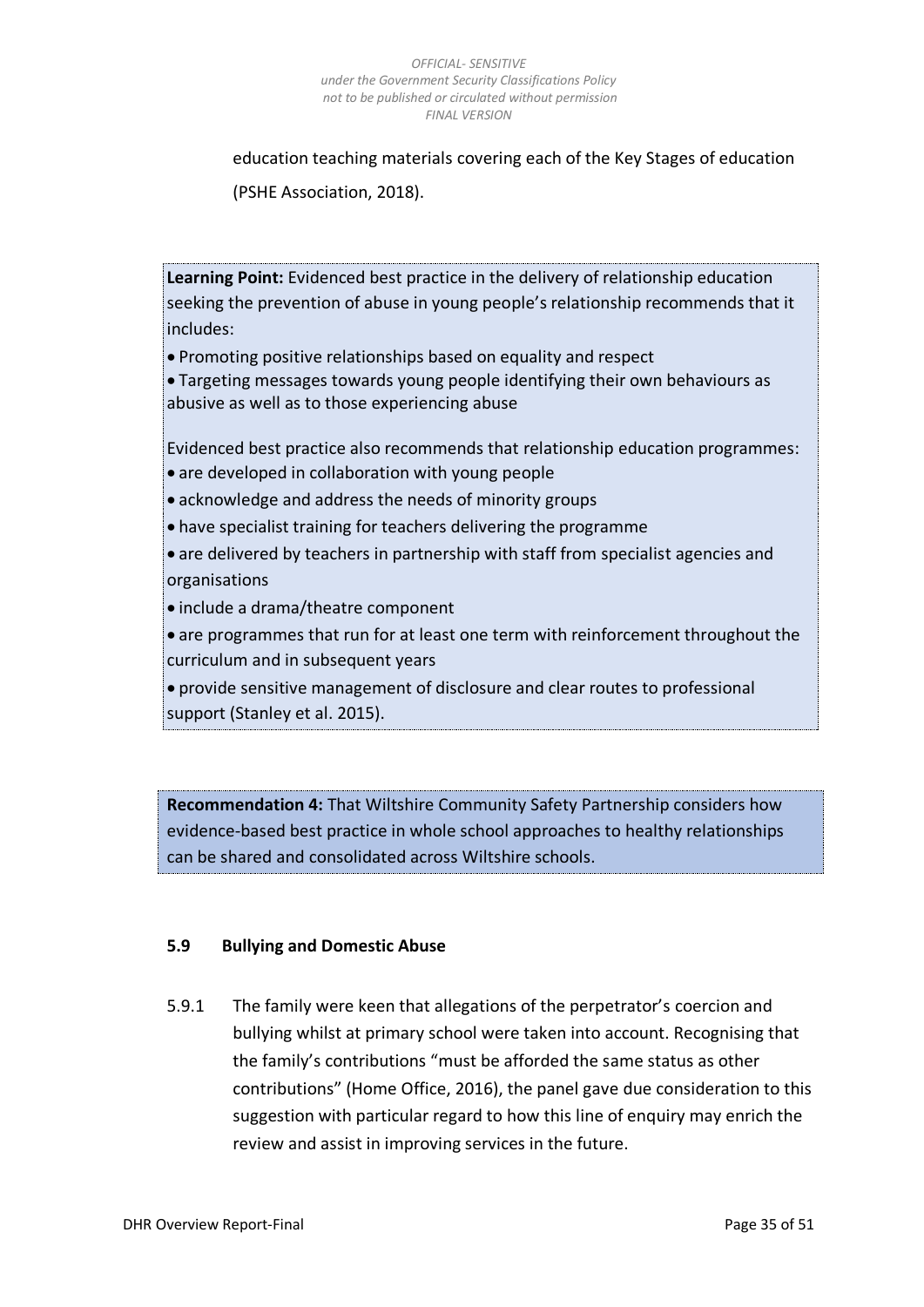- 5.9.2 The secondary school confirmed that they had not been notified of any bullying when the perpetrator transferred from primary school and he displayed no signs of bullying during his time at secondary school. Moreover, the primary school has been subject to significant changes in the intervening years, including a change of headteacher. Their involvement is now historic and incomparable for the purpose of making recommendations for development had they been needed. It was therefore considered, as six years had elapsed and much change has happened in the intervening years, that the primary years would remain out of scope of the review.
- 5.9.3 Furthermore, Ellie's family felt that it was significant to note that the rugby club did not respond to an invitation to contribute to the domestic homicide review. However, the family advised the review that one coach had provided a statement to them concerning the coach's observations of the perpetrator struggling to contain his rage on occasions. Whilst the extent of these concerns has not been assessed, Ellie's family wanted to ensure that a learning point emerged from this for sports and extra-curricular clubs for young people.

**Learning Point:** Young people's sports and social clubs need to be familiar with the pathway for reporting concerns over the safety and well-being of young people. Informal conversations can be held with Wiltshire Multi-Agency Safeguarding Hub if the youth worker or coach is unsure whether action is needed.<sup>9</sup>

5.9.4 Whilst allegations of the perpetrator's coercion and bullying of others have not been substantiated in this review, the review sought to bring to the reader's attention the particularly influential violence prevention work that is being showcased in Scotland by the Mentors in Violence Prevention Programme (MVPP). This positively evaluated peer to peer programme enables young people to support their friends and safely confront and challenge all forms of bullying and violence, with a particular focus on gender-based violence. One of many prevention programmes, MVPP, has gained a long- term commitment to violence prevention work in schools and beyond and recognises that, "We are all potential bystanders. We all need

<sup>&</sup>lt;sup>9</sup> Wiltshire Multi-Agency Safeguarding Hub contact details can be found at https://www.wiltshirescb.org.uk/news/new-resource-teenage-relationship-abuse-a-guide-for-parentscarers/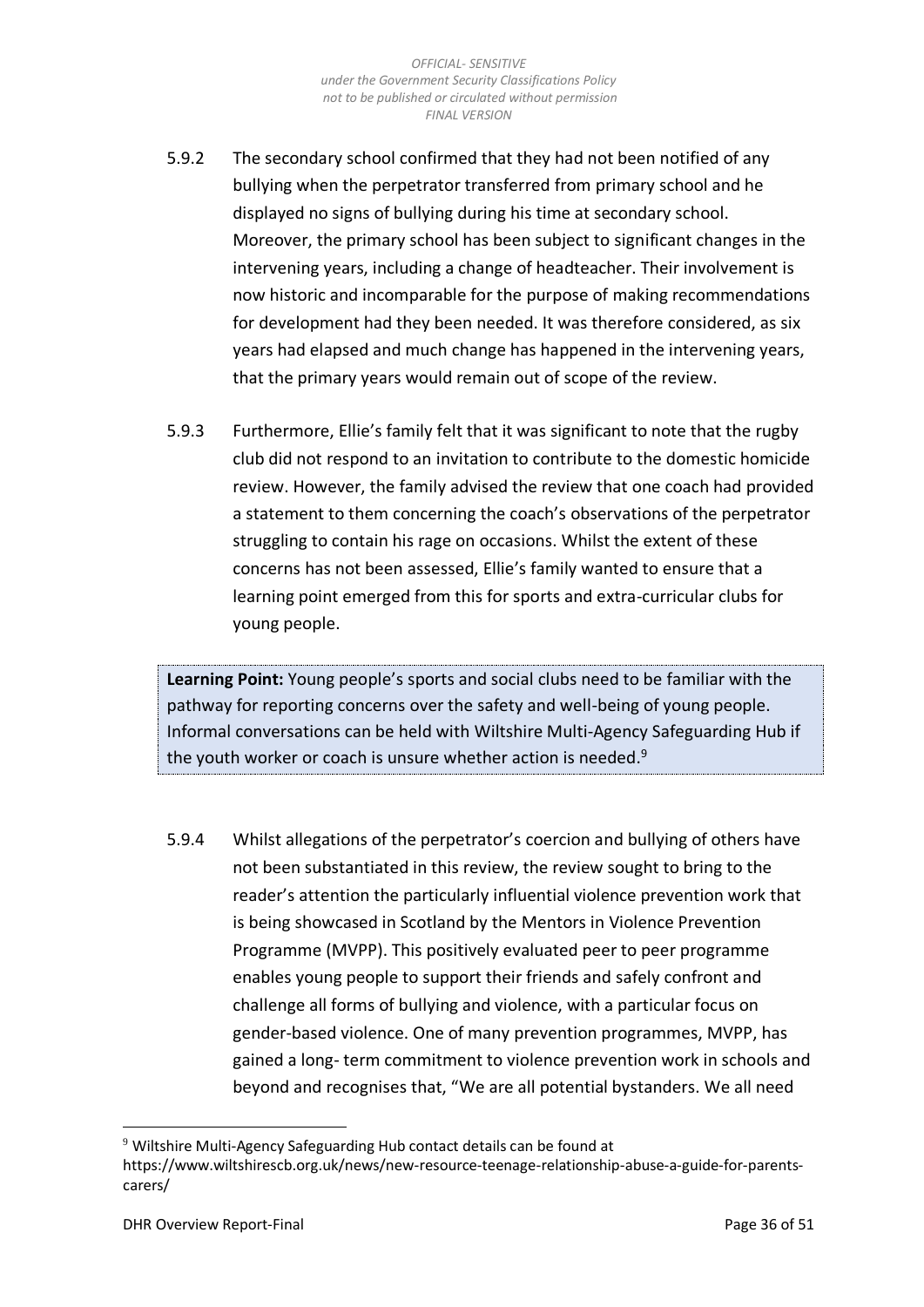to see a role in the prevention of violence" (Chief Inspector Graham Goulden quoted in Sloan, 2016). "

**6 Conclusions**

- <span id="page-36-0"></span>6.1 This murder of a much-loved, intelligent, talented, vivacious, 17-year-old, teenage girl by her 17-year-old ex-boyfriend has devastated a community.
- 6.2 Whilst on face value, the murder appeared to have taken place 'out of the blue', there were some indicators of coercion and control disclosed to friends and mother in the last week of Ellie's life. However, these were not of a scale at that time that would have warranted friend's seeking professional intervention. The fact that the murder took place when Ellie had recently ended the relationship, and included excessive violence and brutality, makes it consistent with the pattern of a high proportion of murders of women. In doing so, it challenges, as others have done, the narrative of momentary loss of control. However, no agency or person was aware of domestic abuse and there were no indications that Ellie had been in any way fearful within the relationship.
- 6.3 In the absence of any agency involvement, the review considered the efforts that the secondary school in particular, and Wiltshire in general, had undertaken to prevent abuse in young people's relationships. Whilst this did not take the form of an evaluation, it was evident that both the school and the community safety partnership had made considerable strides towards prevention through the awareness of abuse and the promotion of equal, respectful and healthy relationships and much good practice was evident.
- 6.4 In this way, the review found no shortcomings in the local area's response to domestic abuse but has made recommendations for the Community Safety Partnership to consider: further raising awareness of indicators of abuse in young people's relationships for agencies as well as families and friends; the sustainability of the Young Person's Independent Domestic Violence Advisor role; promotion of the support available for young people and teenage girls in particular; and the consolidation of best practice responses within schools concerning the prevention of abuse within young people's relationships.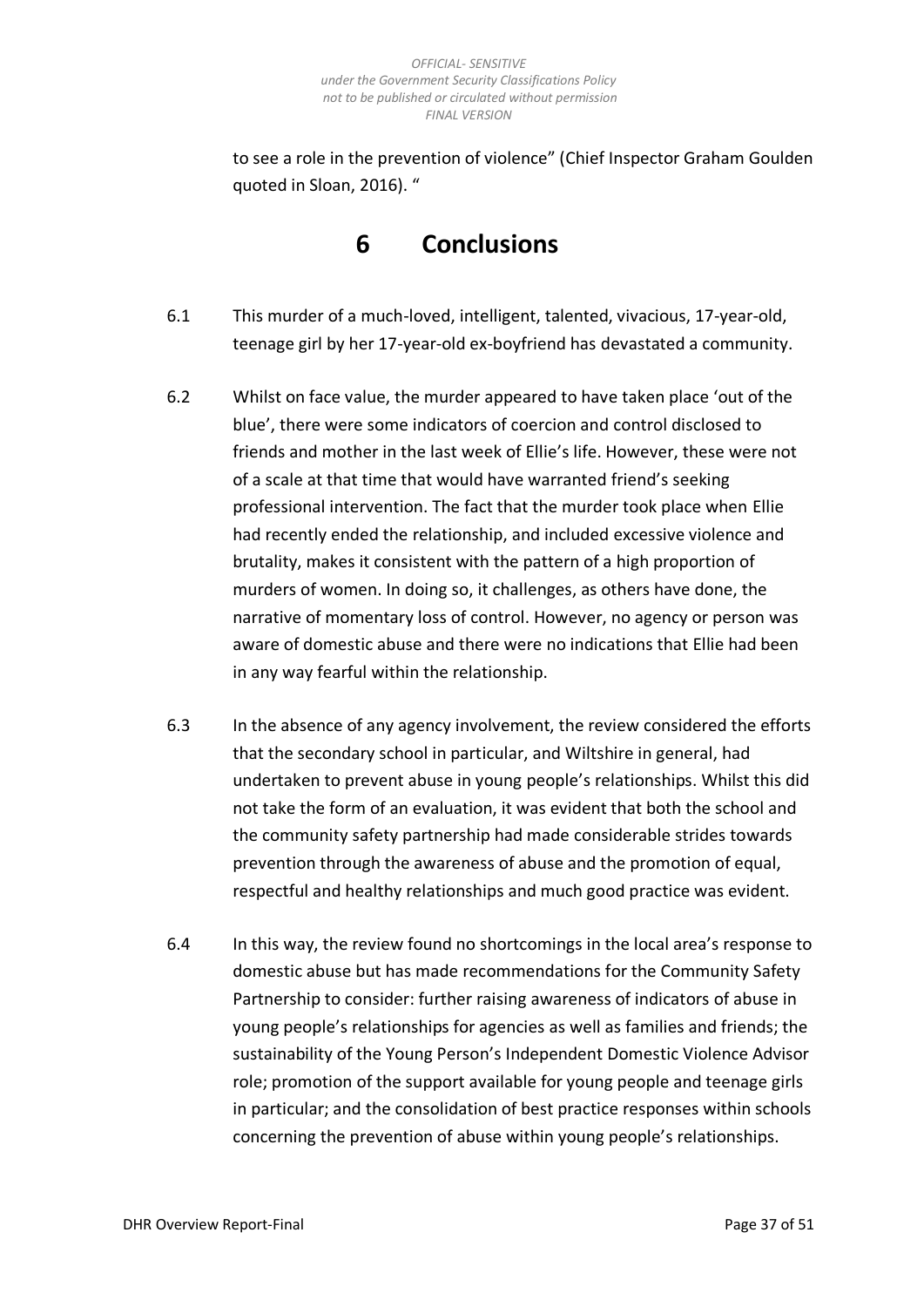6.5 Whilst no shortcomings were identified in local service responses, it is important for all concerned, and for future victims of domestic abuse, that responses are nonetheless strengthened after such a traumatic loss and addressing these recommendations may provide the most positive response for young people at this time.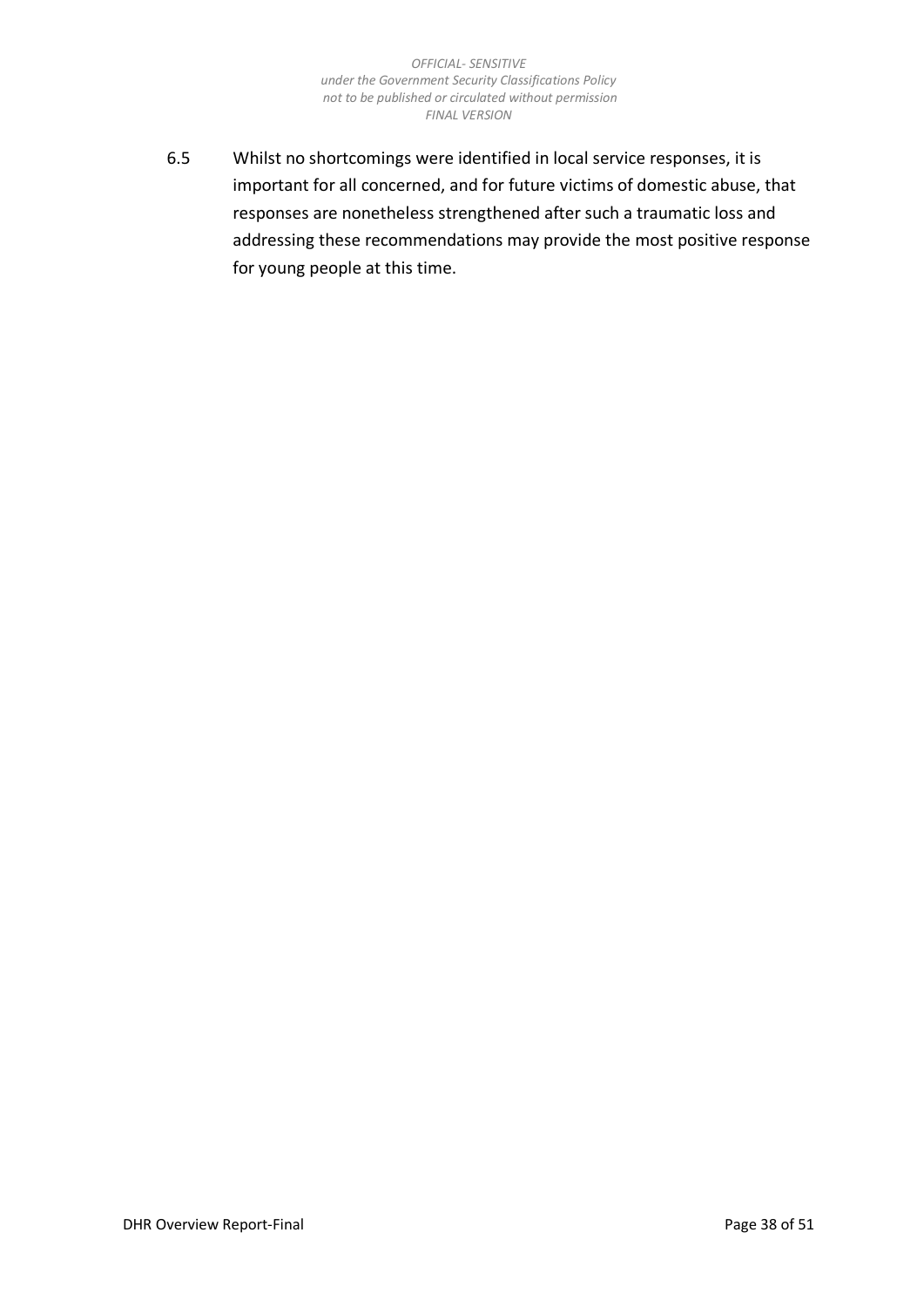# **Achievements of the parents of Ellie Gould**

Unable to accept the lenient sentence given to the perpetrator for the brutal murder of their beloved daughter Ellie, Carole and Matthew Gould launched a campaign for a sliding scale when sentencing youths. A new law is due to be passed known as "Ellie's Law "which increases the sentencing for youths the closer they get to 18 years old. "Ellie's Law "also stops offenders having their sentences reviewed once they turn 18.

Carole Gould has also joined forces with another bereaved mother – Julie Devey who also lost her daughter to domestic homicide to campaign to close the 10 year disparity in sentencing between domestic murders and street murders with use of a knife.

The success of their campaigning has resulted in meetings with the Lord Chancellor Robert Buckland, Shadow Minister for Domestic Violence and Safeguarding Jess Phillips and Domestic Abuse Commissioner Nicole Jacobs and has forced a government review of sentencing for domestic homicides headed up by QC Barrister Clare Wade. Carole Gould and Julie Devey will be key stakeholders in this review.

[https://www.gov.uk/government/news/spotlight-on-domestic-homicides-as-independent](https://www.gov.uk/government/news/spotlight-on-domestic-homicides-as-independent-reviewer-appointed)[reviewer-appointed](https://www.gov.uk/government/news/spotlight-on-domestic-homicides-as-independent-reviewer-appointed)

## **Update on Ellie's friends achievements**

Ellie's friends have become Directors of a Community Interest Company ACCESS SAFETY, they have secured funding and their ambition is to fill the hole in the National School Curriculum around the teaching of unhealthy and healthy relationships and self-protection techniques. The young women strongly believe that resources produced by them, based on their experiences will be relatable to young people and have more impact.

The young women are also keen to be the front faces of any National Campaign to help educate young people on how to access help if they find themselves in an unhealthy relationship and to date safely. They want young people to be taught about Splitz, Ask for ANI, Clare's Law and the Hollie Guard personal safety app and this education to have a statutory footing in the National Curriculum.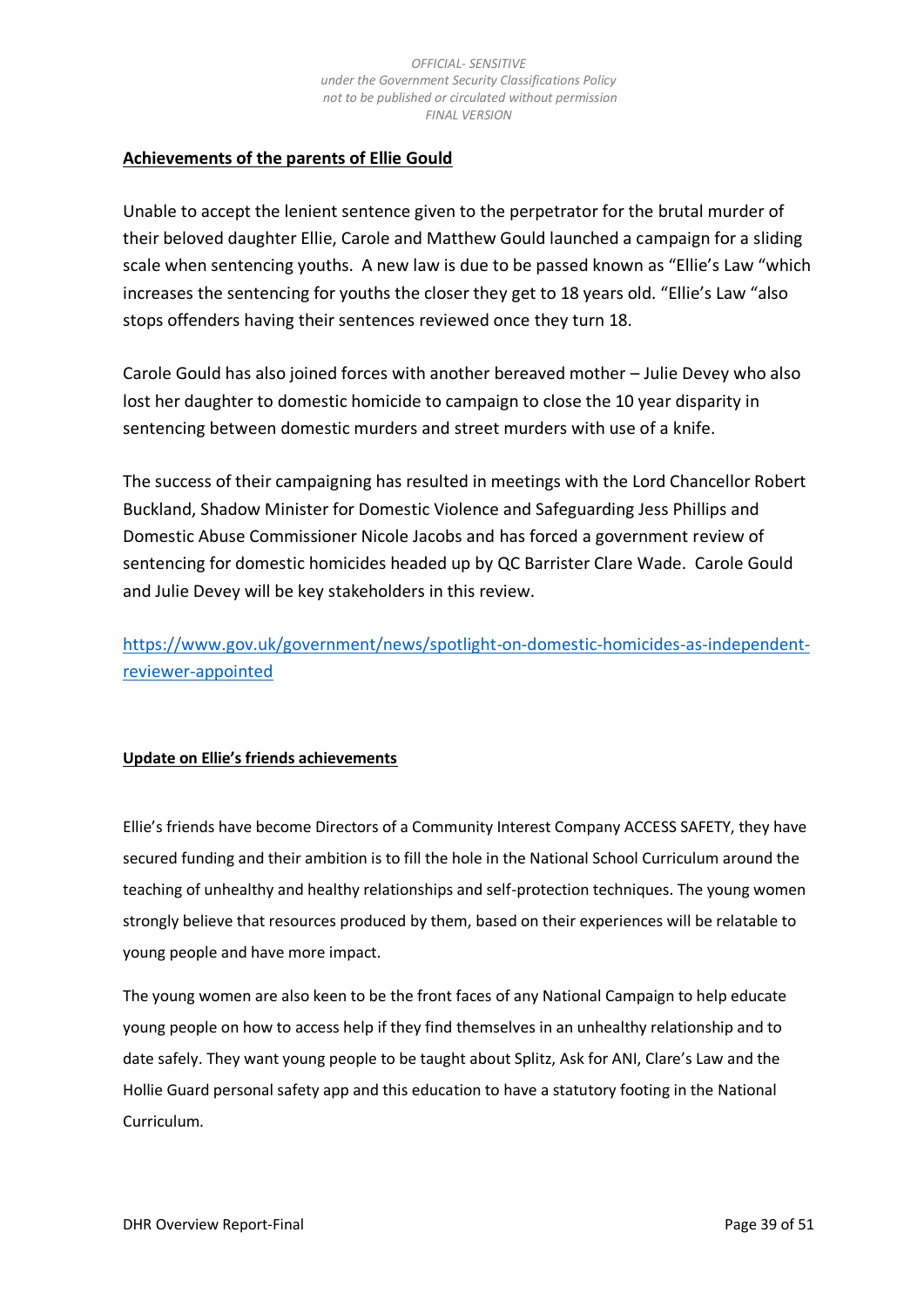We have had a meeting with Stephanie Brivio and her team from the Department of Education who are very keen to develop these ideas in compulsory and higher education as well as developing work with the following organisations :

Kandu arts

Streetwise 365

Venturers Academy – to pilot these ideas

A follow up meeting is scheduled for November 2021.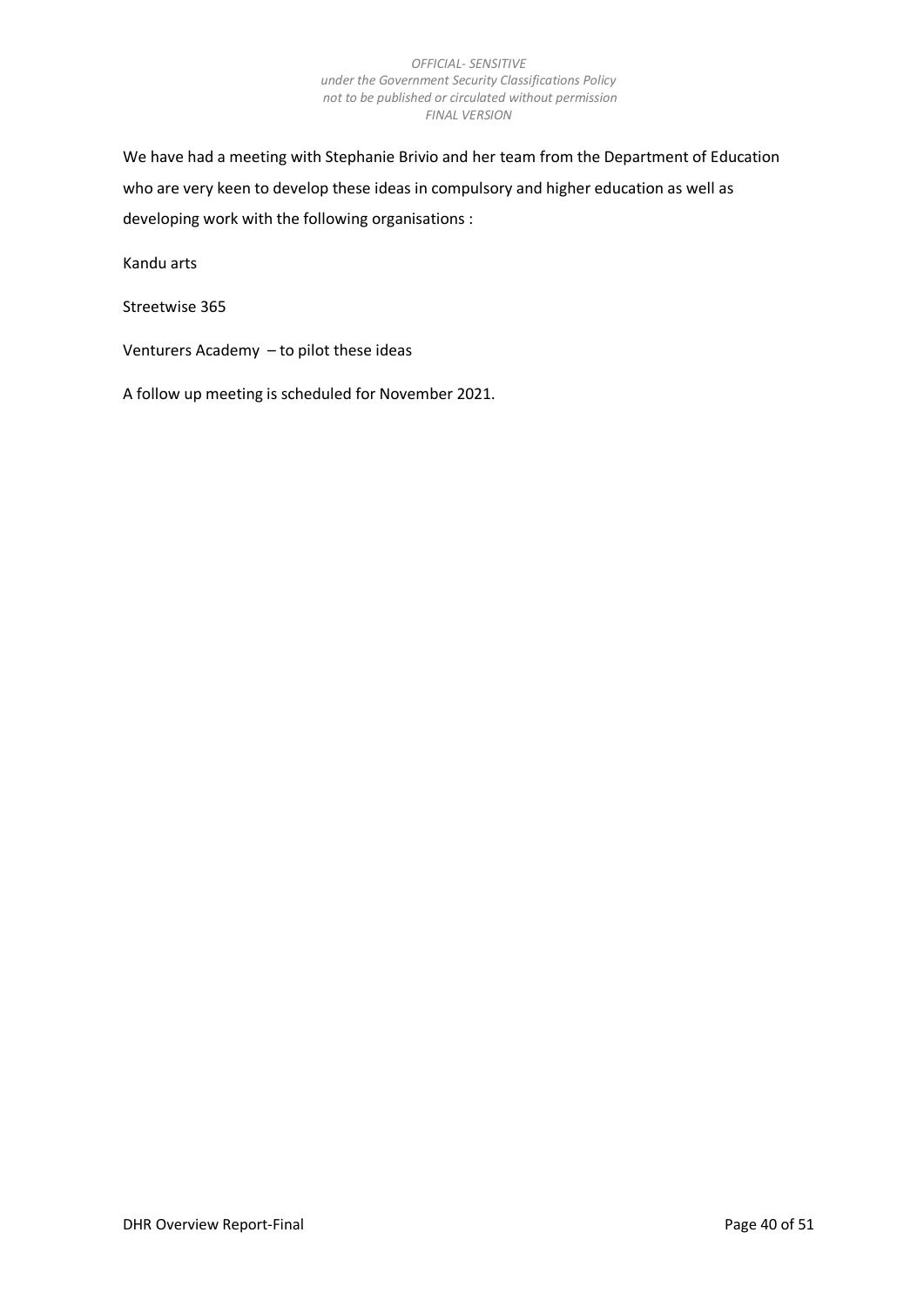# **7 Recommendations**

### <span id="page-40-0"></span>**Recommendation 1:**

That Wiltshire Community Safety Partnership further promotes with agencies, the indicators of domestic abuse in young people's relationships and promotes the sources of help and information available to family and friends

### **Recommendation 2:**

That Wiltshire Community Safety Partnership considers and responds to the evaluation of the pilot of the Young Person's Independent Domestic Violence Advisor being delivered by Splitz Support Service

### **Recommendation 3:**

That Wiltshire Community Safety Partnership should, through local commissioners and specialist services, promote access to specialist domestic abuse services and pathways for young people aged 16 and over.

### **Recommendation 4:**

That Wiltshire Community Safety Partnership considers how evidence-based best practice in whole school approaches to healthy relationships, can be shared and consolidated across Wiltshire schools.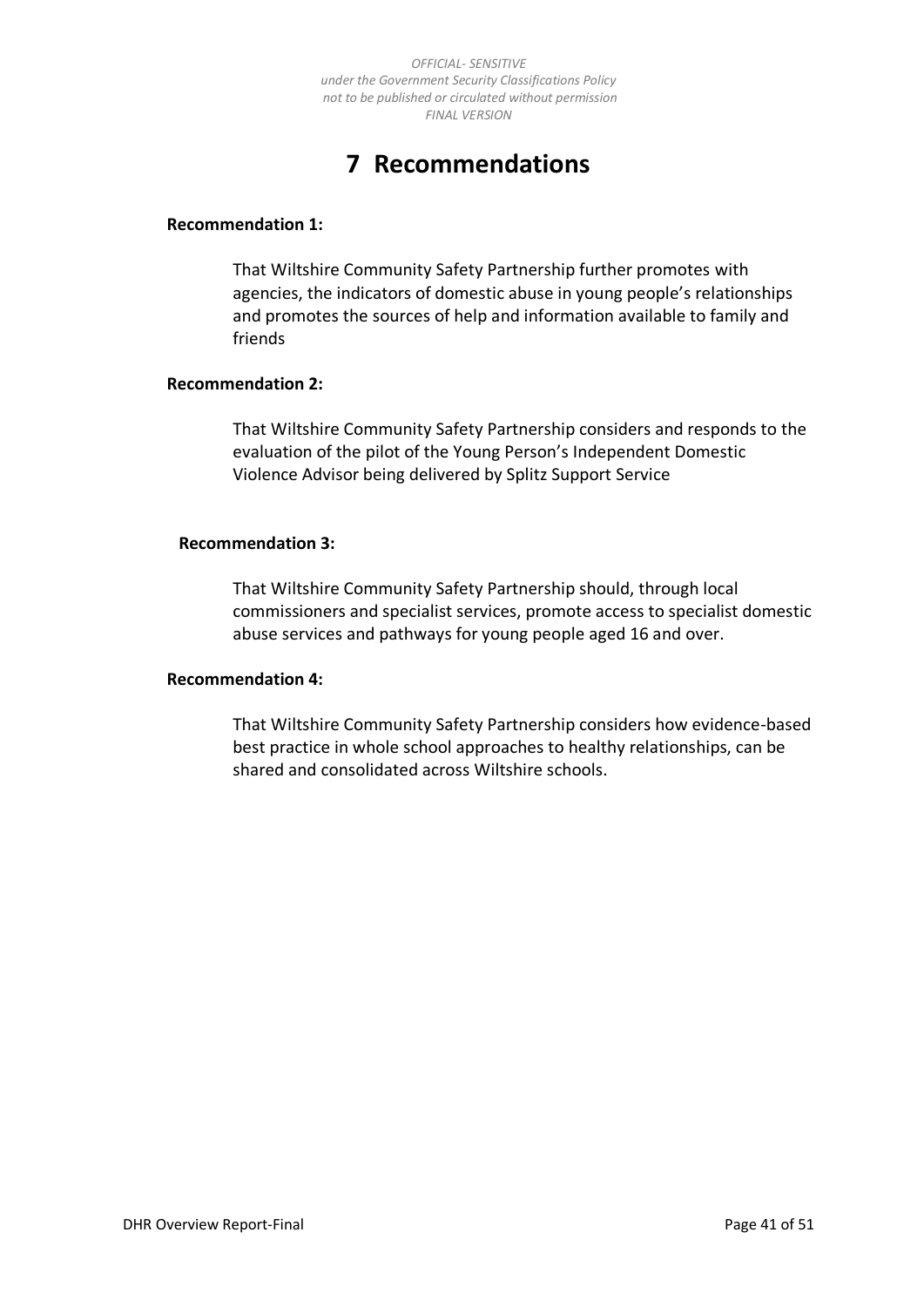# **8. Bibliography**

<span id="page-41-0"></span>Barter, C. (2017) 'Violence in young people's relationships – Reflections on two serious case reviews', *Safe Lives*, 20th February. Available at http://www.safelives.org.uk/practice\_blog/violence-young-people%E2%80%99srelationships-%E2%80%93-reflections-two-serious-case-reviews

Barter, C., McCarry, M., Berridge, D. and Evans, K. (2009) *Partner Exploitation and Violence in Teenage Intimate Relationships*, London, NSPCC. Available at: https://www.nspcc.org.uk/globalassets/documents/ research-reports/partnerexploitation-violence-teenage-intimate-relationships-report.pdf

Barter, C. and Stanley, N. (2016) Interpersonal Violence and Abuse in Adolescent Intimate Relationships: Mental Health Impact and Implications for Practice. *International Review of Psychiatry, 28 .* pp. 485503. ISSN 09540261. Available at: http://clok.uclan.ac.uk/15573/1/Review%2520of%2520Psych%25208-7- %25092016submitted%2520version.pdf

Department for Education (2019) *Relationships Education, Relationships and Sex Education (RSE) and Health Education Statutory guidance for governing bodies, proprietors, head teachers, principals, senior leadership teams, teachers.* Available at: https://assets.publishing.service.gov.uk/government/uploads/system/uploads/attachment data/file/805781/Relationships\_Education\_\_Relationships\_and\_Sex\_Education\_\_RSE\_\_a nd\_Health\_Education.pdf

Department of Health and Social Care (2017) *Responding to Domestic Abuse: A Resource for Health Professionals.* Available at:

https://www.gov.uk/government/publications/domestic-abuse-a-resource-for-healthprofessionals

Dobash, R.E. and Dobash, R.P. (2015). *When Men Murder Women.* Oxford: Oxford University Press.

Dobash, R.E., Dobash, R.P., & Cavanagh, K. (2009). "Out of the blue": Men who murder an intimate partner. *Feminist Criminology*, 4(3), 194-225.

Femicide Census (2020) *Femicide Census 10 Year Report. UK Femicides 2009-2018.* Available online at https://www.femicidecensus.org/wp-content/uploads/2020/11/Femicide-Census-10-yearreport.pdf

Home Office (2013) *Information for Local Areas on the change to the Definition of Domestic Violence and Abuse.* Available at:

https://assets.publishing.service.gov.uk/government/uploads/system/uploads/attachment \_data/file/142701/guide-on-definition-of-dv.pdf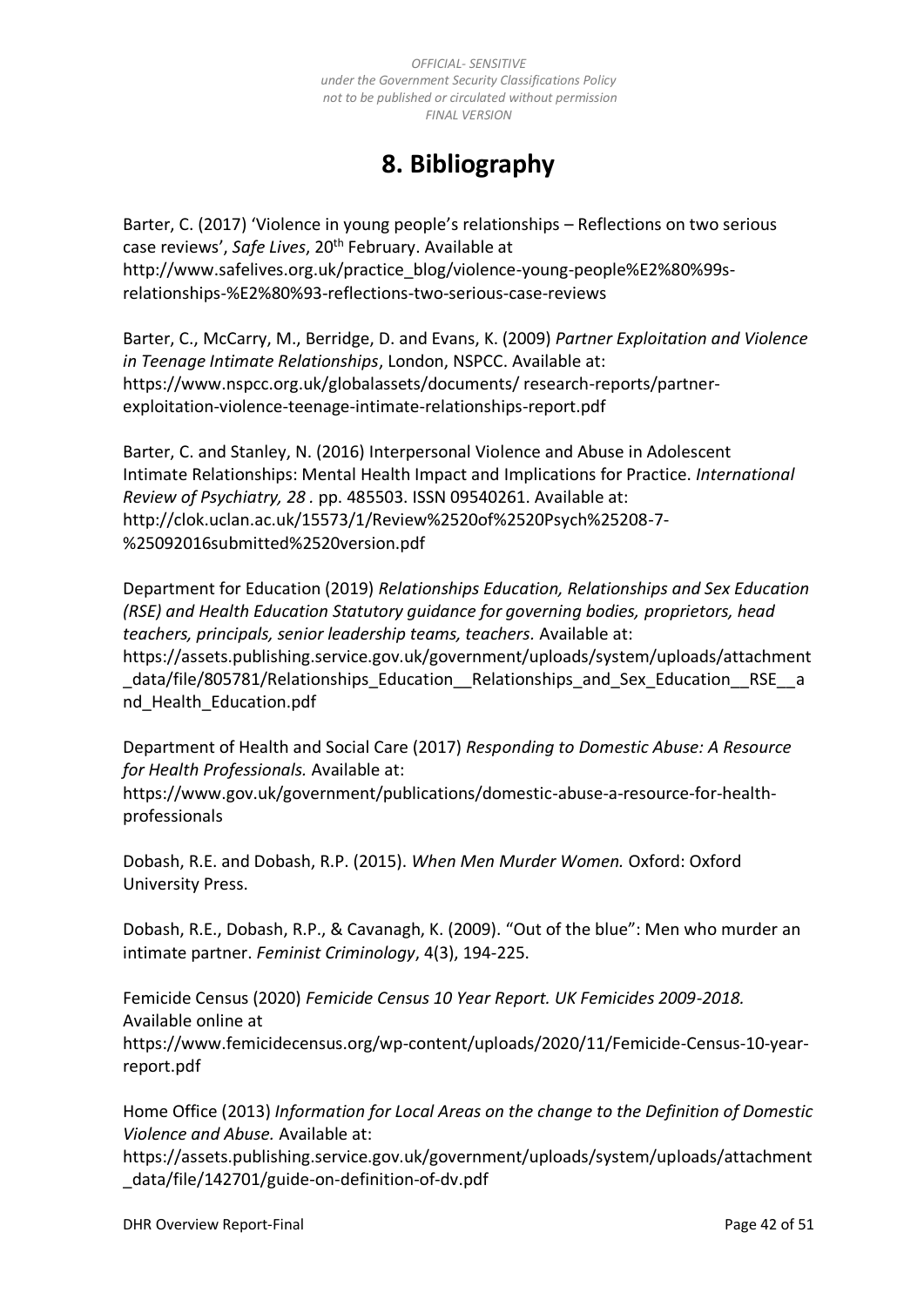Home Office (2015) Controlling or Coercive Behaviour in an Intimate or Family Relationship *Statutory Guidance Framework.* Available at:

https://www.gov.uk/government/uploads/system/uploads/attachment\_data/file/482528/ Controlling or coercive behaviour - statutory guidance.pdf

Home Office (2015) *This is Abuse Campaign Summary Report.* Available at: https://assets.publishing.service.gov.uk/government/uploads/system/uploads/attachment \_data/file/410010/2015-03-08\_This\_is\_Abuse\_campaign\_summary\_report\_\_2\_.pdf

Home Office (2016) *Domestic Homicide Reviews.* Available at https://assets.publishing. service.gov.uk/government/uploads/system/uploads/attachment\_data/file/575232/ HO-Domestic-Homicide-Review-Analysis-161206.pdf

Johnson, H., Eriksson, L., Mazerolle, P. & Wortley, R., (2019). Intimate Femicide: The Role of Coercive Control. *Feminist Criminology*. Available at http://discovery.ucl.ac.uk/1547775/

Mitchell, C., Anglin, A., (2009) *Intimate Partner Violence: A Health-Based Perspective*, p. 325, Oxford University Press.

NICE (2016) *Quality Standard [QS116*]. Available at: https://www.nice.org.uk/guidance/qs116/chapter/Quality-statement-3-Referral-tospecialist-support-services-for-people-experiencing-domestic-violence-or-abuse

Office for National Statistics (ONS) (2019) *Domestic abuse victim characteristics, England and Wales: year ending March 2019*. Available at*:* https://www.ons.gov.uk/peoplepopulationandcommunity/crimeandjustice/articles/domes ticabusevictimcharacteristicsenglandandwales/yearendingmarch2019

PSHE Association (2019) *Disrespect NoBody Teaching Resources.* Available at: https://www.pshe-association.org.uk/curriculum-and-resources/resources/disrespectnobody-teaching-resources-preventing

SafeLives (2017) Safe Young Lives: Young People and domestic abuse. Available at: http://safelives.org.uk/sites/default/files/resources/Safe%20Young%20Lives%20web.pdf

Sanders, C. K. (2015). Economic abuse in the lives of women abused by an intimate partner: A qualitative study. Violence Against Women, 21(1), 3-29.

Sloan, E (2016) Equally Safe:Mentors in Violence Prevention Programme. February 15, 2016. Scottish Government Blogs. Available at: https://blogs.gov.scot/equally-safe/2016/02/15/mentors-in-violence-preventionprogramme/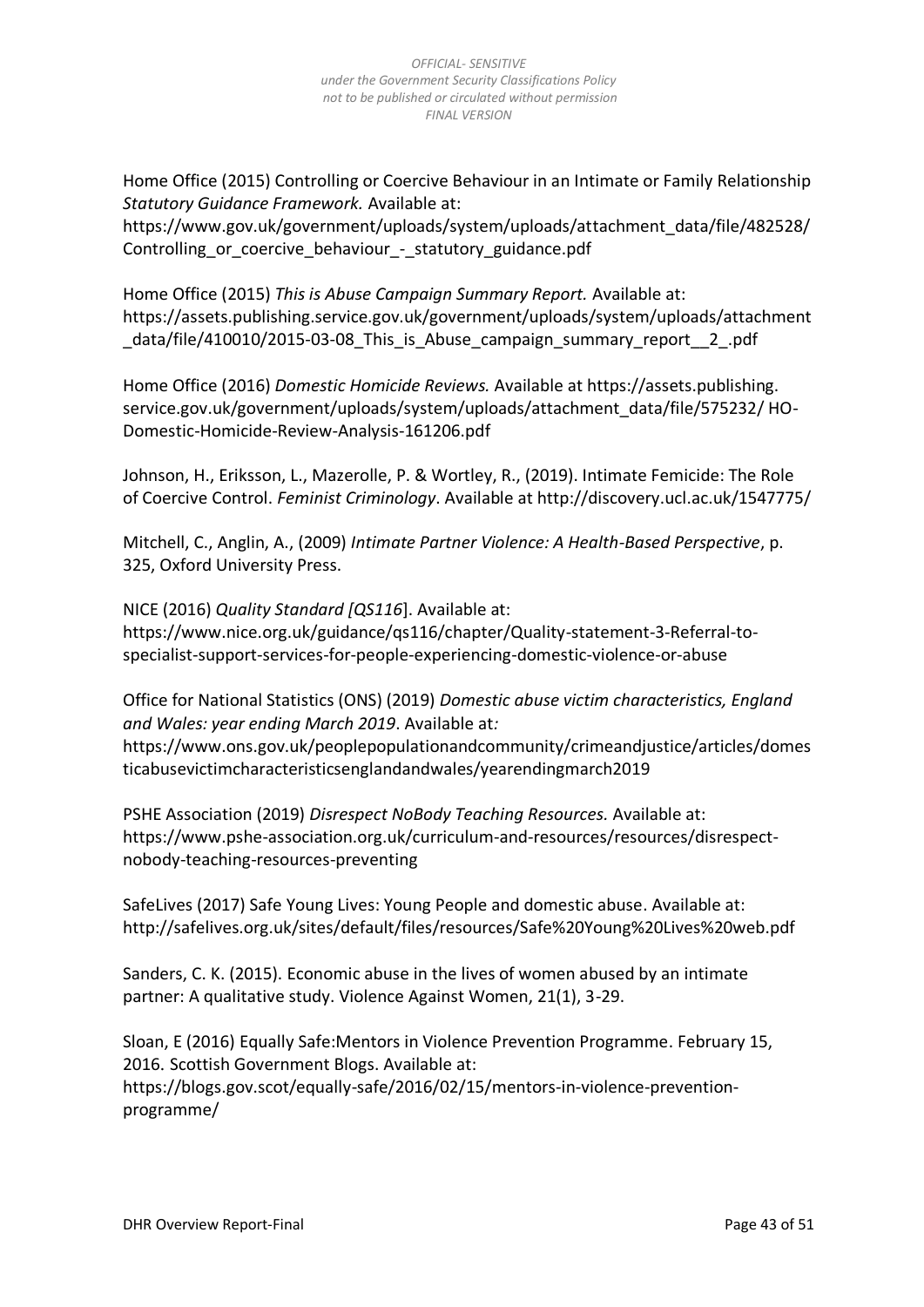Stanley N., Ellis J., Farrelly N., Hollinghurst S., Bailey S., Downe S. Preventing Domestic Abuse for Children and Young People (PEACH): A Mixed Knowledge Scoping Review. *Public Health Res* 2015;3(7) Available at: https://doi.org/10.3310/phr03070

Stark, E. (2007), *Coercive Control: How Men Entrap Women in Personal Life.* Oxford University Press.

Stonard, K., Bowen, E., Lawrence, T. and Price, S. A. (2014) The relevance of technology to the nature, prevalence and impact of Adolescent Dating Violence and Abuse: A research synthesis. *Aggression and Violent Behavior*, 19 (4), pp.390–417.

Voth Schrag, R. J., & Edmond, T. (2017). School sabotage as a form of intimate partner violence: Provider perspectives. Affilia, 32(2), 171-187.

Voth Schrag, R. J., Edmond, T. and Nordberg, A. (2020) 'Understanding School Sabotage Among Survivors of Intimate Partner Violence From Diverse Populations', *Violence Against Women*, 26(11), pp. 1286–1304.

Wiltshire Council (2017a) *Domestic Abuse Health Needs Assessment.* Available at: https://www.wiltshireintelligence.org.uk/wp-content/uploads/2018/08/Domestic-Abuse-HNA-2017.pdf

Wiltshire Council (2017b). *Wiltshire Children and Young People's Health and Wellbeing Survey 2017: Community Safety.* Available at: https://www.wiltshireintelligence.org.uk/wpcontent/uploads/2018/08/Community-Safety-School-health-survey-2017.pdf

Women's Aid and NIA (2018) *The Femicide Census.2017 Findings.* Available at https://www.womensaid.org.uk/what-we-do/campaigning-and-influencing/femicidecensus/

Women's Aid Federation England (2019) *Women's Aid launches #LoveRespect website for teenage girls at risk of relationship abuse.* WAFE, viewed 20th March 2020, <https://www.womensaid.org.uk/womens-aid-launches-loverespect-website-for-teenagegirls-at-risk-of-relationship-abuse/>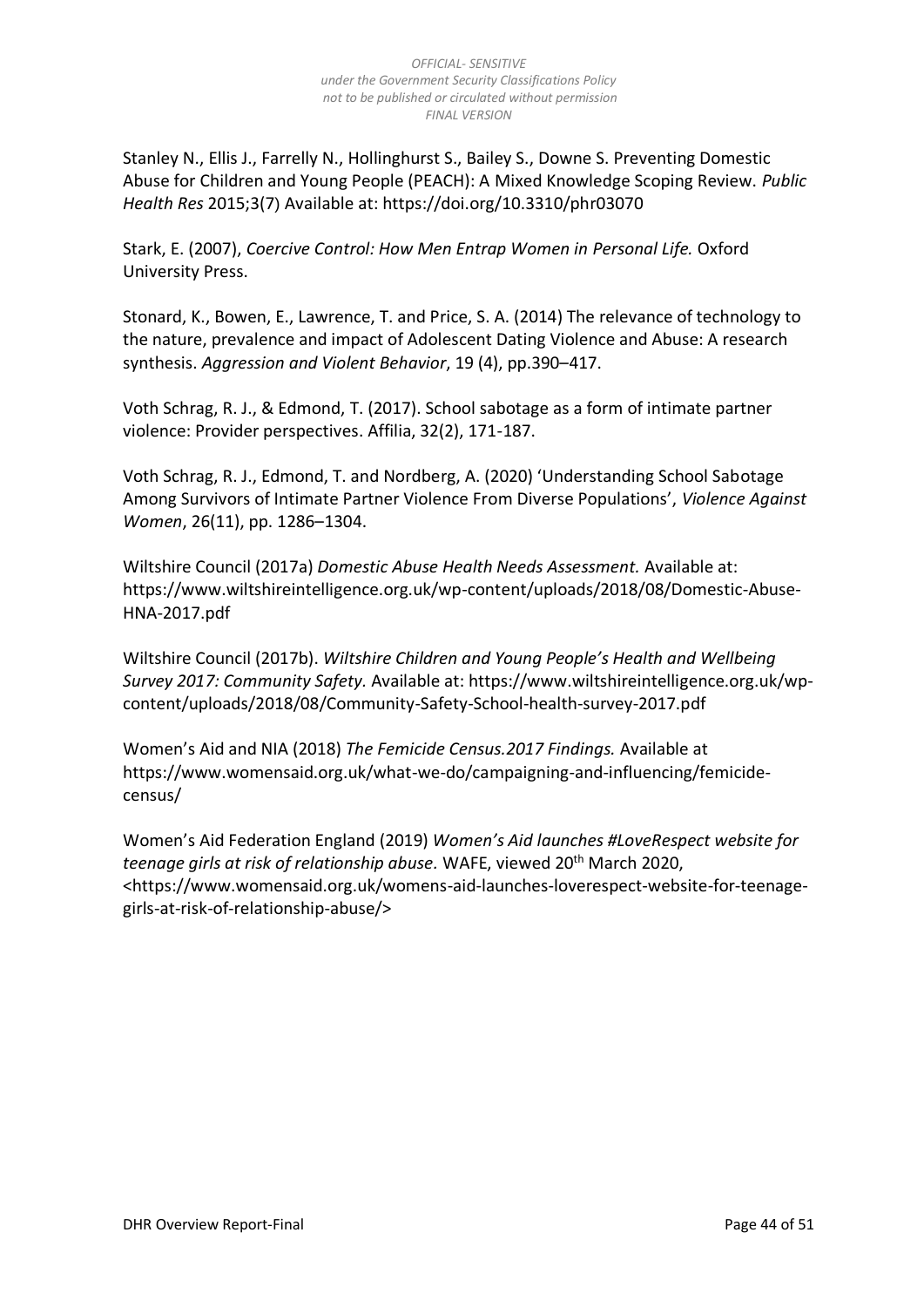# **Appendix 1: Action Plan**

# **DHR Recommendations**

**Recommendation 1:** *Wiltshire Community Safety Partnership further promotes with agencies the indicators of domestic abuse in young people's relationships*  and promoted the sources of help and information available to family and friends. [Supports recommendation 3]

**Outcome: Young people and their family and friends are confident in understanding the signs and symptoms associated with domestic abuse and know how and where to access support.**

<span id="page-44-0"></span>

| <b>REF</b> | <b>Action</b>                 | Lead                     | <b>Key milestones</b>             | <b>Target date</b> | <b>Measures</b>    | <b>Completion Date and</b>       |
|------------|-------------------------------|--------------------------|-----------------------------------|--------------------|--------------------|----------------------------------|
|            |                               |                          |                                   |                    |                    | <b>Outcome</b>                   |
| 1.1        | Develop and deliver awareness | DARC                     | Pan County Comms Strategy         | Nov/Dec'20         | Comms campaign     | <b>Completed</b>                 |
|            | campaign aimed to raise       |                          |                                   |                    | delivered          | November/December                |
|            | awareness with young people   |                          |                                   |                    |                    | 2020                             |
|            | and parents/friends.          |                          | Develop and deliver of 2 x 1 hour |                    | No. of schools     |                                  |
|            |                               | DARC/Schools<br>Team     | 'twilight' sessions for Wiltshire | Nov/Dec            | attending twilight | <b>Pan Wiltshire and Swindon</b> |
|            |                               |                          | school staff focusing on healthy  | '20                | sessions           | Comms multi agency               |
|            |                               |                          | relationships                     |                    |                    | meeting developed                |
|            |                               |                          |                                   |                    |                    | resources for 16 Days of         |
|            |                               |                          | Produce 2 factsheets $-1$ for     | Nov/Dec'20         | No. of referrals   | Action $25^{th}$ Nov - $10^{th}$ |
|            |                               | <b>DARC</b>              | schools and 1 for parents/carers  |                    | requesting support | December.                        |
|            |                               |                          | with information about            |                    | as a result of the |                                  |
|            |                               |                          | recognising unhealthy             |                    | factsheet.         | 2 twilight sessions delivered    |
|            |                               |                          | relationships and sources of      |                    |                    | to schools by DARC and           |
|            |                               |                          | support                           |                    |                    | YP IDVA, SPLITZ.                 |
|            |                               |                          |                                   |                    |                    | <b>Attendance from 5</b>         |
|            |                               | DARC and<br>Schools Team | Provide information for           | Nov/Dec            |                    | schools.                         |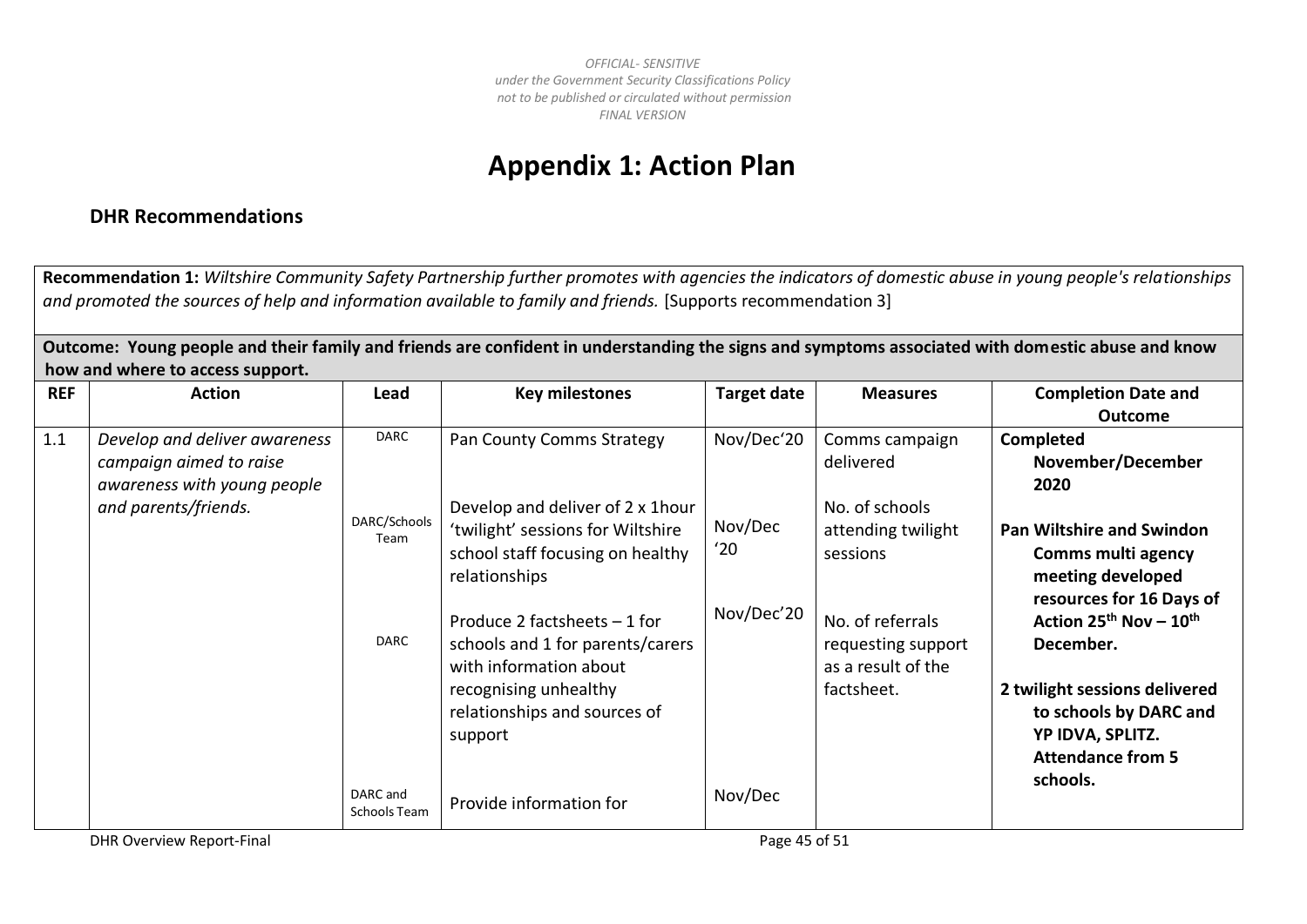|     |                                                                                  |                             | inclusion in schools monthly<br>newsletter and on Healthy<br>Schools daily website update                                                                                |         | Number of updates<br>included in the<br>newsletters and<br>healthy schools<br>website. | <b>Nick Bolton provided</b><br>information to schools by<br>email and on the Healthy<br><b>Schools Website to</b><br>support the campaign.                                                  |
|-----|----------------------------------------------------------------------------------|-----------------------------|--------------------------------------------------------------------------------------------------------------------------------------------------------------------------|---------|----------------------------------------------------------------------------------------|---------------------------------------------------------------------------------------------------------------------------------------------------------------------------------------------|
|     |                                                                                  |                             |                                                                                                                                                                          |         |                                                                                        | Lesson plan devised by NSPCC<br>focussing on domestic<br>abuse and young people<br>was highlighted to<br>schools for use during<br>tutor time.                                              |
|     |                                                                                  | DARC/<br>Wiltshire<br>Comms | Produce a short film clip (10<br>mins) in conjunction with<br>partners. helping young people<br>identify unhealthy relationships<br>and offer signposting to<br>support. | Nov/Dec | Number of schools<br>using the video clip<br>within tutor<br>groups/assemblies         | Due to time pressures we<br>were unable to produce<br>our own clip. We used<br>one already available on<br>the internet and again<br>promoted this to schools<br>for use during tutor time. |
| 1.2 | DA in young people's<br>relationships to be focus of '16<br>Days of Action' 2020 | DA Comms<br>group           | <b>Wiltshire and Swindon Comms</b><br>Group to agree DA in young<br>people will be the focus for 16<br>Days of Action 2020.                                              | Dec '20 | <b>Dec 20</b>                                                                          | Complete - details above                                                                                                                                                                    |
|     |                                                                                  |                             | Comms meeting arranged for<br>2 <sup>nd</sup> October to look at planning<br>for 16 Days.                                                                                | Oct '20 | <b>TBC</b>                                                                             |                                                                                                                                                                                             |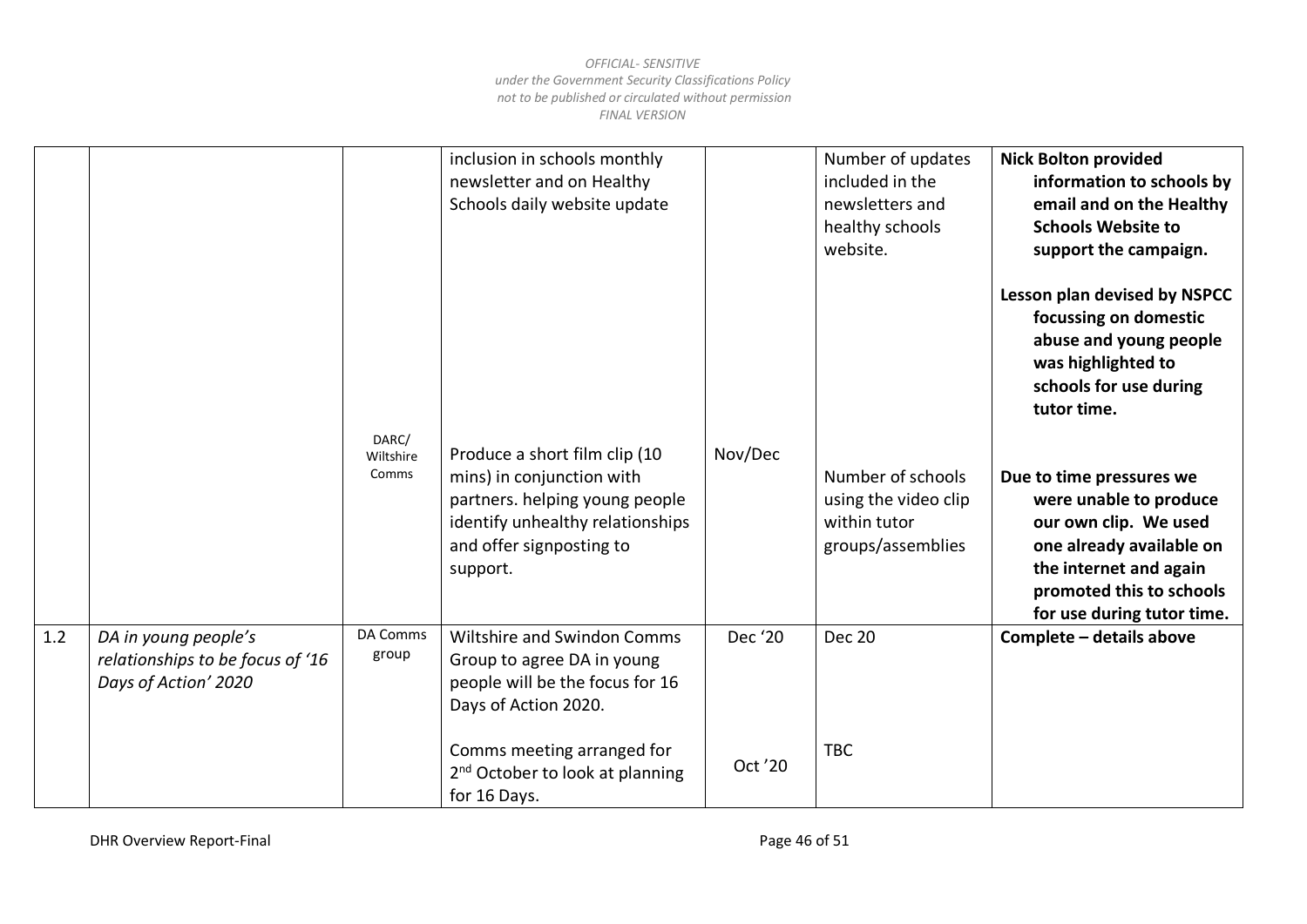**Recommendation 2:** *Wiltshire Community Safety Partnership considers and responds to the evaluation of the pilot of the Young People's Independent Domestic Violence Advisor being delivered by Splitz Support Service.*

**Outcome: Understanding the role of the Young Person's IDVA pilot, to review its reach and impact on young people in Wiltshire, to inform future commissioning intentions and service design.**

| <b>REF</b> | <b>Action</b>                                                                                                                                             | Lead                             | <b>Key milestones</b>                                                                                              | <b>Target</b>      | <b>Measures</b>                    | <b>Completion Date and Outcome</b>                                                                    |
|------------|-----------------------------------------------------------------------------------------------------------------------------------------------------------|----------------------------------|--------------------------------------------------------------------------------------------------------------------|--------------------|------------------------------------|-------------------------------------------------------------------------------------------------------|
|            |                                                                                                                                                           |                                  |                                                                                                                    | date               |                                    |                                                                                                       |
| 2.1        | Complete an evaluation of the<br>Young Persons IDVA Pilot<br>Project and present findings to<br>the DA Sub Group and the<br>Community Safety Partnership. | Splitz                           | Complete the evaluation of the<br>YP's IDVA pilot<br>Present findings of evaluation to<br>the DA sub group and CSP | Nov '20<br>Dec '20 | Evaluation report                  | <b>Evaluation Report completed by</b><br><b>SPLITZ</b>                                                |
| 2.1        | Use findings from evaluation<br>to inform any future<br>commissioning intention and<br>service design                                                     | DA<br>Commiss-<br>oning<br>Group | Use findings to support future<br>commissioning discussions and<br>service design                                  | $Dec -$<br>Mar '21 | Future commissioning<br>intentions | On going work regarding<br>commissioning - this report<br>will be considered as part of<br>that work. |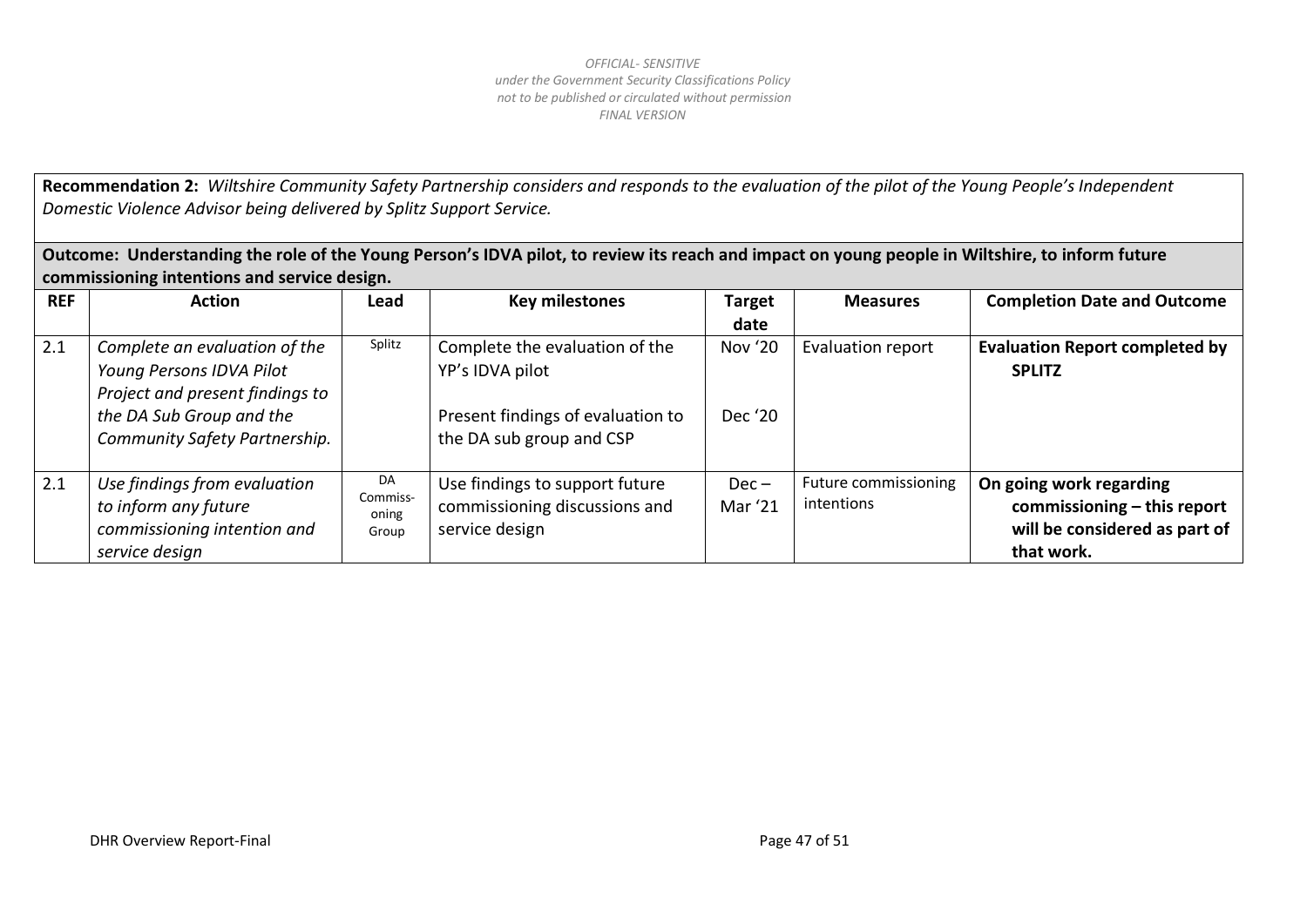**Recommendation 3:** *Wiltshire Community Safety Partnership should through local commissioners and specialist services, promote access to specialist domestic abuse services and pathways for young people aged 16 and over.* [Supports recommendation 1]

**Outcome: Consistent messaging on domestic abuse signs and support services used for young people, their families and friends to feel better informed about recognising domestic abuse and how to access support.**

| <b>REF</b> | <b>Action</b>                                                                                                                     | Lead                             | <b>Key Milestones</b>                                                                                                                                                                | <b>Target</b><br><b>Date</b> | <b>Measures</b>                                             | <b>Completion Date and Outcome</b>                                                                                           |
|------------|-----------------------------------------------------------------------------------------------------------------------------------|----------------------------------|--------------------------------------------------------------------------------------------------------------------------------------------------------------------------------------|------------------------------|-------------------------------------------------------------|------------------------------------------------------------------------------------------------------------------------------|
| 3.1        | [Links to 1.1]<br>Develop and deliver awareness<br>campaign aimed to raise<br>awareness with young people<br>and parents/friends. | DA Comms<br>Group                | Production of a fact sheet for<br>parents and teachers to identify<br>signs of domestic abuse and<br>support available for young<br>people. Ask schools to post on<br>their website. | Nov/Dec<br>20                | Number of schools<br>posting fact sheet<br>on their website | Completed - information placed<br>on healthy schools website<br>and highlighted to schools<br>by email.                      |
|            |                                                                                                                                   |                                  | Work with Comms to produce a<br>range of social media messages<br>for young people and parents to<br>provide information and sources<br>of support                                   | Nov/Dec<br>20                | No of people<br>clicking on social<br>media posts           | <b>Number of clicks TBC</b>                                                                                                  |
| 3.2        | [Links to 1.2]<br>DA in young people's<br>relationships to be focus of '16<br>Days of Action' 2020                                | DARC/<br>Schools<br>Team         | To provide twilight sessions for<br>staff to provide information<br>around recognising unhealthy<br>relationships and routes of<br>support for young people.                         | Nov/Dec<br>20                | No of staff<br>attending twilight<br>sessions               | 2 twilight sessions delivered to<br>schools by DARC and YP<br>IDVA, SPLITZ. Attendance<br>from 5 schools.                    |
| 3.3        | Promote awareness of specific<br>support services available to<br>young people                                                    | DA Comms<br>Group &<br>providers | Promote the Virgin Care's<br>'ChatHealth' text information<br>service providing access to school<br>nurses who can give guidance on                                                  | Nov/Dec<br>20                | No. accessing text<br>service                               | Awareness raising work as part<br>of 16 Days of Action 2020.<br><b>Information provided to</b><br>students and schools for a |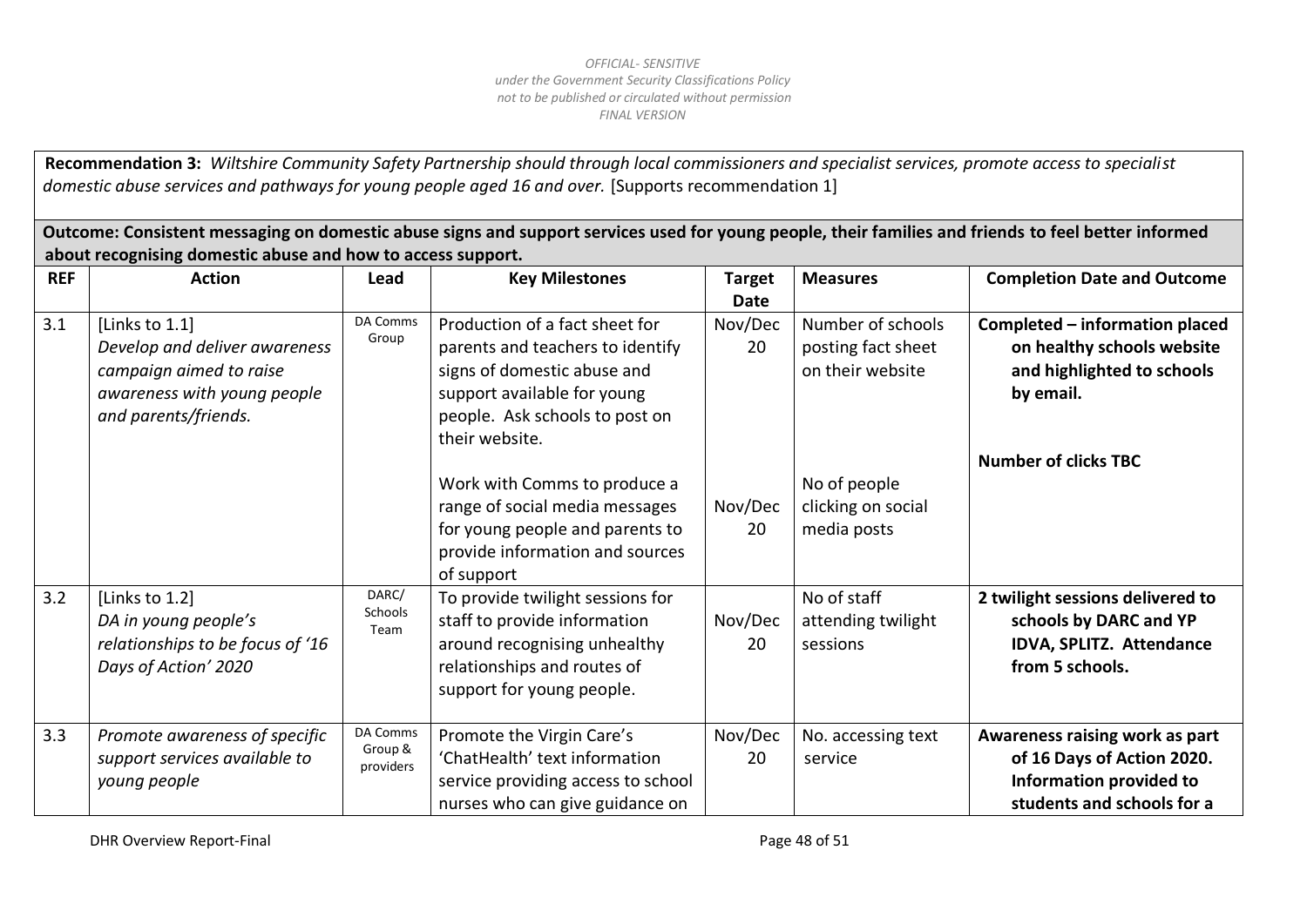|  | a range of issues for those aged<br>$11-19.$ |                  | variety of support available<br>to children and young<br>people |
|--|----------------------------------------------|------------------|-----------------------------------------------------------------|
|  | Incorporate this is the twilight             |                  |                                                                 |
|  | session and on the fact sheet                | No. of schools   |                                                                 |
|  |                                              | accessing the    | See above                                                       |
|  | Promote awareness of Splitz TALK             | twilight session |                                                                 |
|  | Toolkit - Healthy Relationships              |                  | <b>Contributed to the information</b>                           |
|  |                                              |                  | made aware of schools                                           |
|  |                                              |                  | ahead of the twilight                                           |
|  |                                              |                  | session.                                                        |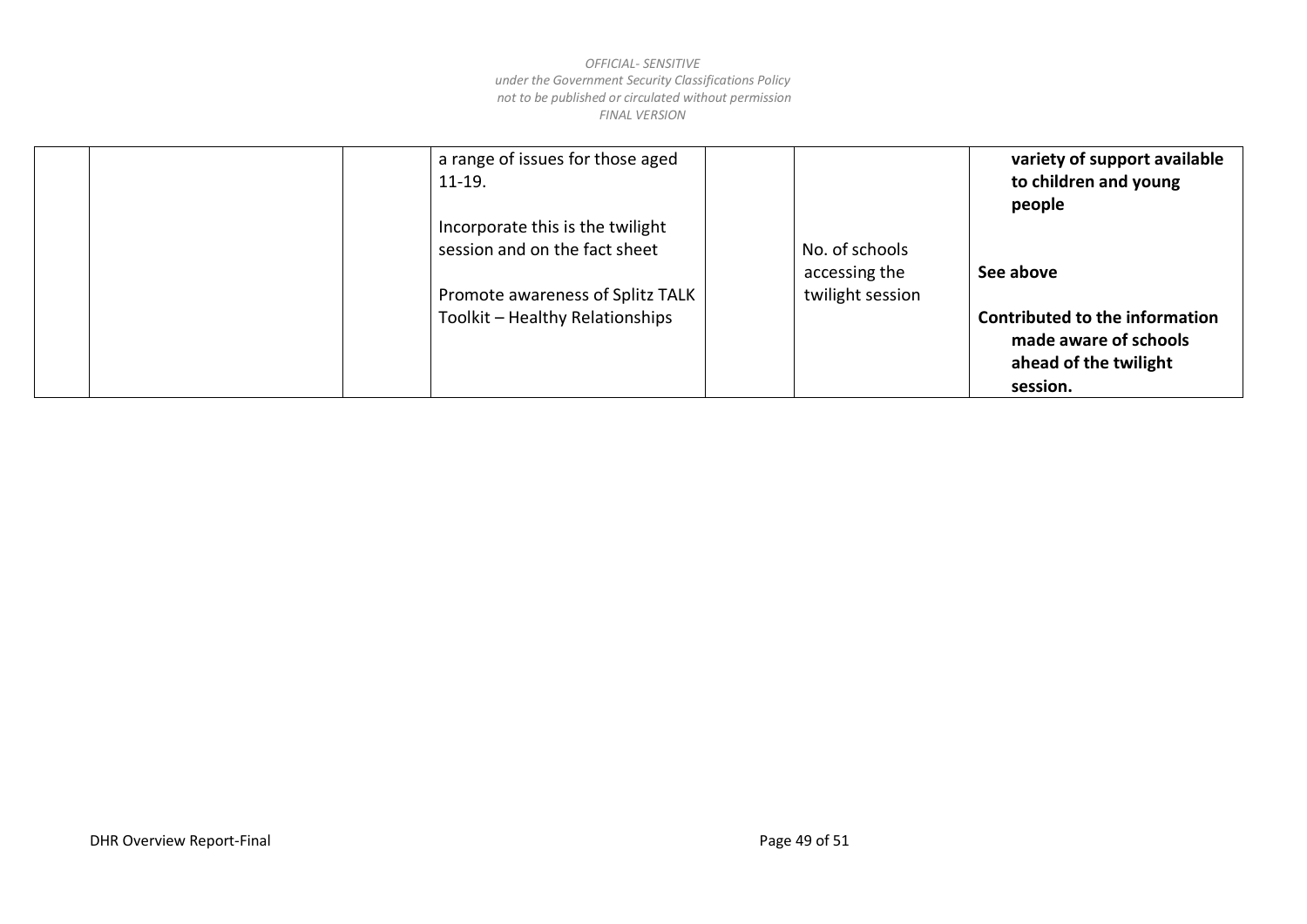**Recommendation 4:** *Wiltshire Community Safety Partnership considers how evidence-based best practice in whole school approaches to healthy relationships can be shared and consolidated across Wiltshire schools.*

**Outcome: 1) Schools across Wiltshire have a greater awareness of the effectiveness of whole-school approaches to 'healthy relationships' to make informed choice for local delivery. 2) Improved quality of the messaging being delivered to young people around understanding domestic abuse and how to access local support.** 

| <b>REF</b> | <b>Action</b>                                                                                                                                                                                         | Lead                                                        | <b>Milestones</b>                                                                                                                                                                                                                                              | <b>Target</b> | <b>Measures</b>                                                                        | <b>Completion Date and Outcome</b>                                                                        |
|------------|-------------------------------------------------------------------------------------------------------------------------------------------------------------------------------------------------------|-------------------------------------------------------------|----------------------------------------------------------------------------------------------------------------------------------------------------------------------------------------------------------------------------------------------------------------|---------------|----------------------------------------------------------------------------------------|-----------------------------------------------------------------------------------------------------------|
|            |                                                                                                                                                                                                       |                                                             |                                                                                                                                                                                                                                                                | date          |                                                                                        |                                                                                                           |
| 4.1        | Explore ways to ensure the<br>delivery of consistent<br>messages around 'healthy<br>relationships' are shared<br>within Wiltshire Schools and to<br>have input on DSL events.                         | DA<br>Reduction<br>Coordinator<br>/ Nick<br>Bolton          | Work with Nick Bolton to deliver<br>2 x 1 hour twilight session via MS<br>Teams for staff at Wiltshire<br>schools to provide an update and<br>signposting for young people<br>who are concerned about their<br>own relationships or those of<br>their friends. | Nov/Dec<br>20 | Number of<br>attendees to<br>twilight sessions                                         | 2 twilight sessions delivered to<br>schools by DARC and YP<br>IDVA, SPLITZ. Attendance<br>from 5 schools. |
| 4.2        | Work to ensure Schools include<br>DA within their internal<br>policies.                                                                                                                               | DA<br>Reduction<br>Coordinator<br>Safeguardin<br>g Advisers | To work with the Safeguarding<br>Advisors/Training Team to ensure<br>that schools have a policy for staff<br>members who are experiencing<br>domestic abuse.                                                                                                   | Dec'20        | Number of policies<br>across Wiltshire<br>who have DA<br>included.                     | In progress.                                                                                              |
| 4.3        | <b>Working with Healthy Schools</b><br>to provide information healthy<br>relationships to Wiltshire<br>schools to support Government<br>Guidance on Keeping Children<br>Safe in an education setting. | DA<br>Reduction<br>Coordinator<br>/ Nick<br>Bolton          | Provide information to be<br>incorporated in the newsletter to<br>schools and information to be<br>updated on healthy school<br>website with information around<br>recognising healthy relationships                                                           | Nov/Dec<br>20 | Number of updates<br>included in the<br>newsletters and<br>healthy schools<br>website. | Information sent to schools by<br>email and made available on<br>healthy schools website.                 |